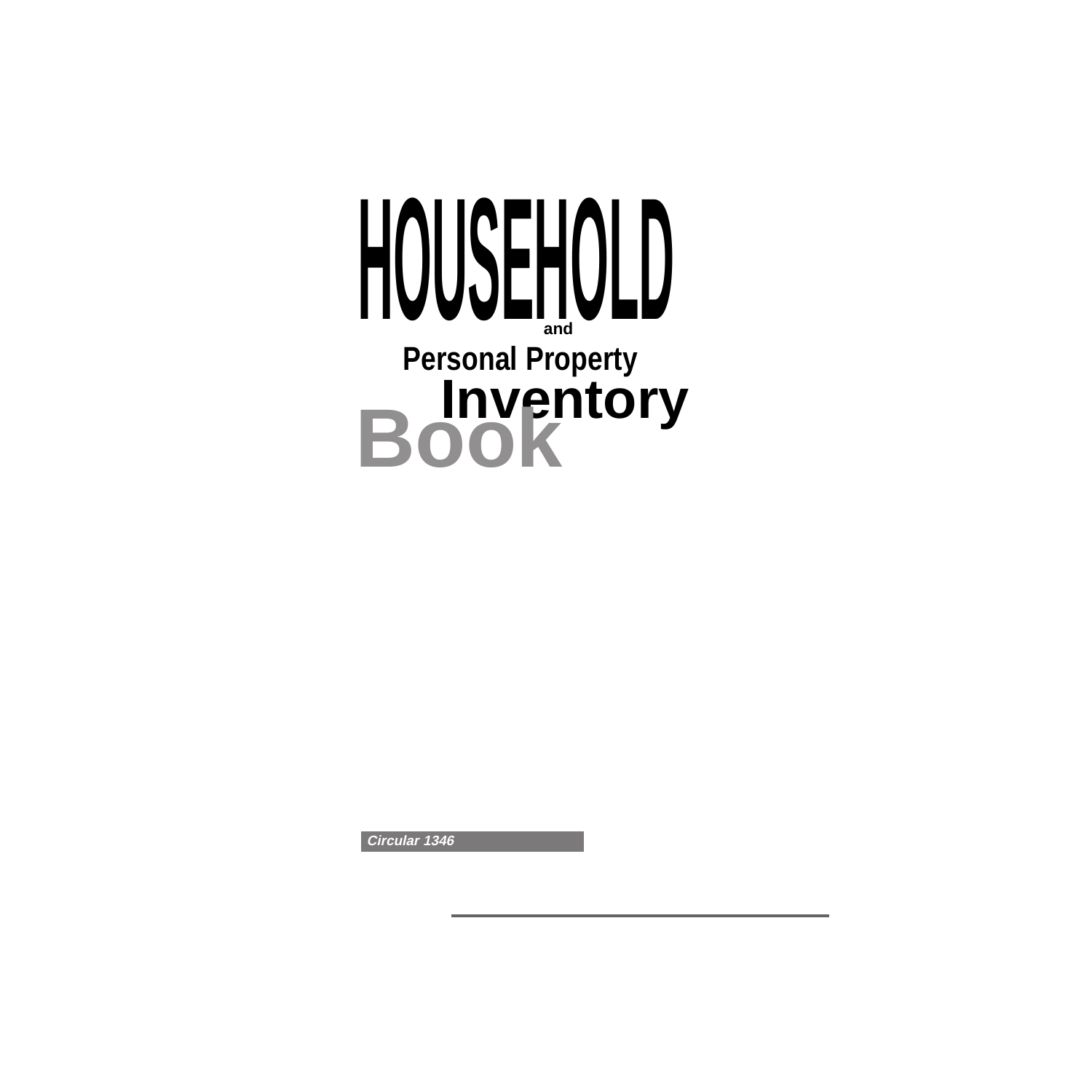

This publication was prepared by Holly Hunts, Extension specialist, consumer and family economics, and Brenda Cude, Extension specialist, consumer and family economics, Division of Agricultural and Consumer Economics, College of Agricultural, Consumer and Environmental Sciences,University of Illinois at Urbana-Champaign.



College of Agricultural, Consumer and **Environmental Sciences** University of Illinois at Urbana-Champaign

Authors and publishers have granted permission for copies of this work or parts of this work to be reproduced, provided that (1) copies are distributed at or below the cost of reproduction; (2) the author, the publication, and the University of Illinois College of Agricultural, Consumer and Environmental Sciences and the relevant division within the College are identified; and (3) proper notice of copyright is affixed to each copy.

Copyright © 1997 by University of Illinois Board of Trustees.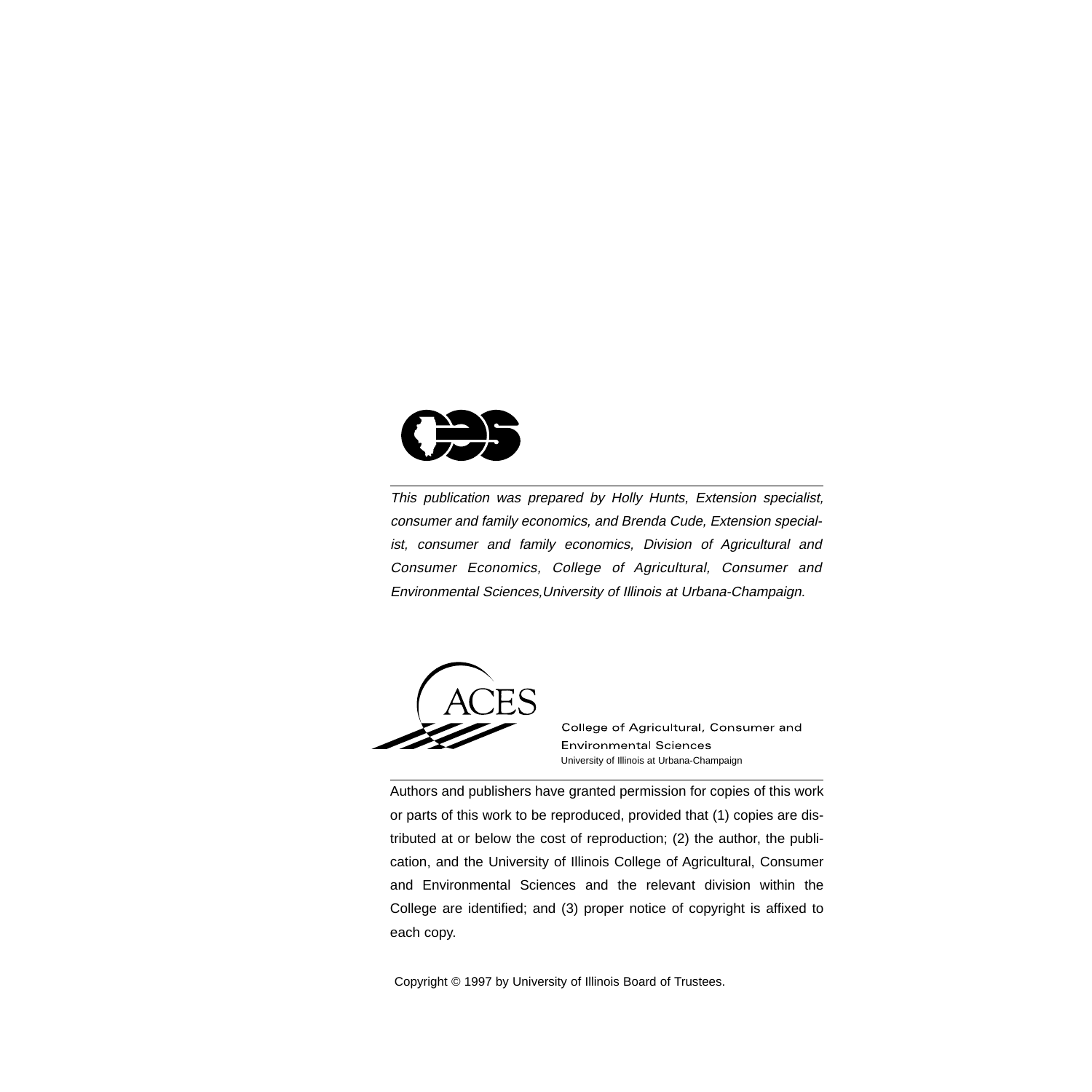### **Here's another great resource for putting crucial information where you need it–When you need it.**



To order your copy, just call (217)333-2007. Mastercard and VISA accepted.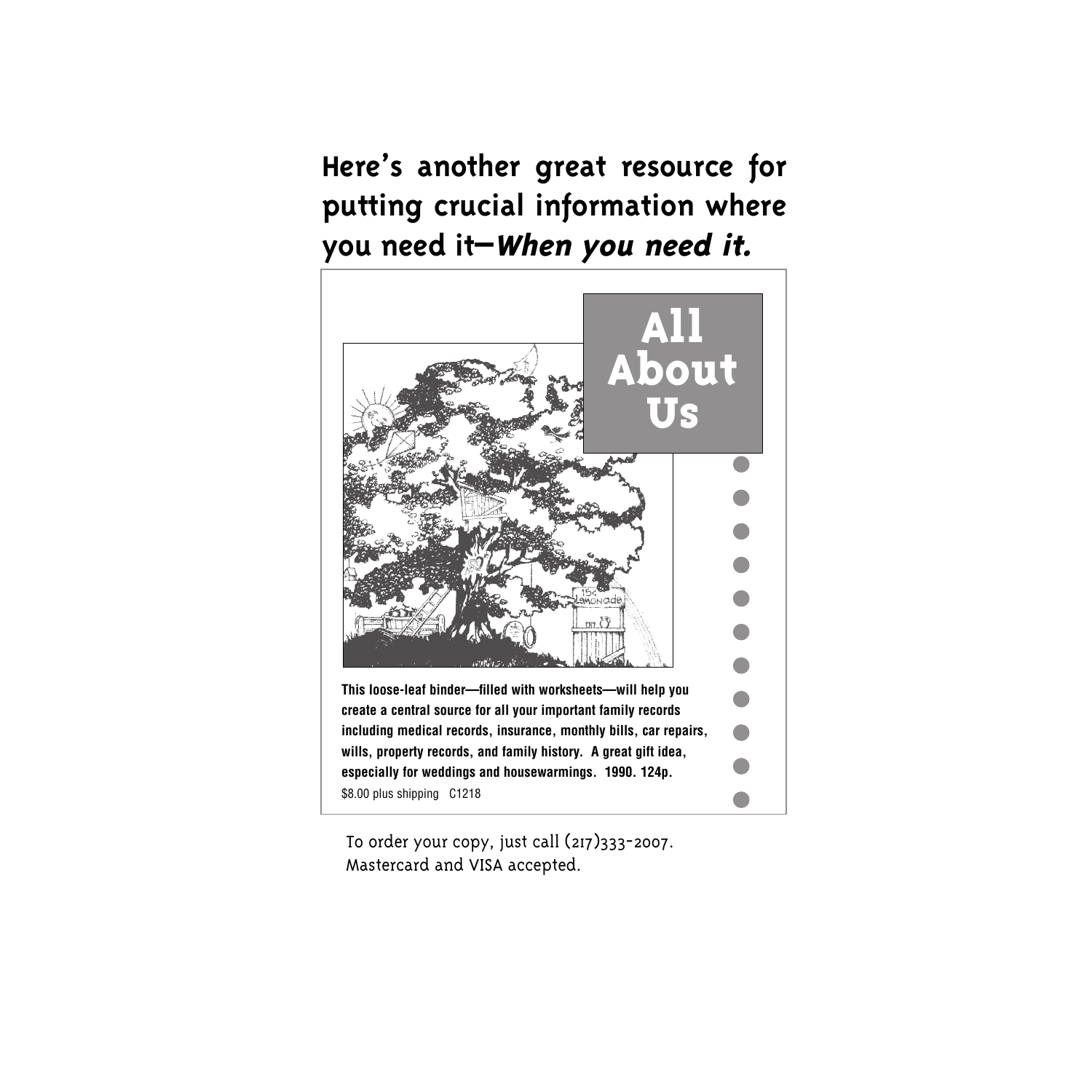### $\blacksquare$ **Personal Property Inventory Book**

**I** n your mind's eye, picture your bedroom. Now imagine that a fire has destroyed everything in it. How many of your possessions could you name and describe accurately when the insurance adjuster asked for a list?

No one likes to think about experiencing a household disaster, but taking stock of the items you own is wise protection. Should you face a theft, fire, flood, earthquake, tornado, or other natural disaster, having a complete and accurate accounting of your household furnishings and personal possessions will be quite useful in settling insurance claims and documenting losses for tax purposes.

Household inventories are important in other circumstances, too. By listing the items you own, the dates you bought them, and their original prices or monetary values, you will create an inventory that can help you:

- $\triangle$  indicate the monetary value of your belongings for a net worth statement,
- ✍ provide proof of ownership in the case of separation or divorce, and
- ✍ decide how much insurance to carry on household goods.

### **What's a Net Worth Statement?**

A net worth statement gives a picture of a person's or family's financial well-being. The statement lists all assets (items owned plus savings and investments) and all liabilities (debts). A net worth statement is an important step in determining appropriate financial goals, both short-range and longterm. A household inventory contributes to the net worth statement as a tool for evaluating personal assets.

### **Other Reasons for Having an Inventory**

Few newlyweds actively prepare for a divorce, but divorce has become a fact of life for many. A household inventory can be created before a marriage and used as part of a prenuptial agreement, or it can be compiled later and used in the legal settlement process. An inventory can also be useful when an estate is being settled after someone's death. Accurate records of the worth of items make equitable distribution more feasible.

### **Homeowners Insurance**

Most homeowners insurance policies cover two independent aspects of coverage: property protection and liability protection. Property protection pays for actual damage to a home or other structures (like a free-standing garage or storage area), damage to personal property, and costs associated with the loss of a home (such as increased food or lodging expenses if you cannot live in your house). Liability protection pays when you are legally responsible for another person's bodily injury or property damage.

When you talk to a homeowners insurance agent, you will be given a choice of policies, from very basic to deluxe. The more "deluxe" a policy, the more protection it provides (and the more it costs). For example, a very basic policy may not protect you if your pipes freeze and burst in the winter. A more expensive, deluxe policy would probably cover these occurrences.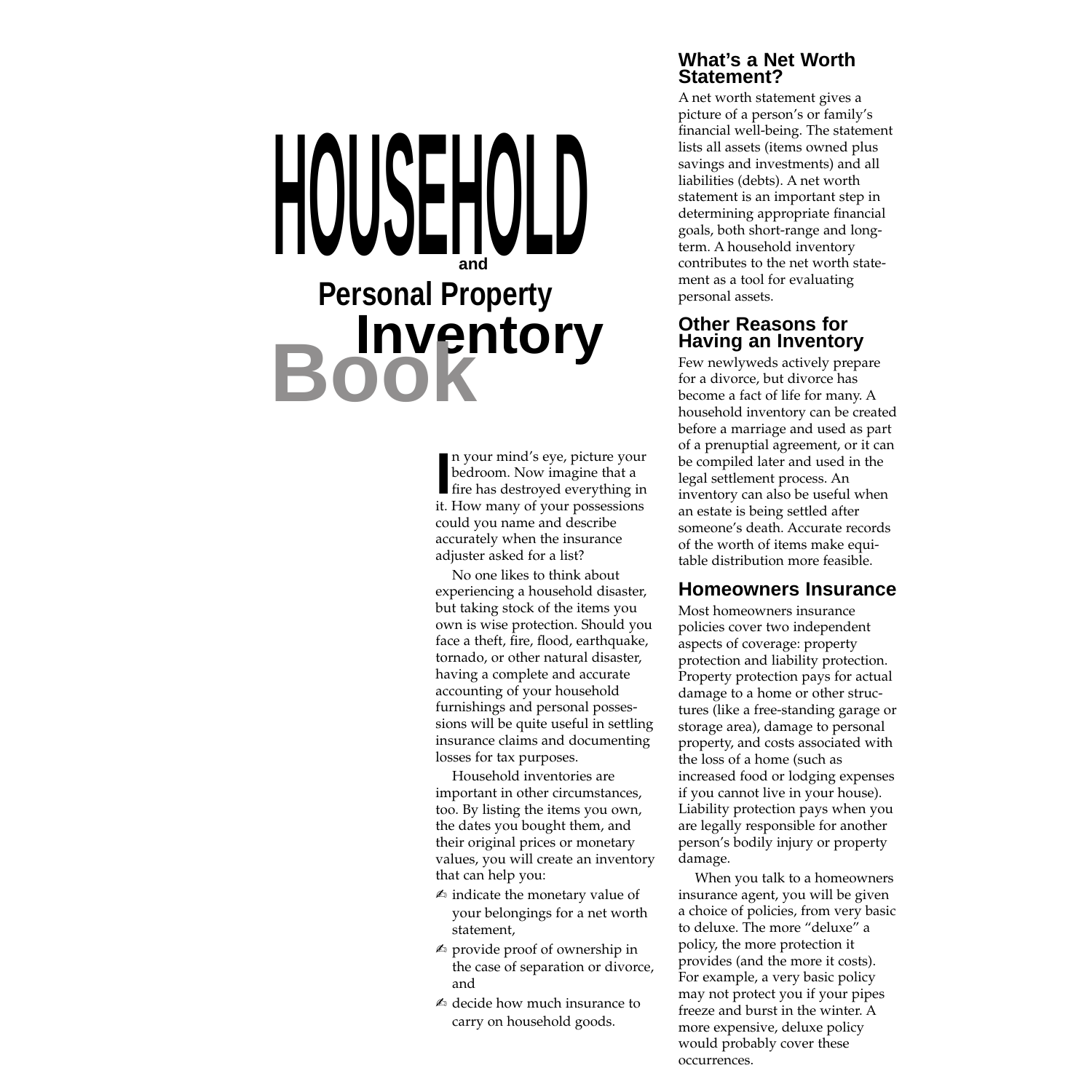Sometimes a deluxe policy is called an "all-risk" policy, but this does *not* mean that it protects you in every case of damage. It means that you are protected from all risks *except* those specifically excluded. In Illinois, some of a homeowner's most pertinent risks are excluded from all-risk policies, including flooding, sewage back-up, earthquakes, and mine subsidence. Ask your insurance agent exactly what is covered and to explain the details of special policies, or "endorsements," to cover risks that are not covered.

Renters insurance (for consumers who rent rather than own their living quarters) is a form of homeowners insurance; it too has both property and liability coverages. Homeowners with mortgages are generally required to own insurance, but renters are not.

Some renters believe that the landlord's insurance will cover their personal property in case of a loss. It does not! The landlord's insurance is for the structure only, not the personal belongings inside. Only about one in four renters protects himself with renters insurance.

All renters, however, need to consider the financial loss they will face without insurance in the event of a theft, fire, or other disaster, or if their negligence causes bodily injury to another person or damage to another person's property.

### **How Much Insurance Do I Need?**

Most homeowners insurance policies automatically cover personal property for up to 50 percent of the coverage on the home. For example, if your homeowners policy has \$80,000 worth of coverage for your building, you automatically have an additional \$40,000 to cover the cost of replacing your personal property. Will your coverage be enough to actually replace your damaged possessions with new ones? Without a complete household inventory, it is nearly impossible to know. Your inventory lets you sum





**Making a list of all your belongings may seem a monumental task, which is what keeps many people from ever getting started. But it need not be overwhelming. The tips here can make the job more manageable:**

- ✍ **Inventory one room at a time. List every item in the room, its purchase price, the date of purchase (as close as you can remember), and where you purchased it (if you don't have an actual record of the purchase, the store might). Use any accounts of your expenditures on file (old checks, receipts, or similar records) to help refresh your memory. If the item isn't on that room's list, either write it in at the bottom or look through the other pages in the inventory until you find it.**
- ✍ **Use the forms provided in this publication as reminders of your belongings. Add any items not listed. Use the special inventory section (which begins on page 32) to individually describe items you merely counted in your room-byroom inventory. When there's space in the special inventory section for more details, the item is marked by an asterisk followed by the page number. You should also use the special inventory section to keep records for objects that may require special insurance (see page 4).**
- ✍ **Use a camera or videocamera to record what you own. Photograph your home systematically: Start with one wall of a room and take as many pictures as necessary to record everything along that wall, overlapping slightly. Move around the room clockwise. Remember to open closets and drawers and photograph what's inside. Record the purchase prices and purchase dates of the items on the back of each photograph or on the forms in this book.**
- ✍ **List all brand names, model numbers, and serial numbers for items that have them to help verify purchase dates and approximate replacement costs.**
- ✍ **If you use a personal computer, you might want to investigate the various software packages on the market for compiling a household inventory.**

**As you're doing your inventory, think about items you own that may be in a temporary residence (like a college dormitory) or in your vehicle. Do include these items in your inventory list — they are covered by your homeowners insurance policy. Your personal property is covered anywhere in the world under your normal policy.**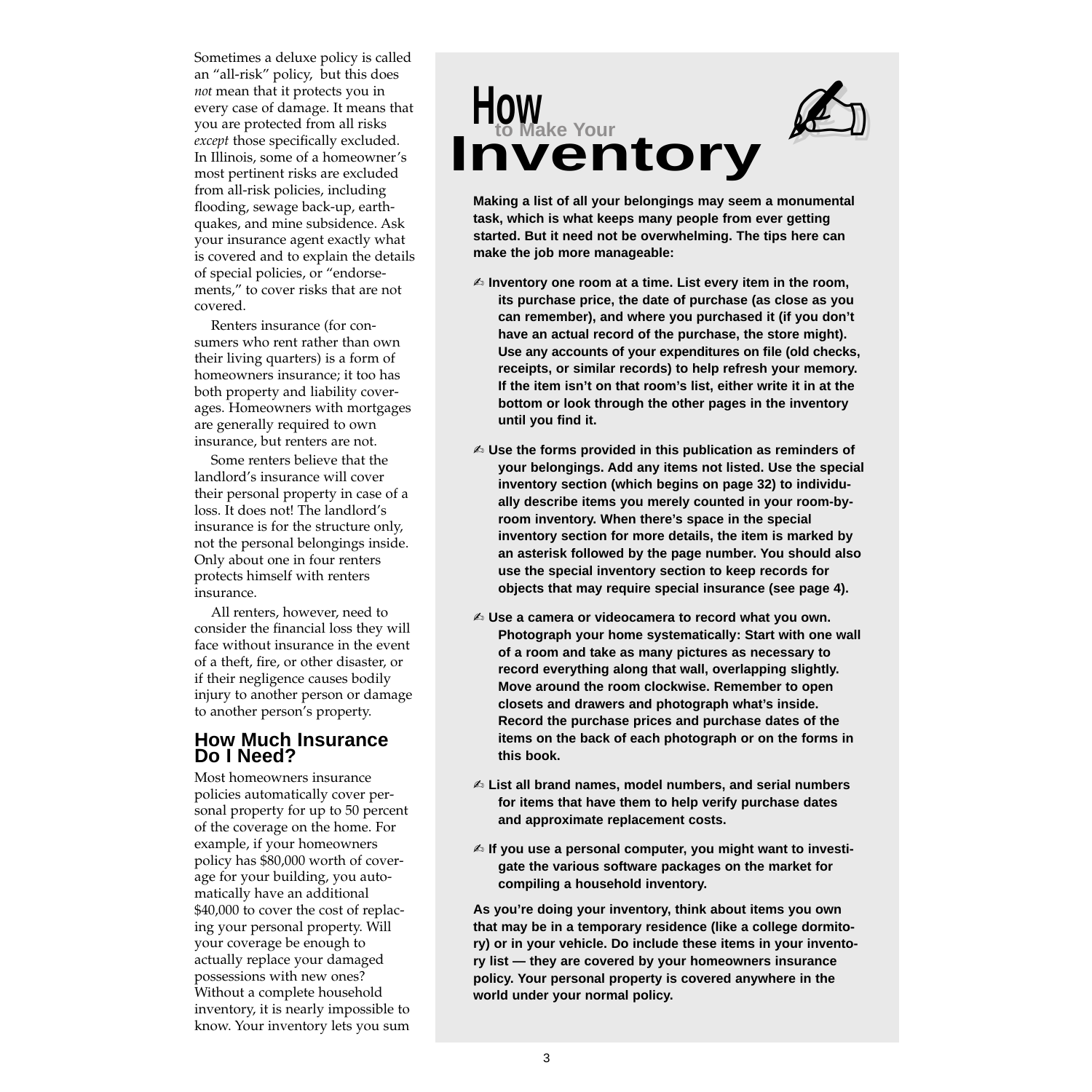up the value of all your household goods and helps you make sure you have adequate insurance coverage for them.

### **So What Are My Goods Worth?**

You need to be familiar with several important insurance terms when calculating the value of your household items. In the inventory worksheets (starting on page 6), there are three columns related to price: original cost, replacement cost, and actual cash value.

- ✍ Original cost: How much you paid for an item.
- ✍ Replacement cost: How much you would have to pay to replace the item with a new one today. Typically, but not always, this cost is higher than the original cost.
- ✍ Actual cash value: There is not a hard and fast rule on how to calculate ACV, but most insurance companies use the following definition: How much the item would cost new, minus the

amount it has "depreciated" (decreased in value due to age, wear and tear, or obsolescence). The depreciation percentage is how long you had the item compared to its expected life. Let's look at an example to help bring the three terms to life:

Say you bought a new sofa four years ago for \$1,000. Its expected life is 10 years. This year you had a fire, and the sofa was destroyed. The depreciation is how long you had the item (4 years) compared to its expected life (10 years): 4 years divided by 10 years is .4, or 40% depreciation. A new sofa now costs \$1,200, so 40% depreciation is \$480 (depreciation is calculated as a percentage of the replacement cost, not the purchase price).

So in this example:

- ✍ The *original cost* (what you paid new) is \$1,000.
- ✍ The *replacement cost* (what you must pay new today) is \$1,200.
- ✍ The *actual cash value* is \$720, calculated by subtracting the

amount of depreciation (\$480) from the replacement cost (\$1,200).

A term that can cause confusion is *market value,* which is really a real estate term and not an insurance term at all. If the term market value does come up, it is likely to be used as the "garage-sale value" or the original cost minus the amount of depreciation, which for the sofa would yield \$600 (\$1,000 minus \$400).

Market value, however, is not included on the inventory worksheets because you cannot purchase insurance for market value of personal property. Most insurance companies let you insure your property either for its replacement cost or for its actual cash value. It is more expensive to insure property for its replacement cost, but in the event of a loss you will have enough coverage to replace all of the items that you owned.

### **Special Items = Special Insurance**

Some categories of belongings require that owners purchase extra insurance (sometimes called an "endorsement") to protect them. For example, antiques, silver, collections (such as baseball card collections), personal computers, jewelry, furs, art, and guns may require special endorsements to cover their full value. Be sure to ask your insurance agent about your policy's limits for these items and purchase additional coverage if necessary. Instead of merely listing the items in your household inventory, you may want to have them appraised and attach their appraised values to the inventory**.**

### **Special Risks = Special Insurance**

A common disaster in the U.S. is flooding. Did you know that your homeowners policy probably does *not* cover flood damage?

Coverage is available through the **National Flood Insurance Program** to residents living in "participating communities." If you are concerned about flood coverage in your area, call the National Flood Insurance Program (800-638-6620) or your insurance agent.

**Earthquake insurance** is readily available in most areas. It can be inexpensive — or quite costly — depending on the level of risk you are exposed to. Talk to your insurance agent about this important coverage. Where there is or was mining, there can be mine subsidence (when surface earth collapses over a mine shaft). In some states, mine subsidence insurance is mandatory. Discuss the risk with your agent.



**Once you have completed your inventory, keep it, receipts, and any photos or videos you have produced in a safe place outside of your house (so it doesn't disappear if you face a loss!). A safe deposit box is one good spot. Make a photocopy of your inventory to keep at home so that you can update it as you buy new items. Make sure you have enough insurance to cover these new items.**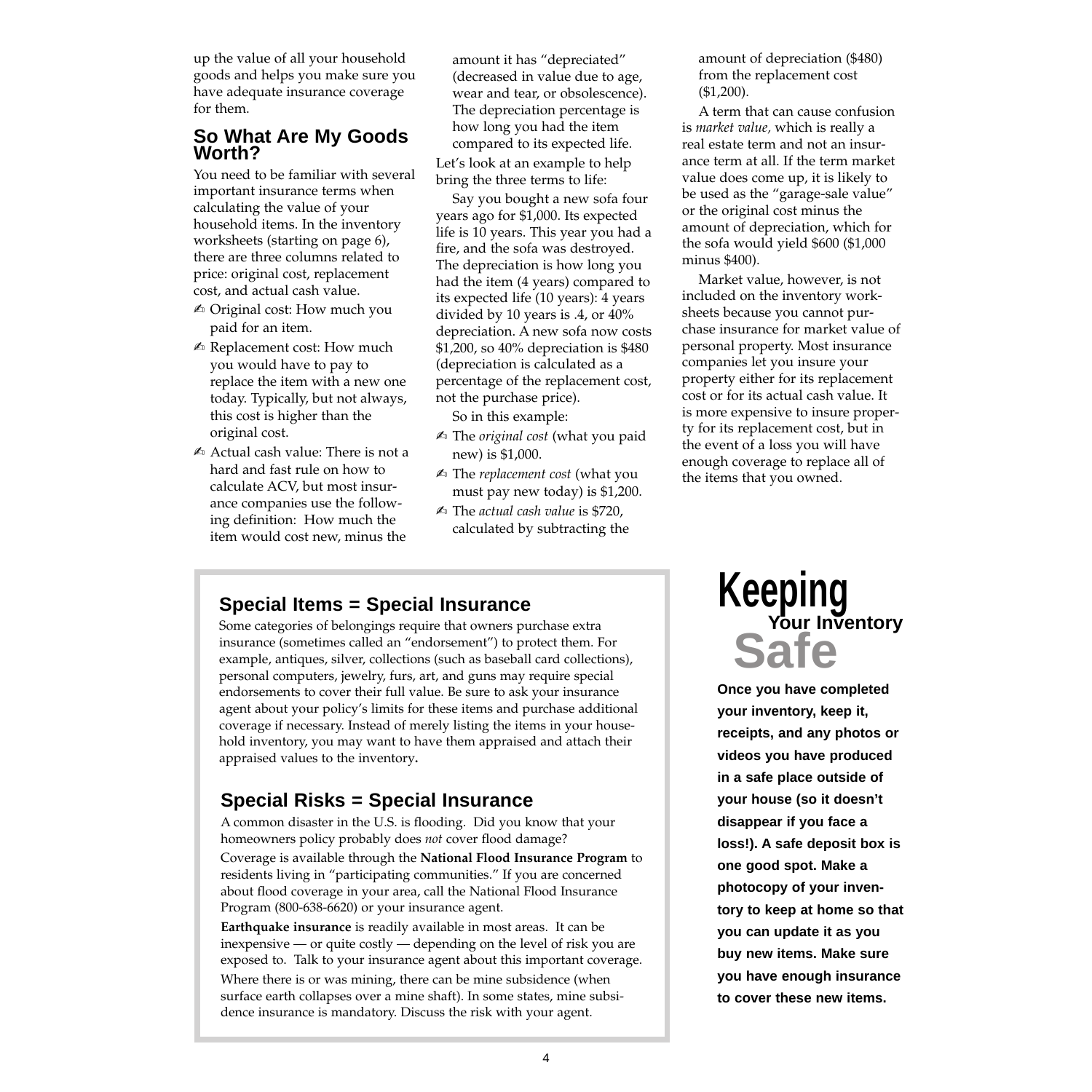### **After A Loss**

Now, do these three things before you do anything else.

- ✍ Take a photo of the way things look before you start cleaning up.
- ✍ Protect your property from further damage by moving items to a safer place, boarding up windows, and patching holes in walls or roofs.
- ✍ Keep receipts for items you bought to clean or protect your property (such as tarpaulins, plywood, etc.). Many policies will reimburse you for these costs.

Don't dispose of anything until your insurance representative gives you the okay.

### **The Claim Process**

If you have suffered a loss from theft, fire, or natural disaster, you are probably experiencing some degree of trauma. This section should help you take the necessary steps to get back on your feet.

Contact your insurance agent first. Eventually, you may be working with a claims adjuster or other insurance representative, but your agent is your first and best link to your insurance company. If you can't reach your insurance agent, call the insurance company directly and ask to speak to someone in the claims department. If your property is unlivable, post a forwarding phone number so your insurance company knows where to reach you.

You will probably need to fill out a claim report (sometimes called a proof-of-loss form). Because this inventory was designed to be very similar to the claim reports used by major insurance companies, filling out these forms should be a breeze with the use of this completed book. The company representative assigned to your case may examine your damaged items and prepare a report for the company. Check the report to make sure it is accurate.

### **The Settlement**

Your insurance company will probably divide your claim payments into three distinct parts: (1) for the dwelling structure itself, (2) for your personal property, and (3) for additional living expenses you incur because you cannot live in your home.

You will probably need to hire a contractor to repair the damage to the house. Be sure to choose a reputable person and be wary! Con artists come out of the woodwork after a major disaster. Your State Attorney General's office and your local Cooperative Extension office have tips on how to choose a reputable contractor.

The settlement for your personal property will be based on either the actual cash value or the replacement cost of your lost or damaged property. If you bought replacement cost coverage, you may receive a check for the actual cash value first. As you replace the damaged property, show the insurance company representative your receipts. The company will then reimburse you for the difference between the actual cash value and the replacement cost.

If you have additional living expense coverage as part of your policy, be sure to keep receipts of extra living costs you are incurring due to the loss of your home (for example, a hotel room). Ask your company for details on the amount they will reimburse you and where and how long you can stay.

For an excellent source of information about insurance claim procedures, call the Illinois Department of Insurance at (217)782-4515 or (312)814-2420. Ask for their free fact sheet, *When Disaster Strikes: What to Do After an Insured Homeowners Loss.* Or look for the text of this fact sheet on the Department of Insurance Internet home page: http://www.state.il.us/ins/

### **If You Are Uninsured**

It's still a good idea to fill out a household inventory list. It can help you secure grants or loans and be helpful in claiming casualty losses on your income tax returns. There are a variety of services available to uninsured victims. So be sure to do your homework and find out what's available to you. Clearly, though, the best way to protect yourself is by buying insurance before a disaster occurs.

### **References**

Bauer, R.A., B. A. Trent, and P.B. DuMontelle. 1993. *Mine Subsidence in Illinois: Facts for Homeowners.* Environmental Geology 144. Illinois State Geological Survey. Champaign, Illinois.

Federal Emergency Management Agency. 1992. FIA -2. *Answers to Questions About the National Flood Insurance Program.* Federal Emergency Management Agency. Washington, D.C.

Garman, T., and R. Forgue. 1994. *Personal Finance.* Boston: Houghton Mifflin.

Illinois Department of Insurance. 1995. *When Disaster Strikes: What to Do After an Insured Homeowners Loss.* Springfield, Illinois.

This inventory is an adaptation of the household inventory developed by Barbara Rowe and Holly Hunts in response to the Great Flood of 1993.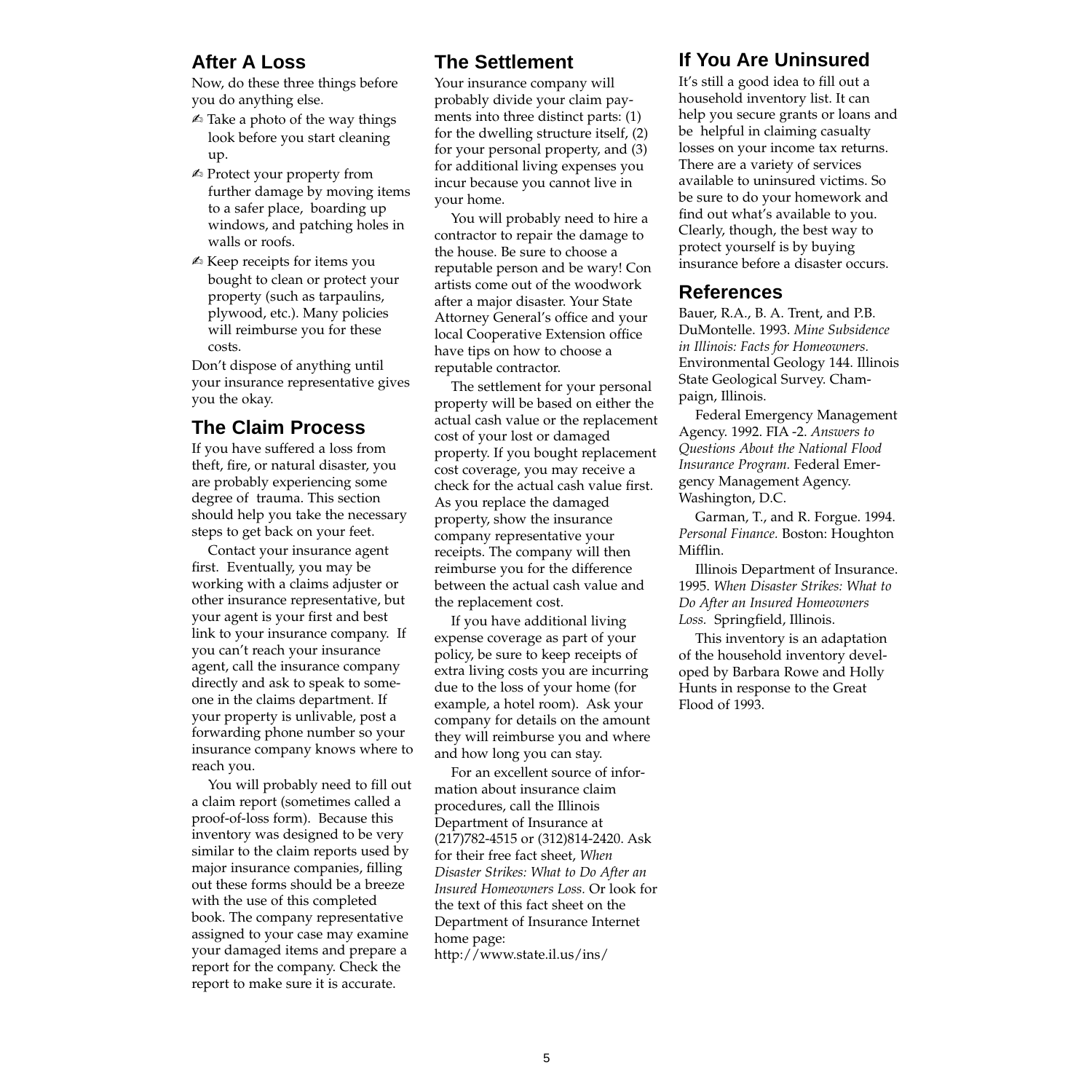| r |  |
|---|--|
|   |  |

Living room **Living room**

**6**

| Item                                          | (Mfr/Brand Name & Serial/Model No.)<br>Description | <b>Purchase</b><br><b>Date</b> | Original<br>Cost | Replacement<br>Cost | <b>Expected</b><br>Life | <b>Depreciation</b> | <b>Actual Cash</b><br>Value |
|-----------------------------------------------|----------------------------------------------------|--------------------------------|------------------|---------------------|-------------------------|---------------------|-----------------------------|
| Air conditioner (window)                      |                                                    |                                |                  |                     |                         |                     |                             |
| Bookcases (not fastened to walls)             |                                                    |                                |                  |                     |                         |                     |                             |
| Books* (p. 34)                                |                                                    |                                |                  |                     |                         |                     |                             |
| Knickknacks * (p. 44)                         |                                                    |                                |                  |                     |                         |                     |                             |
| Cassette tape player, cassette tapes* (p. 35) |                                                    |                                |                  |                     |                         |                     |                             |
| Ceiling fans                                  |                                                    |                                |                  |                     |                         |                     |                             |
| <b>Chairs</b>                                 |                                                    |                                |                  |                     |                         |                     |                             |
| Couches, sofas, sectionals                    |                                                    |                                |                  |                     |                         |                     |                             |
| Clocks                                        |                                                    |                                |                  |                     |                         |                     |                             |
| Coffee tables                                 |                                                    |                                |                  |                     |                         |                     |                             |
| Compact disc player, CDs* (p. 35)             |                                                    |                                |                  |                     |                         |                     |                             |
| Curtains or drapes                            |                                                    |                                |                  |                     |                         |                     |                             |
| Desk and contents                             |                                                    |                                |                  |                     |                         |                     |                             |
| <b>End tables</b>                             |                                                    |                                |                  |                     |                         |                     |                             |
| Fireplace tools, screen, grate                |                                                    |                                |                  |                     |                         |                     |                             |
| Footstools                                    |                                                    |                                |                  |                     |                         |                     |                             |
| Lamps (hanging, floor, light fixtures)        |                                                    |                                |                  |                     |                         |                     |                             |
| Mirrors                                       |                                                    |                                |                  |                     |                         |                     |                             |
| Musical instruments* (p. 48)                  |                                                    |                                |                  |                     |                         |                     |                             |

\*List in special inventory section.<br>Living room inventory continued on next page. \*List in special inventory section. Living room inventory continued on next page.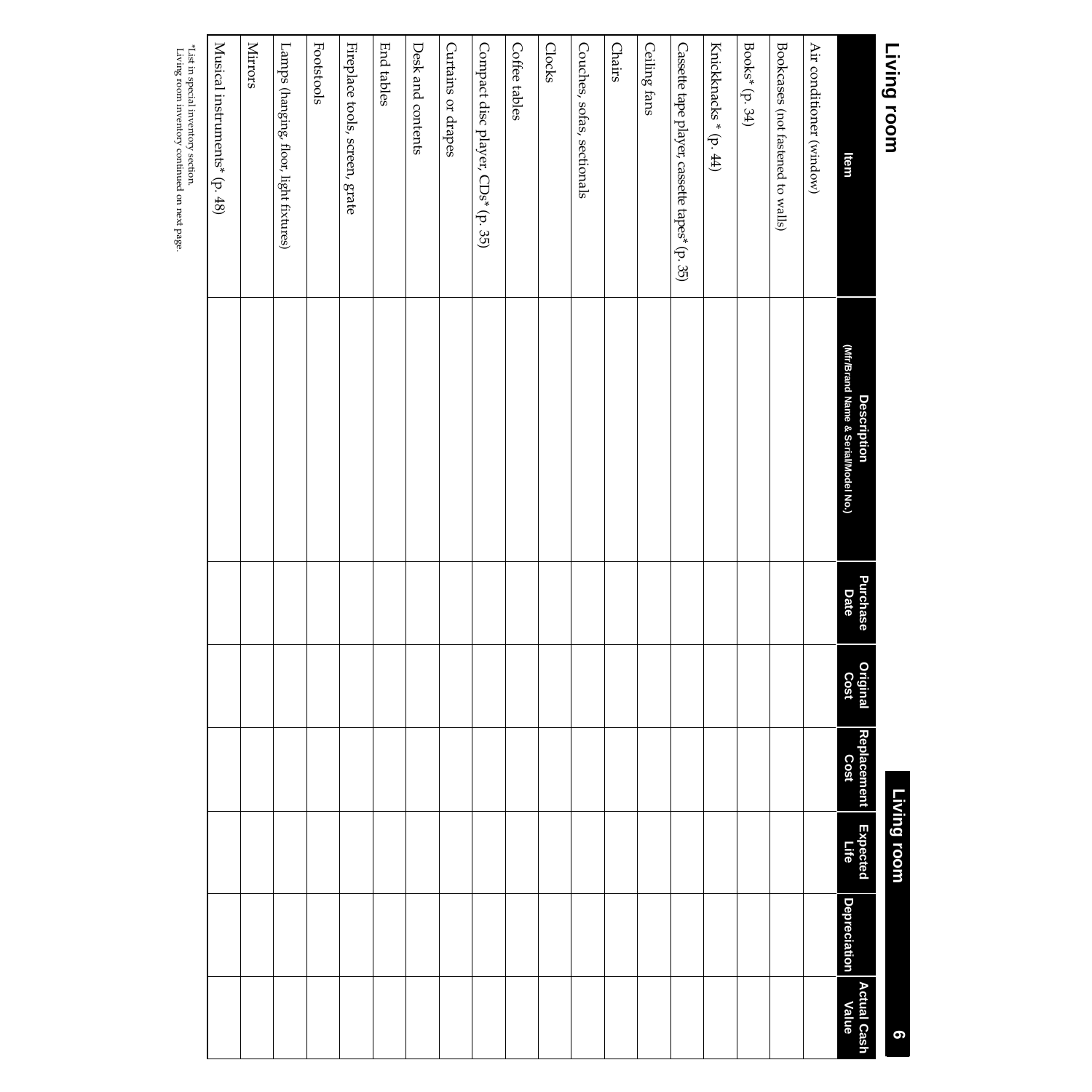| Item                                                  | (Mfr/Brand Name & Serial/Model No.)<br><b>Description</b> | Purchase<br>Date | Original<br>Cost | Replacement<br>Cost | Expected<br>Life | <b>Depreciation</b> | <b>Actual Cash</b><br>Value |
|-------------------------------------------------------|-----------------------------------------------------------|------------------|------------------|---------------------|------------------|---------------------|-----------------------------|
| Organ/piano and bench                                 |                                                           |                  |                  |                     |                  |                     |                             |
| Photograph albums* (p. 47)                            |                                                           |                  |                  |                     |                  |                     |                             |
| Pictures, prints, wall hangings* (p. 47)              |                                                           |                  |                  |                     |                  |                     |                             |
| Pillows                                               |                                                           |                  |                  |                     |                  |                     |                             |
| Plants/flower arrangements                            |                                                           |                  |                  |                     |                  |                     |                             |
| Radios/receivers/equalizers                           |                                                           |                  |                  |                     |                  |                     |                             |
| ${\rm Rugs}$                                          |                                                           |                  |                  |                     |                  |                     |                             |
| Stereo, turntable, speakers, record albums*<br>(p.35) |                                                           |                  |                  |                     |                  |                     |                             |
| Table lamps                                           |                                                           |                  |                  |                     |                  |                     |                             |
| Telephones, answering machine                         |                                                           |                  |                  |                     |                  |                     |                             |
| Television                                            |                                                           |                  |                  |                     |                  |                     |                             |
| $Vases*$                                              |                                                           |                  |                  |                     |                  |                     |                             |
| VCR, videotapes* (p. 35)                              |                                                           |                  |                  |                     |                  |                     |                             |
| Wood-burning stove                                    |                                                           |                  |                  |                     |                  |                     |                             |
| Other furniture:                                      |                                                           |                  |                  |                     |                  |                     |                             |
|                                                       |                                                           |                  |                  |                     |                  |                     |                             |
|                                                       |                                                           |                  |                  |                     |                  |                     |                             |
|                                                       |                                                           |                  |                  |                     |                  |                     |                             |
| Total                                                 |                                                           |                  |                  |                     |                  |                     |                             |

**Living room, continued**

Living room, continued

 $^\ast$  List in special inventory section. \* List in special inventory section.<br>List in special inventory section.

Living room **Living room**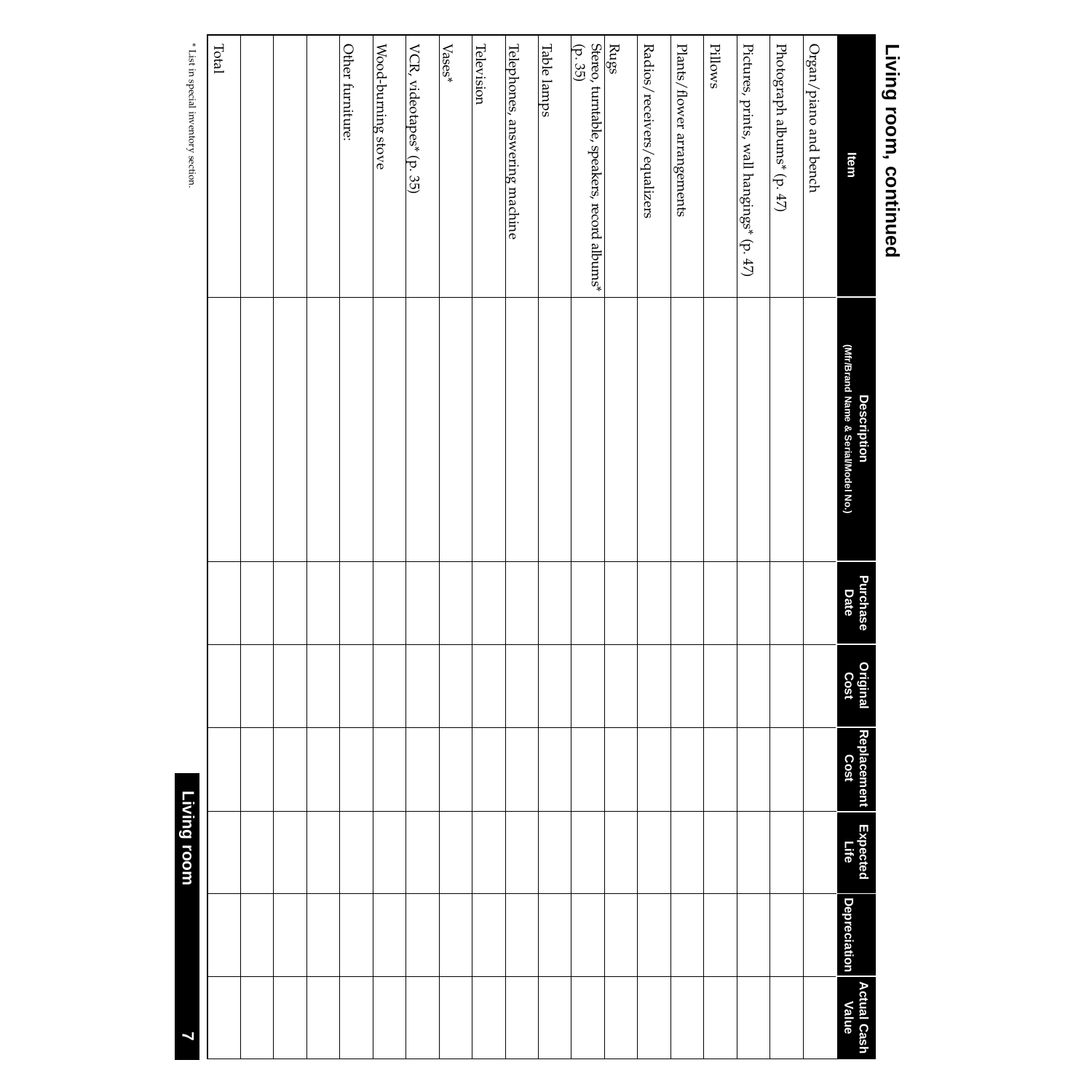| ÷ |  |
|---|--|
|   |  |
|   |  |
|   |  |

Rugs Clocks Buffet Lamps (floor or hanging) Glassware\* (p. 44) Plants/flower arrangements Pictures, prints, wall hangings\* (p. 47) Knickhacks<sup>\*</sup> (p. 44) Flatware\* (p. 44) Electric appliances\* (p. 43) Dining table Curtains and/or drapes Crystal\* (p. 44) China cabinet/hutch China\* (p. 44) Chairs and dining chairs Candlestick holders/candelabra Air conditioner (window) Plants/flower arrangements Pictures, prints, wall hangings\* (p. 47)Mirrors Knickknacks\* (p. 44)  $G$ lassware\* (p.  $44$ ) Flatware\* (p. 44) Electric appliances\* (p. 43) Dining table Curtains and/or drapes  $Crystal^*(p.44)$ China cabinet/hutch China\* (p. 44) Chairs and dining chairs Candlestick holders/candelabra Air conditioner (floor or hanging) (portable) ltem **Value Item** (Mfr/Brand Name & Serial/Model No.) **(Mfr/Brand Name & Serial/Model No.) Description Description**  Purchase<br>Date **Purchase Original Cost Replacement Cost Dining room Dining room Expected Life Depreciation Depreciation** Actual Cash<br>Value **Actual Cash 8**

\*List in special inventory section.<br>Dining room inventory continued on next page. \*List in special inventory section. Dining room inventory continued on next page.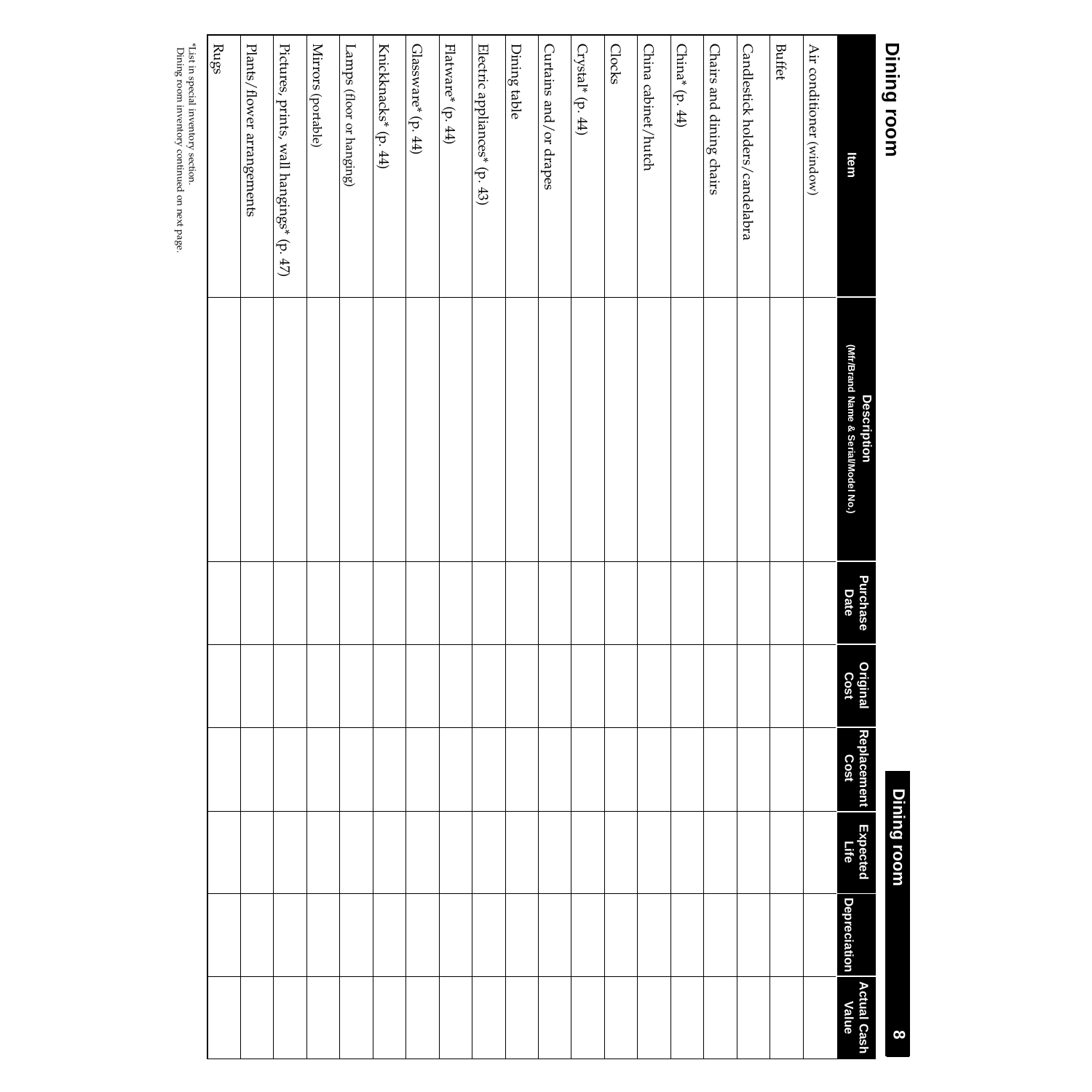|    | ı<br>ı |
|----|--------|
|    | ٠      |
|    |        |
| ť  |        |
|    |        |
|    | I,     |
|    |        |
|    |        |
|    |        |
| ī  |        |
|    |        |
| ı, |        |
|    |        |
|    |        |
|    | ٠      |
|    |        |
|    |        |
|    |        |
|    |        |
|    | Ĺ      |

| ltem                                     | <b>Description</b><br>(Mfr/Brand Name & Serial/Model No.) | Purchase<br>Date | Original<br>Cost | Replacement<br>Cost | Expected<br>Life | <b>Depreciation</b> | Actual Cash<br>Value |
|------------------------------------------|-----------------------------------------------------------|------------------|------------------|---------------------|------------------|---------------------|----------------------|
| Silverware* (p. 44)                      |                                                           |                  |                  |                     |                  |                     |                      |
| Tables                                   |                                                           |                  |                  |                     |                  |                     |                      |
| Table linens, placemats, napkins, napkin |                                                           |                  |                  |                     |                  |                     |                      |
| holders* (p. 50)                         |                                                           |                  |                  |                     |                  |                     |                      |
| Telephones                               |                                                           |                  |                  |                     |                  |                     |                      |
| $Vases^*(p.44)$                          |                                                           |                  |                  |                     |                  |                     |                      |
| Wines, liquors                           |                                                           |                  |                  |                     |                  |                     |                      |
| Other furniture:                         |                                                           |                  |                  |                     |                  |                     |                      |
|                                          |                                                           |                  |                  |                     |                  |                     |                      |
|                                          |                                                           |                  |                  |                     |                  |                     |                      |
|                                          |                                                           |                  |                  |                     |                  |                     |                      |
|                                          |                                                           |                  |                  |                     |                  |                     |                      |
|                                          |                                                           |                  |                  |                     |                  |                     |                      |
|                                          |                                                           |                  |                  |                     |                  |                     |                      |
|                                          |                                                           |                  |                  |                     |                  |                     |                      |
|                                          |                                                           |                  |                  |                     |                  |                     |                      |
|                                          |                                                           |                  |                  |                     |                  |                     |                      |
|                                          |                                                           |                  |                  |                     |                  |                     |                      |
| Total                                    |                                                           |                  |                  |                     |                  |                     |                      |
| *List in special inventory section.      |                                                           |                  |                  |                     | Dining room      |                     | 6                    |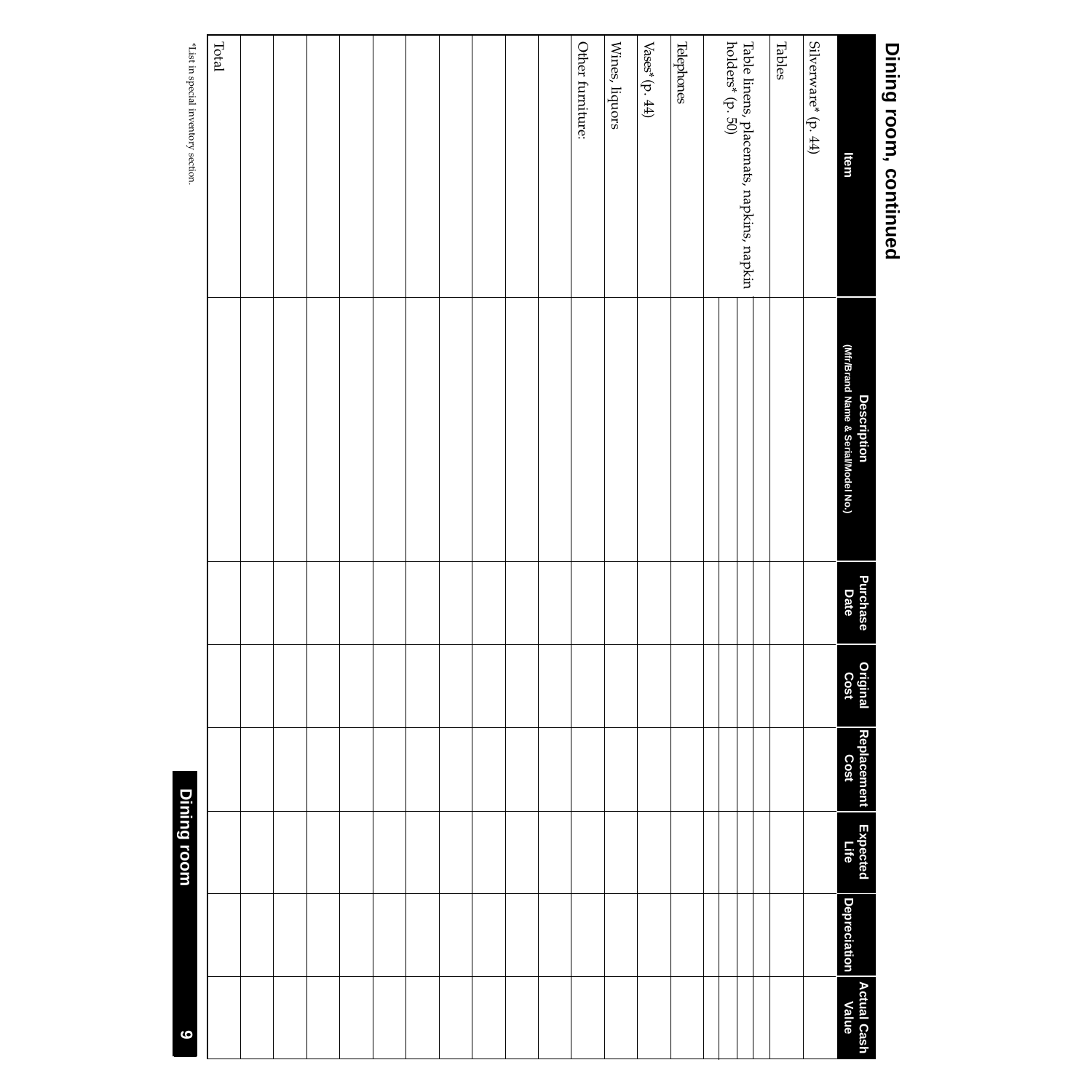| <b>Kitchen/Dreaktast nook</b>         |                                                    |                         |                  |                     |                  | Kitchen/breakfast nook | $\overline{0}$       |
|---------------------------------------|----------------------------------------------------|-------------------------|------------------|---------------------|------------------|------------------------|----------------------|
| Item                                  | (Mfr/Brand Name & Serial/Model No.)<br>Description | Purchase<br><b>Date</b> | Original<br>Cost | Replacement<br>Cost | Expected<br>Life | <b>Depreciation</b>    | Actual Cash<br>Value |
| Air conditioner (window)              |                                                    |                         |                  |                     |                  |                        |                      |
| Baby high chair                       |                                                    |                         |                  |                     |                  |                        |                      |
| Butcher block/baker's rack            |                                                    |                         |                  |                     |                  |                        |                      |
| Cabinets (not fastened to walls)      |                                                    |                         |                  |                     |                  |                        |                      |
| Canisters, cookie jar, oil bottles    |                                                    |                         |                  |                     |                  |                        |                      |
| <b>Chairs</b>                         |                                                    |                         |                  |                     |                  |                        |                      |
| Clock                                 |                                                    |                         |                  |                     |                  |                        |                      |
| Coffeemaker/grinder                   |                                                    |                         |                  |                     |                  |                        |                      |
| Cookbooks                             |                                                    |                         |                  |                     |                  |                        |                      |
| Cutlery, flatware* (p. 44)            |                                                    |                         |                  |                     |                  |                        |                      |
| Cutting boards                        |                                                    |                         |                  |                     |                  |                        |                      |
| Dishes* (p. 44)                       |                                                    |                         |                  |                     |                  |                        |                      |
| Dishwasher                            |                                                    |                         |                  |                     |                  |                        |                      |
| Electrical appliances (toaster,       |                                                    |                         |                  |                     |                  |                        |                      |
| frying pan, waffle iron, hand mixer,  |                                                    |                         |                  |                     |                  |                        |                      |
| pasta machine, ice-cream maker, etc.) |                                                    |                         |                  |                     |                  |                        |                      |
|                                       |                                                    |                         |                  |                     |                  |                        |                      |
|                                       |                                                    |                         |                  |                     |                  |                        |                      |
|                                       |                                                    |                         |                  |                     |                  |                        |                      |
| Freezer                               |                                                    |                         |                  |                     |                  |                        |                      |
|                                       |                                                    |                         |                  |                     |                  |                        |                      |

\*List in special inventory section.<br>Kitchen/breakfast nook inventory continued on next page. \*List in special inventory section. Kitchen/breakfast nook inventory continued on next page.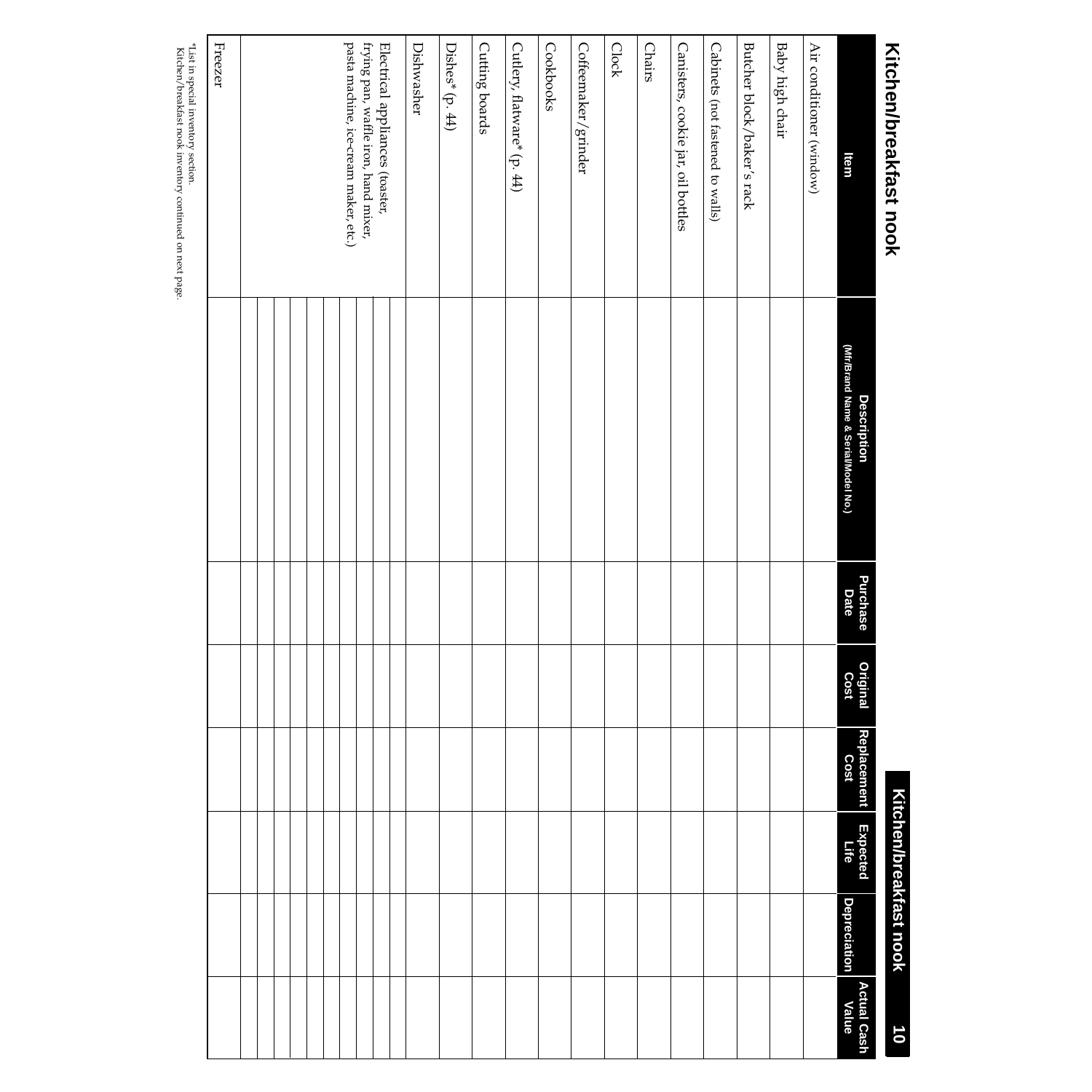| I                        |
|--------------------------|
|                          |
|                          |
| ׇ֚֘                      |
|                          |
|                          |
|                          |
| i<br>ı                   |
| Ï                        |
|                          |
|                          |
| Ì                        |
| <br> <br> <br>l          |
|                          |
| ľ                        |
|                          |
|                          |
| i                        |
|                          |
| í                        |
|                          |
| ī<br>ı<br>$\overline{a}$ |
| ī                        |
|                          |
| I                        |
|                          |
|                          |
| ı<br>I                   |
|                          |
|                          |
|                          |
|                          |
| ı                        |
|                          |

| Item                                                                                            | (Mfr/Brand Name & Serial/Model No.)<br><b>Description</b> | Purchase<br>Date | Original<br>Cost | Replacement<br>Cost | Expected<br>Life              | <b>Depreciation</b> | <b>Actual Cash</b><br>Value |
|-------------------------------------------------------------------------------------------------|-----------------------------------------------------------|------------------|------------------|---------------------|-------------------------------|---------------------|-----------------------------|
| Garbage disposal                                                                                |                                                           |                  |                  |                     |                               |                     |                             |
| Kitchen utensils (rubber spatulas, whisks,                                                      |                                                           |                  |                  |                     |                               |                     |                             |
| cookie cutters, rolling pins, measuring                                                         |                                                           |                  |                  |                     |                               |                     |                             |
| spoons and cups, Tupperware, etc.)<br>Knives/knife holder* (p. 44)                              |                                                           |                  |                  |                     |                               |                     |                             |
| Microwave oven                                                                                  |                                                           |                  |                  |                     |                               |                     |                             |
| Oven/cooktop                                                                                    |                                                           |                  |                  |                     |                               |                     |                             |
| Picnic baskets                                                                                  |                                                           |                  |                  |                     |                               |                     |                             |
| Pictures, prints, wall hangings* (p. 47)                                                        |                                                           |                  |                  |                     |                               |                     |                             |
| Pots, pans, cookware                                                                            |                                                           |                  |                  |                     |                               |                     |                             |
| Radio                                                                                           |                                                           |                  |                  |                     |                               |                     |                             |
| Refrigerator                                                                                    |                                                           |                  |                  |                     |                               |                     |                             |
| Rugs or carpet                                                                                  |                                                           |                  |                  |                     |                               |                     |                             |
| Serving bowls/platters/pitchers                                                                 |                                                           |                  |                  |                     |                               |                     |                             |
| Spice rack                                                                                      |                                                           |                  |                  |                     |                               |                     |                             |
| Staple foods                                                                                    |                                                           |                  |                  |                     |                               |                     |                             |
| Table linens, placemats, napkins,                                                               |                                                           |                  |                  |                     |                               |                     |                             |
| napkin holders* (p. 50)                                                                         |                                                           |                  |                  |                     |                               |                     |                             |
| Tables                                                                                          |                                                           |                  |                  |                     |                               |                     |                             |
| Tea kettle                                                                                      |                                                           |                  |                  |                     |                               |                     |                             |
| *List in special inventory section.<br>Kitchen/breakfast nook inventory continued on next page. |                                                           |                  |                  |                     | <b>Kitchen/breakfast nook</b> |                     | 11                          |

\*List in special inventory section.<br>Kitchen/breakfast nook inventory continued on next page. **Kitchen/breakfast nook 11** \*List in special inventory section. Kitchen/breakfast nook inventory continued on next page.

**Kitchen/breakfast nook**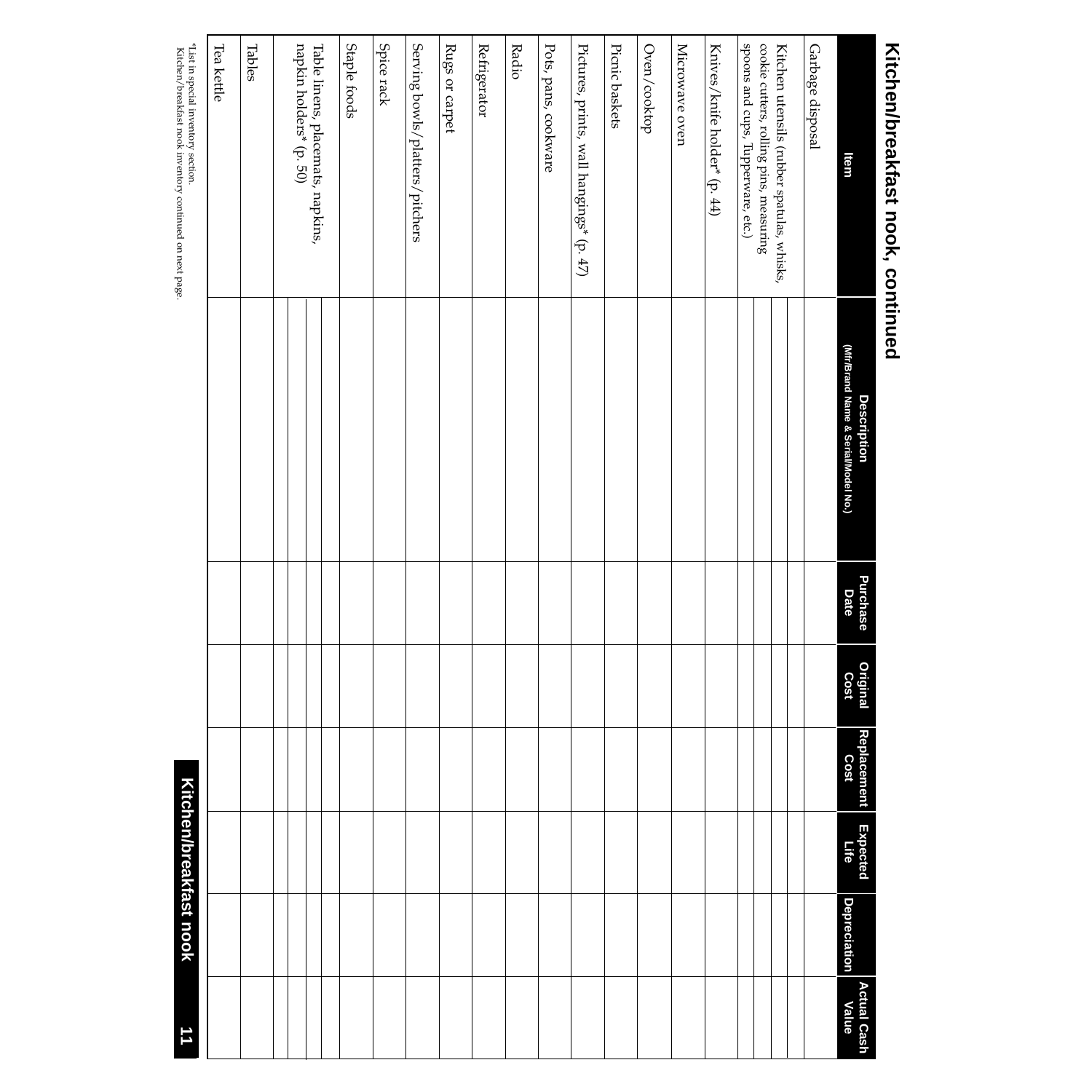## Kitchen/Dreaktast nook, continued **Kitchen/breakfast nook, continued**

## Kitchen/breakfast nook **Kitchen/breakfast nook**

| Kitchen/breakfast nook, continued |                                                    |                  |                  |                     | <b>Kitchen/breakfast nook</b> |                     | $\overline{z}$       |
|-----------------------------------|----------------------------------------------------|------------------|------------------|---------------------|-------------------------------|---------------------|----------------------|
| Item                              | (Mfr/Brand Name & Serial/Model No.)<br>Description | Purchase<br>Date | Original<br>Cost | Replacement<br>Cost | Expected<br>Life              | <b>Depreciation</b> | Actual Cash<br>Value |
| Telephone                         |                                                    |                  |                  |                     |                               |                     |                      |
| Television                        |                                                    |                  |                  |                     |                               |                     |                      |
| Toaster oven                      |                                                    |                  |                  |                     |                               |                     |                      |
| Towels* (p. 33)                   |                                                    |                  |                  |                     |                               |                     |                      |
| Trash compactor                   |                                                    |                  |                  |                     |                               |                     |                      |
| $Vases^*$ (p. 44)                 |                                                    |                  |                  |                     |                               |                     |                      |
| Wine rack                         |                                                    |                  |                  |                     |                               |                     |                      |
|                                   |                                                    |                  |                  |                     |                               |                     |                      |
|                                   |                                                    |                  |                  |                     |                               |                     |                      |
|                                   |                                                    |                  |                  |                     |                               |                     |                      |
|                                   |                                                    |                  |                  |                     |                               |                     |                      |
|                                   |                                                    |                  |                  |                     |                               |                     |                      |
|                                   |                                                    |                  |                  |                     |                               |                     |                      |
|                                   |                                                    |                  |                  |                     |                               |                     |                      |
|                                   |                                                    |                  |                  |                     |                               |                     |                      |
|                                   |                                                    |                  |                  |                     |                               |                     |                      |
|                                   |                                                    |                  |                  |                     |                               |                     |                      |
|                                   |                                                    |                  |                  |                     |                               |                     |                      |
| Total                             |                                                    |                  |                  |                     |                               |                     |                      |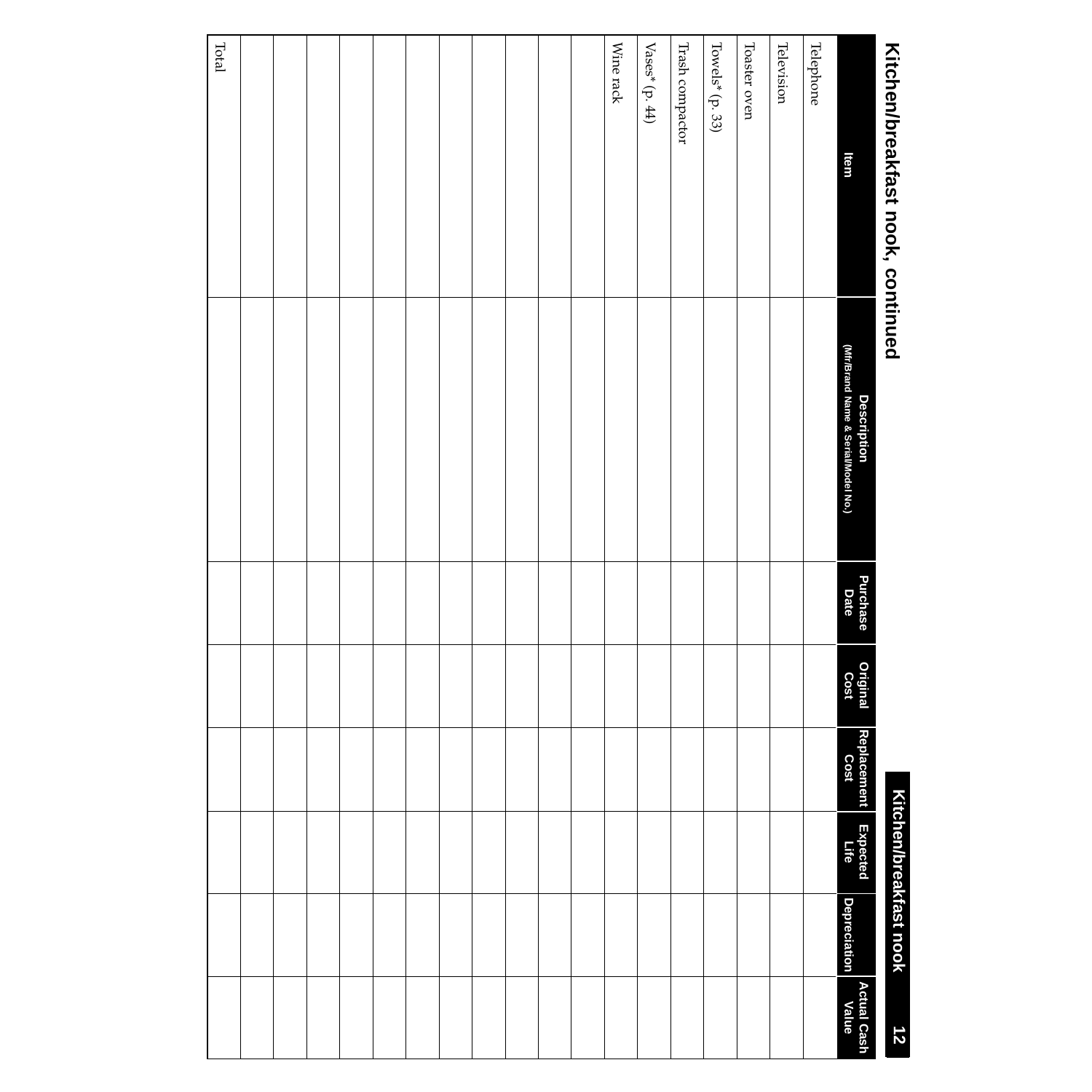### Laundry room **Laundry room**

| $\overline{3}$       |                     | Laundry room     |                     |                  |                  |                                                    |                                    |
|----------------------|---------------------|------------------|---------------------|------------------|------------------|----------------------------------------------------|------------------------------------|
|                      |                     |                  |                     |                  |                  |                                                    | Total                              |
|                      |                     |                  |                     |                  |                  |                                                    |                                    |
|                      |                     |                  |                     |                  |                  |                                                    |                                    |
|                      |                     |                  |                     |                  |                  |                                                    |                                    |
|                      |                     |                  |                     |                  |                  |                                                    |                                    |
|                      |                     |                  |                     |                  |                  |                                                    | Rugs or carpet                     |
|                      |                     |                  |                     |                  |                  |                                                    | Water softener                     |
|                      |                     |                  |                     |                  |                  |                                                    | Water heater                       |
|                      |                     |                  |                     |                  |                  |                                                    | Washing machine                    |
|                      |                     |                  |                     |                  |                  |                                                    | Vacuum cleaner, cleaning equipment |
|                      |                     |                  |                     |                  |                  |                                                    | Iron and ironing board             |
|                      |                     |                  |                     |                  |                  |                                                    | Sewing machine                     |
|                      |                     |                  |                     |                  |                  |                                                    | Refrigerator                       |
|                      |                     |                  |                     |                  |                  |                                                    | Laundry baskets                    |
|                      |                     |                  |                     |                  |                  |                                                    | Freezer                            |
|                      |                     |                  |                     |                  |                  |                                                    | Folding table                      |
|                      |                     |                  |                     |                  |                  |                                                    | Dryer                              |
|                      |                     |                  |                     |                  |                  |                                                    | Cabinets (not attached to walls)   |
|                      |                     |                  |                     |                  |                  |                                                    | Broom, mop, bucket, dustpan        |
| Actual Cash<br>Value | <b>Depreciation</b> | Expected<br>Life | Replacement<br>Cost | Original<br>Cost | Purchase<br>Date | (Mfr/Brand Name & Serial/Model No.)<br>Description | Item                               |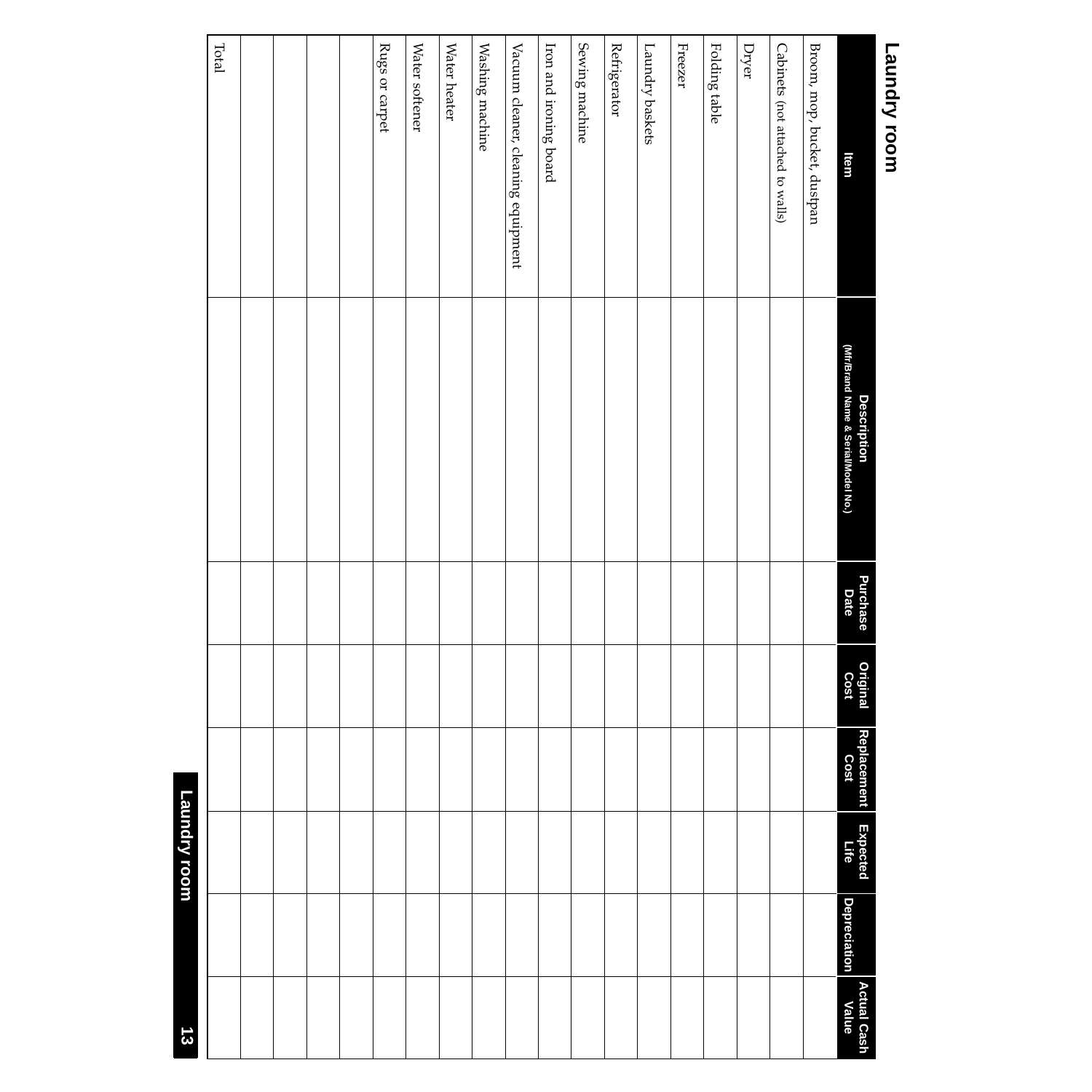### Master bedroom **Master bedroom**

**Master bedroom Master bedroom**

**14**

| Item                              | (Mfr/Brand Name & Serial/Model No.)<br>Description | <b>Purchase</b><br>Date | Original<br>Cost | Replacement<br>Cost | Expected<br>Life | <b>Depreciation</b> | <b>Actual Cash</b><br>Value |
|-----------------------------------|----------------------------------------------------|-------------------------|------------------|---------------------|------------------|---------------------|-----------------------------|
| Air conditioner (window)          |                                                    |                         |                  |                     |                  |                     |                             |
| Aquarium                          |                                                    |                         |                  |                     |                  |                     |                             |
| Bed frames                        |                                                    |                         |                  |                     |                  |                     |                             |
| Bedspreads, blankets* (p. 33)     |                                                    |                         |                  |                     |                  |                     |                             |
| Books* (p. 34)                    |                                                    |                         |                  |                     |                  |                     |                             |
| Bookcases (not fastened to walls) |                                                    |                         |                  |                     |                  |                     |                             |
| Ceiling fan                       |                                                    |                         |                  |                     |                  |                     |                             |
| Chaise longue/ love seat          |                                                    |                         |                  |                     |                  |                     |                             |
| Chest of drawers, dressers        |                                                    |                         |                  |                     |                  |                     |                             |
| <b>Chairs</b>                     |                                                    |                         |                  |                     |                  |                     |                             |
| Clocks                            |                                                    |                         |                  |                     |                  |                     |                             |
| Clothes hamper                    |                                                    |                         |                  |                     |                  |                     |                             |
| Clothing* (pp. 37-41)             |                                                    |                         |                  |                     |                  |                     |                             |
| Curtains or drapes                |                                                    |                         |                  |                     |                  |                     |                             |
| Desk                              |                                                    |                         |                  |                     |                  |                     |                             |
| Dressing screens                  |                                                    |                         |                  |                     |                  |                     |                             |
| Hope chest                        |                                                    |                         |                  |                     |                  |                     |                             |
| Humidifier                        |                                                    |                         |                  |                     |                  |                     |                             |
| Jewelry* (p. 45)                  |                                                    |                         |                  |                     |                  |                     |                             |

\*List in special inventory section.<br>Master bedroom inventory continued on next page. \*List in special inventory section. Master bedroom inventory continued on next page.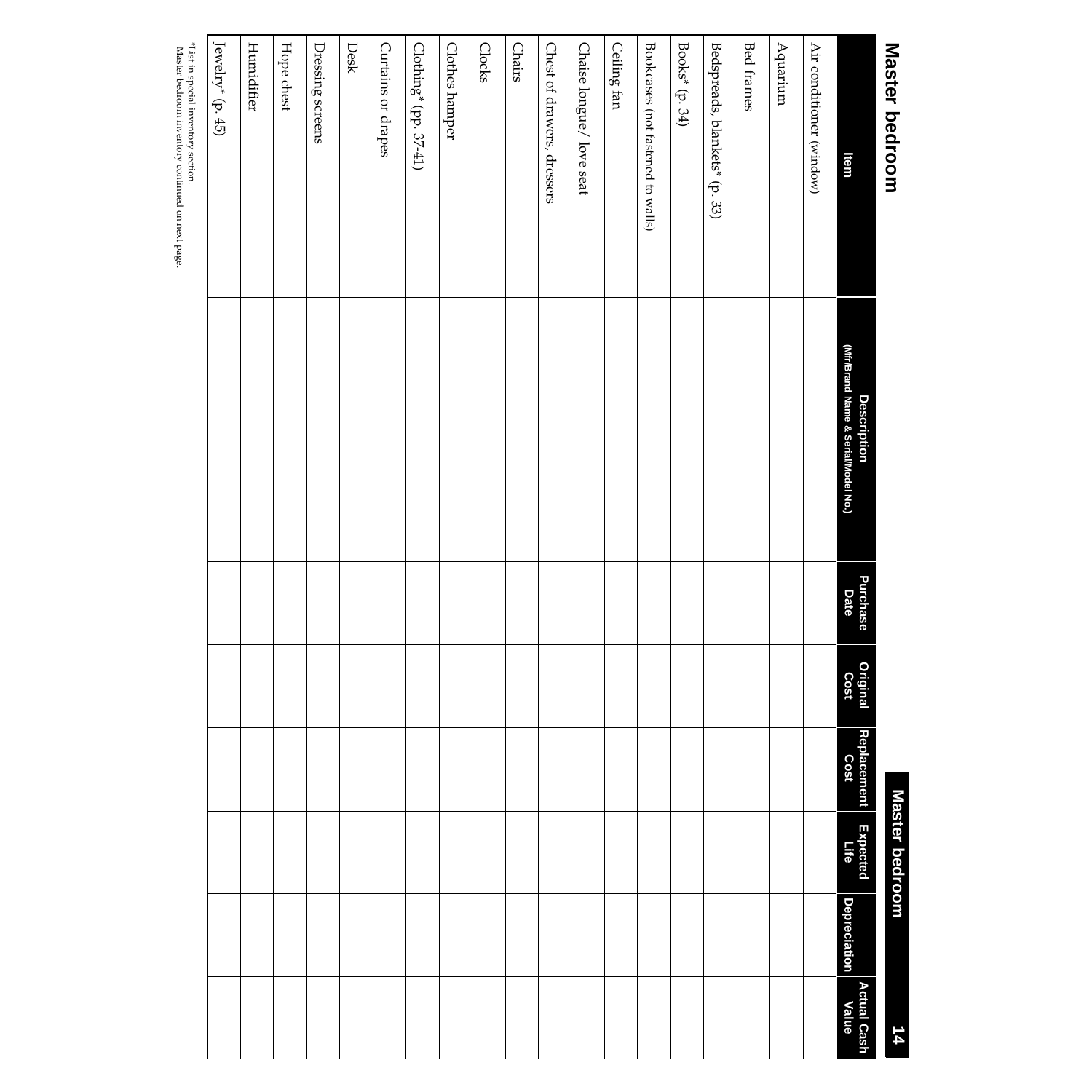| I<br>י |
|--------|
| s<br>۱ |
|        |
|        |
| ī<br>ı |
|        |
|        |
|        |
|        |
|        |
| n      |
|        |
|        |
|        |
|        |
| ı      |
|        |
|        |
|        |
|        |
| ı      |

Ë

| Item                                     | <b>Description<br/>(Mfr/Brand Name &amp; Serial/Model No.)</b> | Purchase<br>Date | Original<br>Cost | Replacement<br>Cost | Expected<br>宗 | <b>Depreciation</b> | Actual Cash<br>Value |
|------------------------------------------|----------------------------------------------------------------|------------------|------------------|---------------------|---------------|---------------------|----------------------|
| Knickknacks <sup>*</sup> (p. 44)         |                                                                |                  |                  |                     |               |                     |                      |
| Lamps                                    |                                                                |                  |                  |                     |               |                     |                      |
| Mattresses, box springs                  |                                                                |                  |                  |                     |               |                     |                      |
| Mirrors (not fixed to walls)             |                                                                |                  |                  |                     |               |                     |                      |
| Night stands, tables                     |                                                                |                  |                  |                     |               |                     |                      |
| Pictures, prints, wall hangings* (p. 47) |                                                                |                  |                  |                     |               |                     |                      |
| Pillows, quilts* (p. 33)                 |                                                                |                  |                  |                     |               |                     |                      |
| Plants/flowers                           |                                                                |                  |                  |                     |               |                     |                      |
| Radio                                    |                                                                |                  |                  |                     |               |                     |                      |
| Rocking chair                            |                                                                |                  |                  |                     |               |                     |                      |
| ${\rm Rugs}$                             |                                                                |                  |                  |                     |               |                     |                      |
| Sheets, pillowcases* (p. 33)             |                                                                |                  |                  |                     |               |                     |                      |
| Stereo, CD player, CDs* (p. 35)          |                                                                |                  |                  |                     |               |                     |                      |
| Telephone                                |                                                                |                  |                  |                     |               |                     |                      |
| Television, VCR, videotapes* (p. 35)     |                                                                |                  |                  |                     |               |                     |                      |
| Vanity table                             |                                                                |                  |                  |                     |               |                     |                      |
| $Vases^*(p.44)$                          |                                                                |                  |                  |                     |               |                     |                      |
|                                          |                                                                |                  |                  |                     |               |                     |                      |
| Total                                    |                                                                |                  |                  |                     |               |                     |                      |
|                                          |                                                                |                  |                  |                     |               |                     |                      |

\*List in special inventory section. \*List in special inventory section.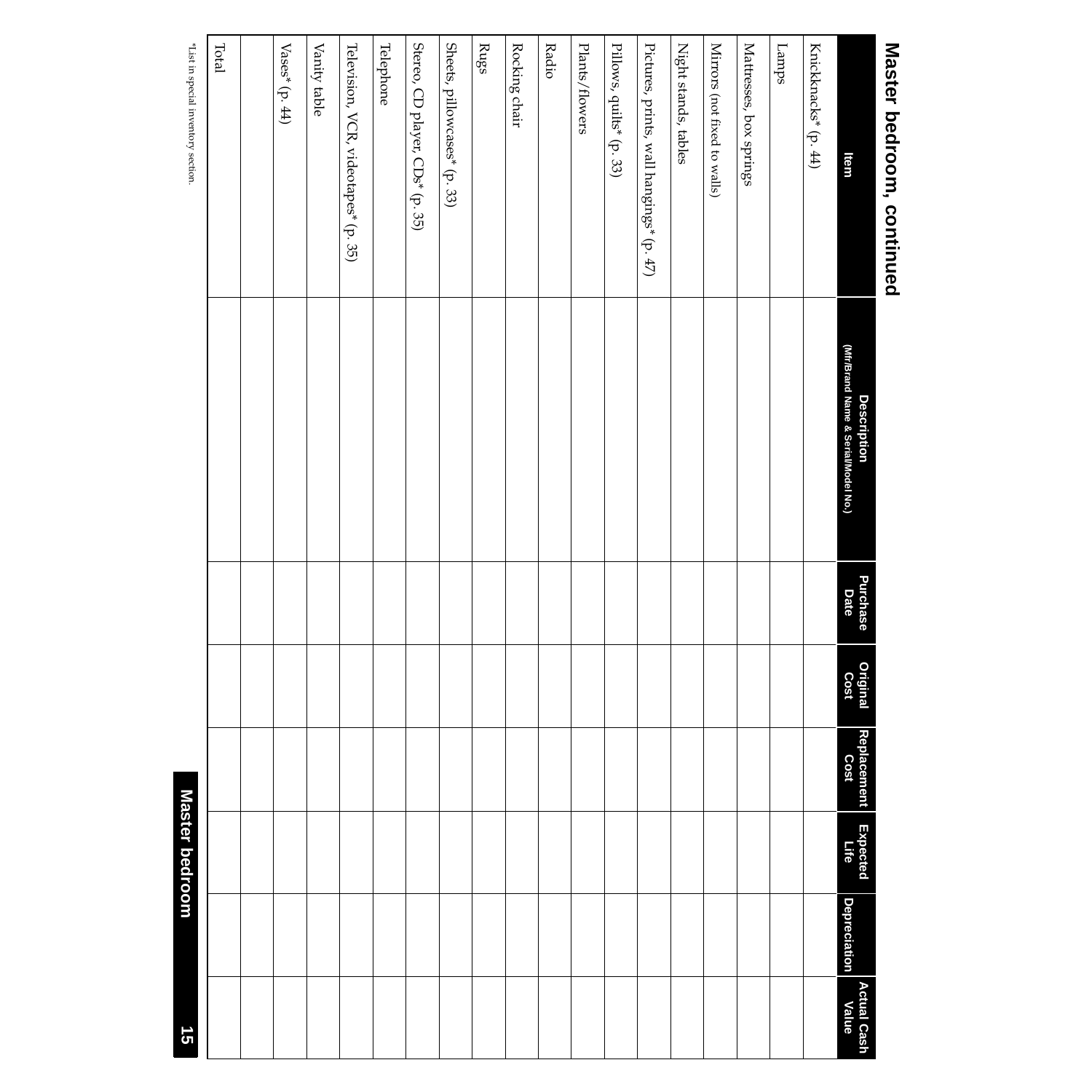### Bedroom, second **Bedroom, second**

Bedroom, second **Bedroom, second**

**16**

| Item                              | (Mfr/Brand Name & Serial/Model No.)<br><b>Description</b> | Purchase<br>Date | Original<br>Cost | Replacement<br>Cost | Expected<br>Life | <b>Depreciation</b> | Actual Cash<br>Value |
|-----------------------------------|-----------------------------------------------------------|------------------|------------------|---------------------|------------------|---------------------|----------------------|
| Air conditioner (window)          |                                                           |                  |                  |                     |                  |                     |                      |
| Bed frames                        |                                                           |                  |                  |                     |                  |                     |                      |
| Bedspreads, blankets* (p. 33)     |                                                           |                  |                  |                     |                  |                     |                      |
| Books* (p. 34)                    |                                                           |                  |                  |                     |                  |                     |                      |
| Bookcases (not fastened to walls) |                                                           |                  |                  |                     |                  |                     |                      |
| <b>Chairs</b>                     |                                                           |                  |                  |                     |                  |                     |                      |
| Chest of drawers, dressers        |                                                           |                  |                  |                     |                  |                     |                      |
| Clocks                            |                                                           |                  |                  |                     |                  |                     |                      |
| Clotheshamper                     |                                                           |                  |                  |                     |                  |                     |                      |
| Clothing* (pp. 37-41)             |                                                           |                  |                  |                     |                  |                     |                      |
| Curtains or drapes                |                                                           |                  |                  |                     |                  |                     |                      |
| Desk                              |                                                           |                  |                  |                     |                  |                     |                      |
| Dressing screens                  |                                                           |                  |                  |                     |                  |                     |                      |
| Hope chest                        |                                                           |                  |                  |                     |                  |                     |                      |
| Humidifier                        |                                                           |                  |                  |                     |                  |                     |                      |
| Jewelry* (p. 45)                  |                                                           |                  |                  |                     |                  |                     |                      |
| Knickknacks* (p. 44)              |                                                           |                  |                  |                     |                  |                     |                      |
| ${\tt Fams}$                      |                                                           |                  |                  |                     |                  |                     |                      |
| Mattresses, box springs           |                                                           |                  |                  |                     |                  |                     |                      |

"List in special inventory section.<br>Bedroom, second, inventory continued on next page. \*List in special inventory section. Bedroom, second, inventory continued on next page.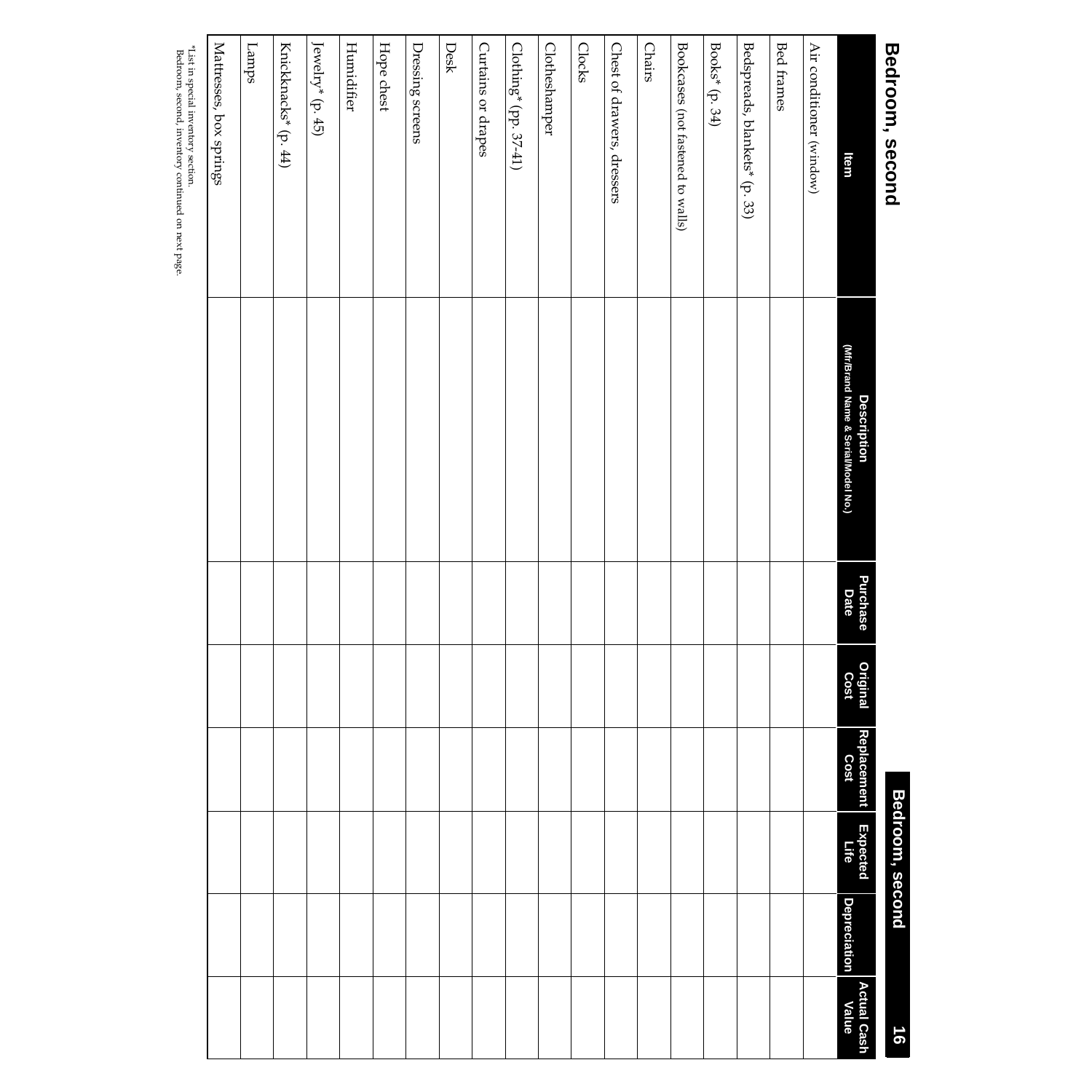| Bedroom, second, continued               |                                                    |                         |                  |                            |                  |                     |                      |
|------------------------------------------|----------------------------------------------------|-------------------------|------------------|----------------------------|------------------|---------------------|----------------------|
| Item                                     | (Mfr/Brand Name & Serial/Model No.)<br>Description | <b>Purchase</b><br>Date | Original<br>Cost | Replacement<br> <br>  Cost | Expected<br>Life | <b>Depreciation</b> | Actual Cash<br>Value |
| Mirrors (not fastened to walls)          |                                                    |                         |                  |                            |                  |                     |                      |
| Night stands, tables                     |                                                    |                         |                  |                            |                  |                     |                      |
| Pictures, prints, wall hangings* (p. 47) |                                                    |                         |                  |                            |                  |                     |                      |
| Pillows, quilts* (p. 33)                 |                                                    |                         |                  |                            |                  |                     |                      |
| Plants/flowers                           |                                                    |                         |                  |                            |                  |                     |                      |
| Radio                                    |                                                    |                         |                  |                            |                  |                     |                      |
| Rugs                                     |                                                    |                         |                  |                            |                  |                     |                      |
| Sewing machine                           |                                                    |                         |                  |                            |                  |                     |                      |
| Sheets, pillowcases* (p. 33)             |                                                    |                         |                  |                            |                  |                     |                      |
| Stereo, CD player, CDs* (p. 35)          |                                                    |                         |                  |                            |                  |                     |                      |
| Telephone                                |                                                    |                         |                  |                            |                  |                     |                      |
| Television, VCR, videotapes* (p. 35)     |                                                    |                         |                  |                            |                  |                     |                      |
|                                          |                                                    |                         |                  |                            |                  |                     |                      |
|                                          |                                                    |                         |                  |                            |                  |                     |                      |
|                                          |                                                    |                         |                  |                            |                  |                     |                      |
|                                          |                                                    |                         |                  |                            |                  |                     |                      |
|                                          |                                                    |                         |                  |                            |                  |                     |                      |
|                                          |                                                    |                         |                  |                            |                  |                     |                      |
| Total                                    |                                                    |                         |                  |                            |                  |                     |                      |
| *List in special inventory section.      |                                                    |                         |                  |                            | Bedroom, second  |                     | $\angle$             |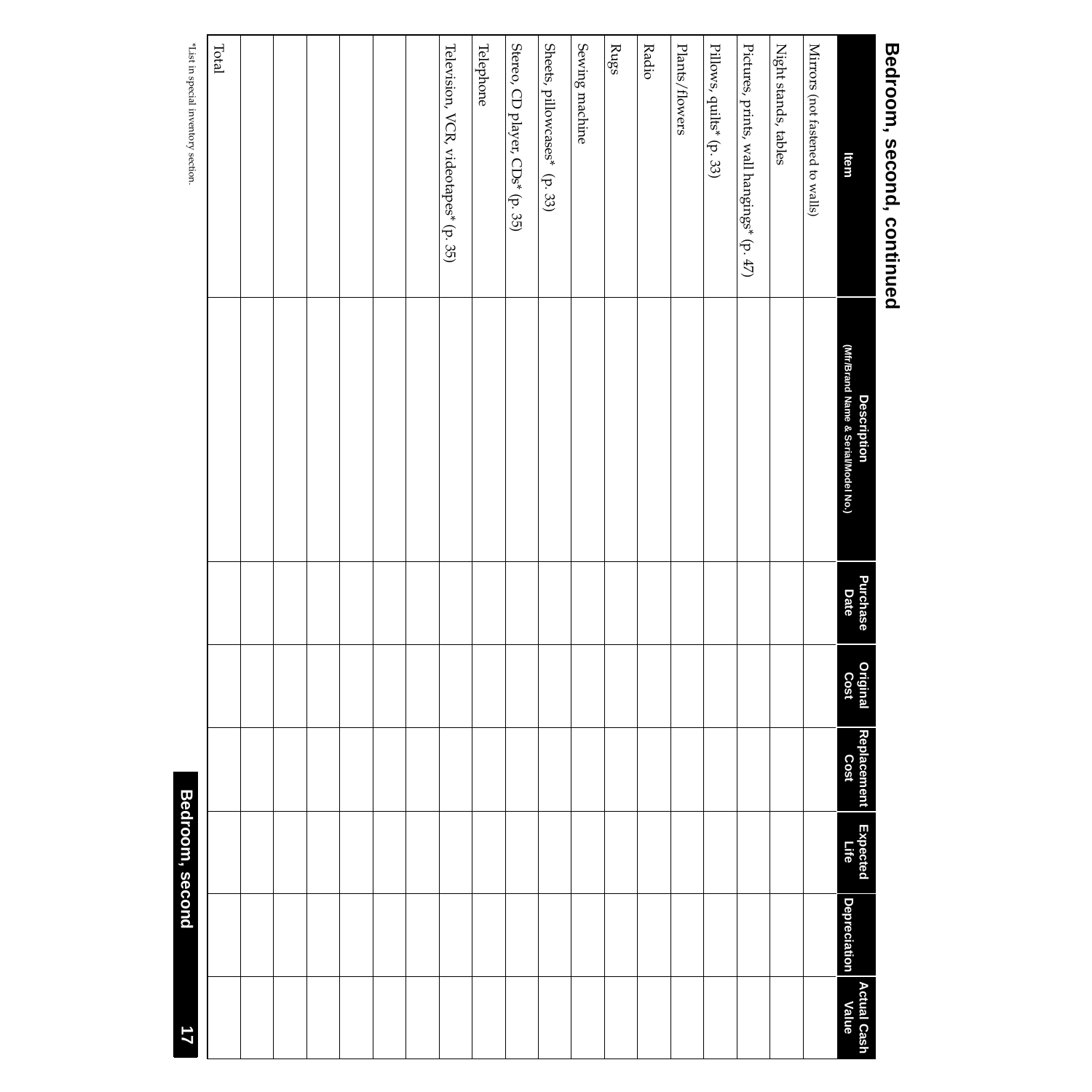### Bedroom, third **Bedroom, third**

### Bedroom, third **Bedroom, third**

**18**

| Item                              | (Mfr/Brand Name & Serial/Model No.)<br>Description | Purchase<br>Date | Original<br>Cost | <b>Replacement</b><br><b>Cost</b> | <b>Expected</b><br>Life | <b>Depreciation</b> | Actual Cash<br>Value |
|-----------------------------------|----------------------------------------------------|------------------|------------------|-----------------------------------|-------------------------|---------------------|----------------------|
| Air conditioner (window)          |                                                    |                  |                  |                                   |                         |                     |                      |
| Beds                              |                                                    |                  |                  |                                   |                         |                     |                      |
| Bedspreads, blankets* (p. 33)     |                                                    |                  |                  |                                   |                         |                     |                      |
| Books* (p. 34)                    |                                                    |                  |                  |                                   |                         |                     |                      |
| Bookcases (not fastened to walls) |                                                    |                  |                  |                                   |                         |                     |                      |
| <b>Chairs</b>                     |                                                    |                  |                  |                                   |                         |                     |                      |
| Chest of drawers, dressers        |                                                    |                  |                  |                                   |                         |                     |                      |
| Clocks                            |                                                    |                  |                  |                                   |                         |                     |                      |
| Clothes hamper                    |                                                    |                  |                  |                                   |                         |                     |                      |
| Clothing* (pp. 37-41)             |                                                    |                  |                  |                                   |                         |                     |                      |
| Curtains or drapes                |                                                    |                  |                  |                                   |                         |                     |                      |
| Desk                              |                                                    |                  |                  |                                   |                         |                     |                      |
| Hope chest                        |                                                    |                  |                  |                                   |                         |                     |                      |
| Humidifier                        |                                                    |                  |                  |                                   |                         |                     |                      |
| Jewelry* (p. 45)                  |                                                    |                  |                  |                                   |                         |                     |                      |
| Knickknacks* (p. 44)              |                                                    |                  |                  |                                   |                         |                     |                      |
| <b>Lamps</b>                      |                                                    |                  |                  |                                   |                         |                     |                      |
| Mattresses, box springs           |                                                    |                  |                  |                                   |                         |                     |                      |
| Mirrors (not fastened to walls)   |                                                    |                  |                  |                                   |                         |                     |                      |

"List in special inventory section.<br>Bedroom, third, inventory continued on next page. \*List in special inventory section. Bedroom, third, inventory continued on next page.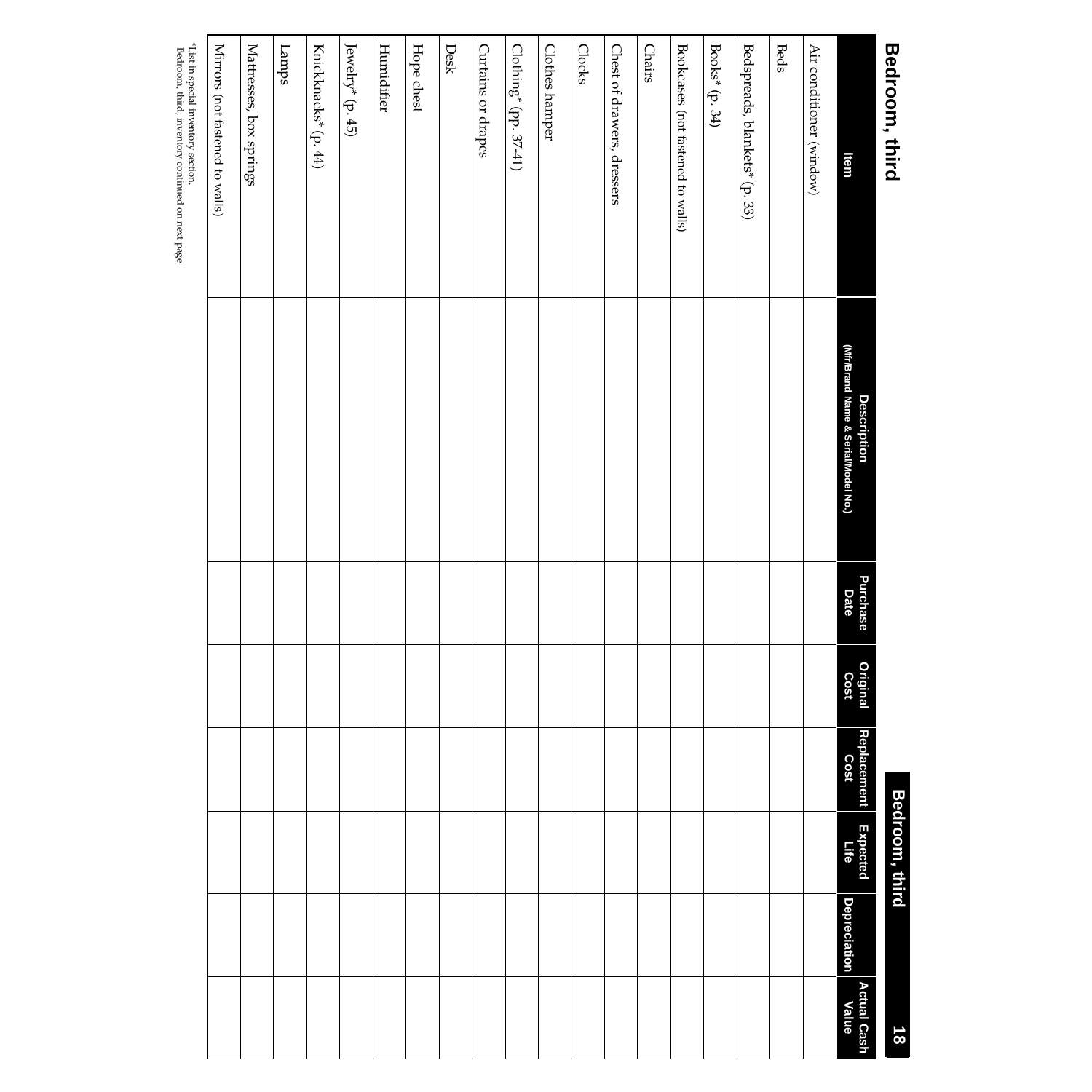| Bedroom, third, continued                |                                                           |                         |                  |                     |                  |              |                      |
|------------------------------------------|-----------------------------------------------------------|-------------------------|------------------|---------------------|------------------|--------------|----------------------|
| Item                                     | (Mfr/Brand Name & Serial/Model No.)<br><b>Description</b> | <b>Purchase</b><br>Date | Original<br>Cost | Replacement<br>Cost | Expected<br>Life | Depreciation | Actual Cash<br>Value |
| Night stands, tables                     |                                                           |                         |                  |                     |                  |              |                      |
| Pictures, prints, wall hangings* (p. 47) |                                                           |                         |                  |                     |                  |              |                      |
| Pillows, quilts* (p. 33)                 |                                                           |                         |                  |                     |                  |              |                      |
| Plants/flowers                           |                                                           |                         |                  |                     |                  |              |                      |
| Radio                                    |                                                           |                         |                  |                     |                  |              |                      |
| Rugs                                     |                                                           |                         |                  |                     |                  |              |                      |
| Sewing machine                           |                                                           |                         |                  |                     |                  |              |                      |
| Sheets, pillowcases* (p. 33)             |                                                           |                         |                  |                     |                  |              |                      |
| Stereo, CD player, CDs* (p. 35)          |                                                           |                         |                  |                     |                  |              |                      |
| Telephone                                |                                                           |                         |                  |                     |                  |              |                      |
| Television, VCR, videotapes* (p. 35)     |                                                           |                         |                  |                     |                  |              |                      |
|                                          |                                                           |                         |                  |                     |                  |              |                      |
|                                          |                                                           |                         |                  |                     |                  |              |                      |
|                                          |                                                           |                         |                  |                     |                  |              |                      |
|                                          |                                                           |                         |                  |                     |                  |              |                      |
|                                          |                                                           |                         |                  |                     |                  |              |                      |
|                                          |                                                           |                         |                  |                     |                  |              |                      |
|                                          |                                                           |                         |                  |                     |                  |              |                      |
| Total                                    |                                                           |                         |                  |                     |                  |              |                      |
| *List in special inventory section.      |                                                           |                         |                  |                     | Bedroom, third   |              | 61                   |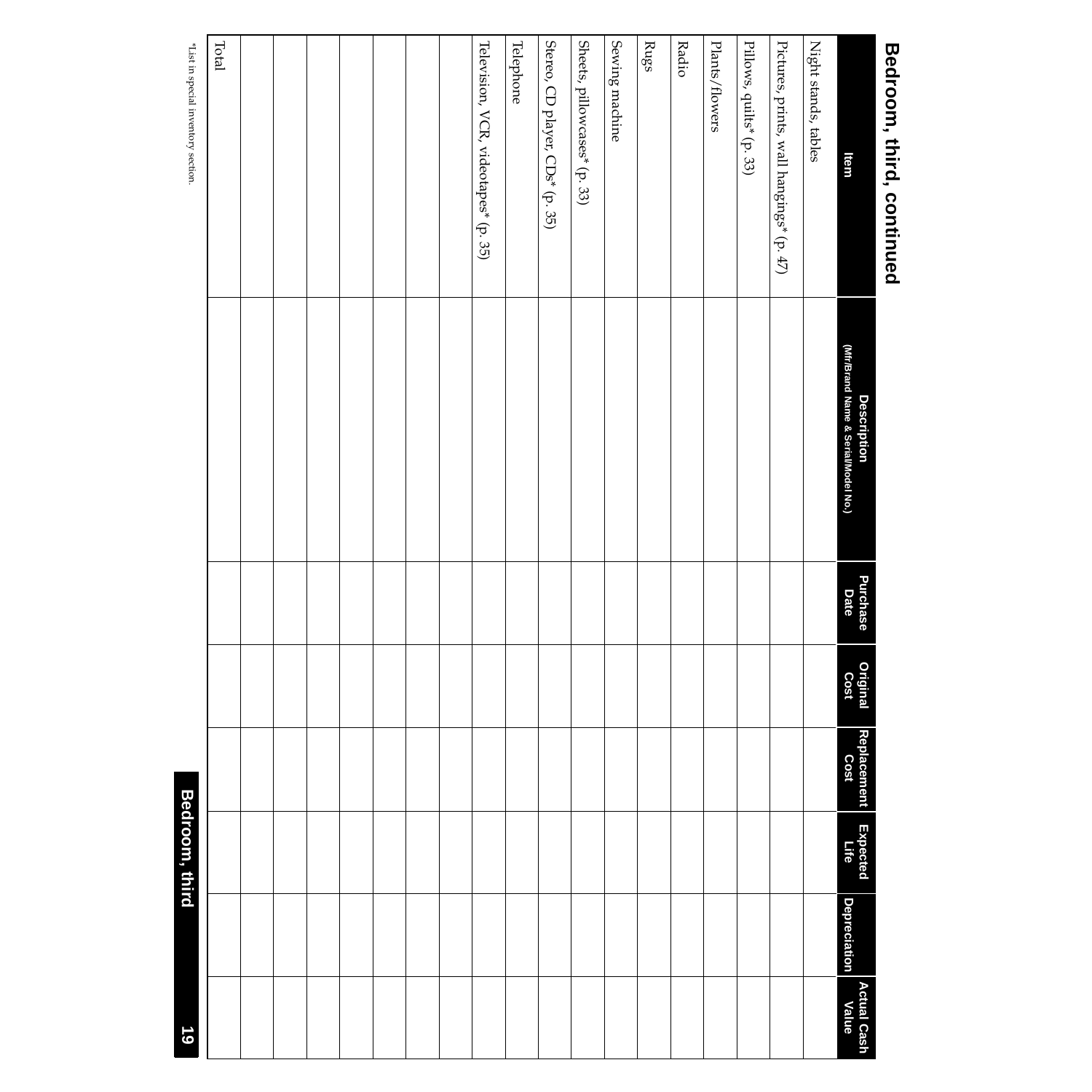## Decroom, form, (papy's room) **Bedroom, fourth (baby's room)**

## **Bedroom, fourth (baby's room)** Bedroom, fourth (baby's room) 20

| Item                             | (Mfr/Brand Name & Serial/Model No.)<br>Description | Purchase<br>Date | Original<br>Cost | Replacement<br>Cost | Expected<br>Life | <b>Depreciation</b> | <b>Actual Cash</b><br>Value |
|----------------------------------|----------------------------------------------------|------------------|------------------|---------------------|------------------|---------------------|-----------------------------|
| <b>Baby swing</b>                |                                                    |                  |                  |                     |                  |                     |                             |
| Bed (bassinet or crib)           |                                                    |                  |                  |                     |                  |                     |                             |
| Blankets* (p. 33)                |                                                    |                  |                  |                     |                  |                     |                             |
| Bookcases (not attached to wall) |                                                    |                  |                  |                     |                  |                     |                             |
| Books* (p. 34)                   |                                                    |                  |                  |                     |                  |                     |                             |
| Car seat                         |                                                    |                  |                  |                     |                  |                     |                             |
| Chairs/rocking chair             |                                                    |                  |                  |                     |                  |                     |                             |
| Changing table                   |                                                    |                  |                  |                     |                  |                     |                             |
| Chest of drawers, dressers       |                                                    |                  |                  |                     |                  |                     |                             |
| Clock                            |                                                    |                  |                  |                     |                  |                     |                             |
| Clothing* (pp. 37-41)            |                                                    |                  |                  |                     |                  |                     |                             |
| Curtains or drapes               |                                                    |                  |                  |                     |                  |                     |                             |
| Humidifier                       |                                                    |                  |                  |                     |                  |                     |                             |
| Infant carrier/baby seat         |                                                    |                  |                  |                     |                  |                     |                             |
| $I$ amps                         |                                                    |                  |                  |                     |                  |                     |                             |
| Linens <sup>*</sup> (p. 33)      |                                                    |                  |                  |                     |                  |                     |                             |
| Mattress, box springs            |                                                    |                  |                  |                     |                  |                     |                             |
| Mirrors (not fastened to walls)  |                                                    |                  |                  |                     |                  |                     |                             |
| <b>Mobiles</b>                   |                                                    |                  |                  |                     |                  |                     |                             |

\*List in special inventory section.<br>Bedroom, fourth (baby's room), inventory continued on next page. \*List in special inventory section. Bedroom, fourth (baby's room), inventory continued on next page.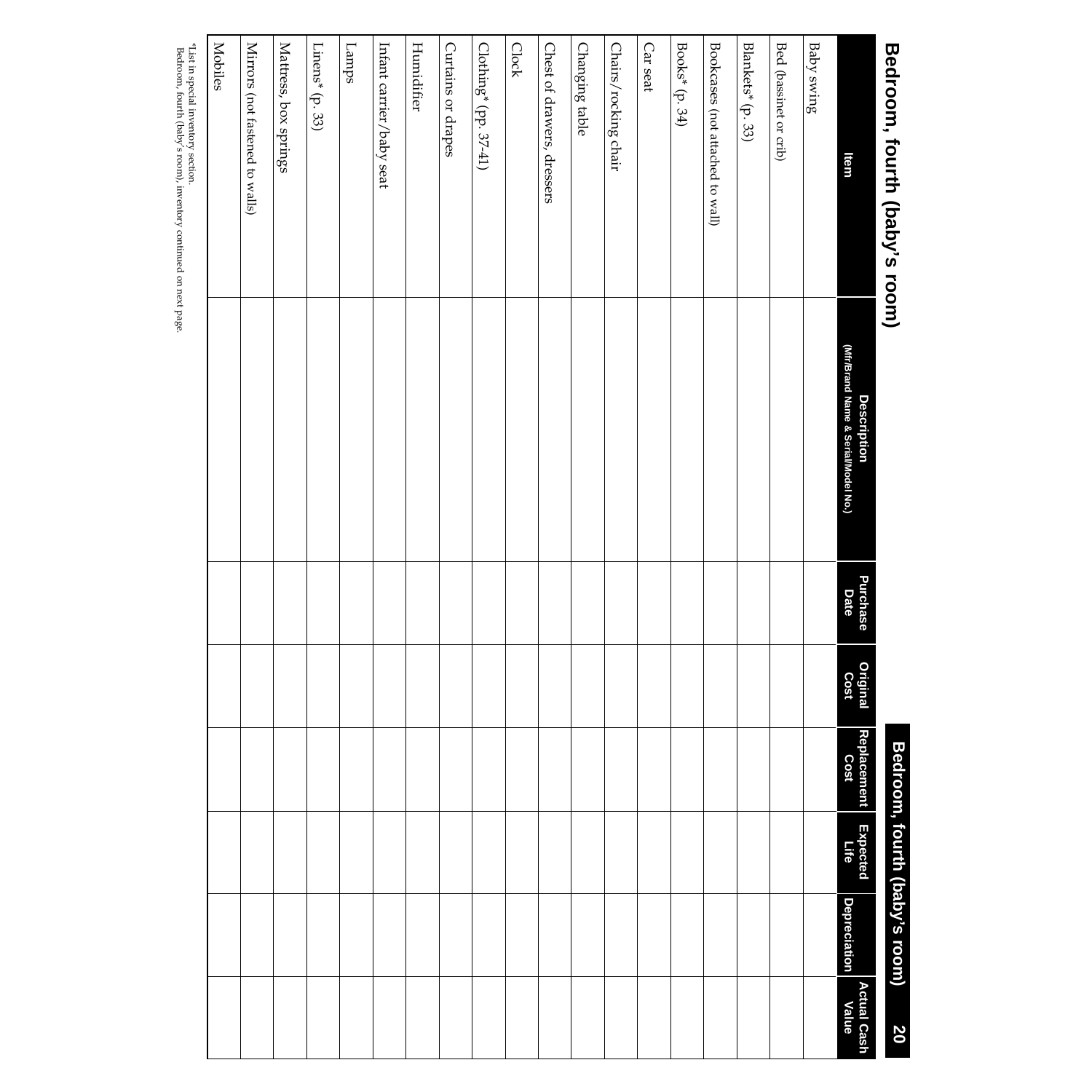| I<br>Ú<br>ı<br>I<br>Ì |
|-----------------------|
| ľ<br>I<br>l           |
| ֠                     |
| l<br>Ļ                |
| t<br>١<br>ľ<br>Ì<br>ĺ |
| I                     |
| I<br>i                |
| ֡֡֡֡֡֡֡֡              |
|                       |
| ï                     |
|                       |
| t<br>I                |
|                       |

 $^*{\sf List}$  in special inventory section. \*List in special inventory section.

| Bedroom, fourth (baby's room), continued |                                                           |                         |                  |                     |                  |                     |                      |
|------------------------------------------|-----------------------------------------------------------|-------------------------|------------------|---------------------|------------------|---------------------|----------------------|
| Item                                     | <b>Description</b><br>(Mfr/Brand Name & Serial/Model No.) | <b>Purchase</b><br>Date | Original<br>Cost | Replacement<br>Cost | Expected<br>Life | <b>Depreciation</b> | Actual Cash<br>Value |
| Pictures, prints, wall hangings* (p. 47) |                                                           |                         |                  |                     |                  |                     |                      |
| Playpen                                  |                                                           |                         |                  |                     |                  |                     |                      |
| Rocking chair                            |                                                           |                         |                  |                     |                  |                     |                      |
| Rocking horse                            |                                                           |                         |                  |                     |                  |                     |                      |
| Rugs                                     |                                                           |                         |                  |                     |                  |                     |                      |
| <b>Stroller</b>                          |                                                           |                         |                  |                     |                  |                     |                      |
| Tables                                   |                                                           |                         |                  |                     |                  |                     |                      |
| Toy chest                                |                                                           |                         |                  |                     |                  |                     |                      |
| $Toys^*$ (p. 36)                         |                                                           |                         |                  |                     |                  |                     |                      |
| Walker/exerciser                         |                                                           |                         |                  |                     |                  |                     |                      |
|                                          |                                                           |                         |                  |                     |                  |                     |                      |
|                                          |                                                           |                         |                  |                     |                  |                     |                      |
|                                          |                                                           |                         |                  |                     |                  |                     |                      |
|                                          |                                                           |                         |                  |                     |                  |                     |                      |
|                                          |                                                           |                         |                  |                     |                  |                     |                      |
|                                          |                                                           |                         |                  |                     |                  |                     |                      |
|                                          |                                                           |                         |                  |                     |                  |                     |                      |
|                                          |                                                           |                         |                  |                     |                  |                     |                      |
| $\rm Total$                              |                                                           |                         |                  |                     |                  |                     |                      |
|                                          |                                                           |                         |                  |                     |                  |                     |                      |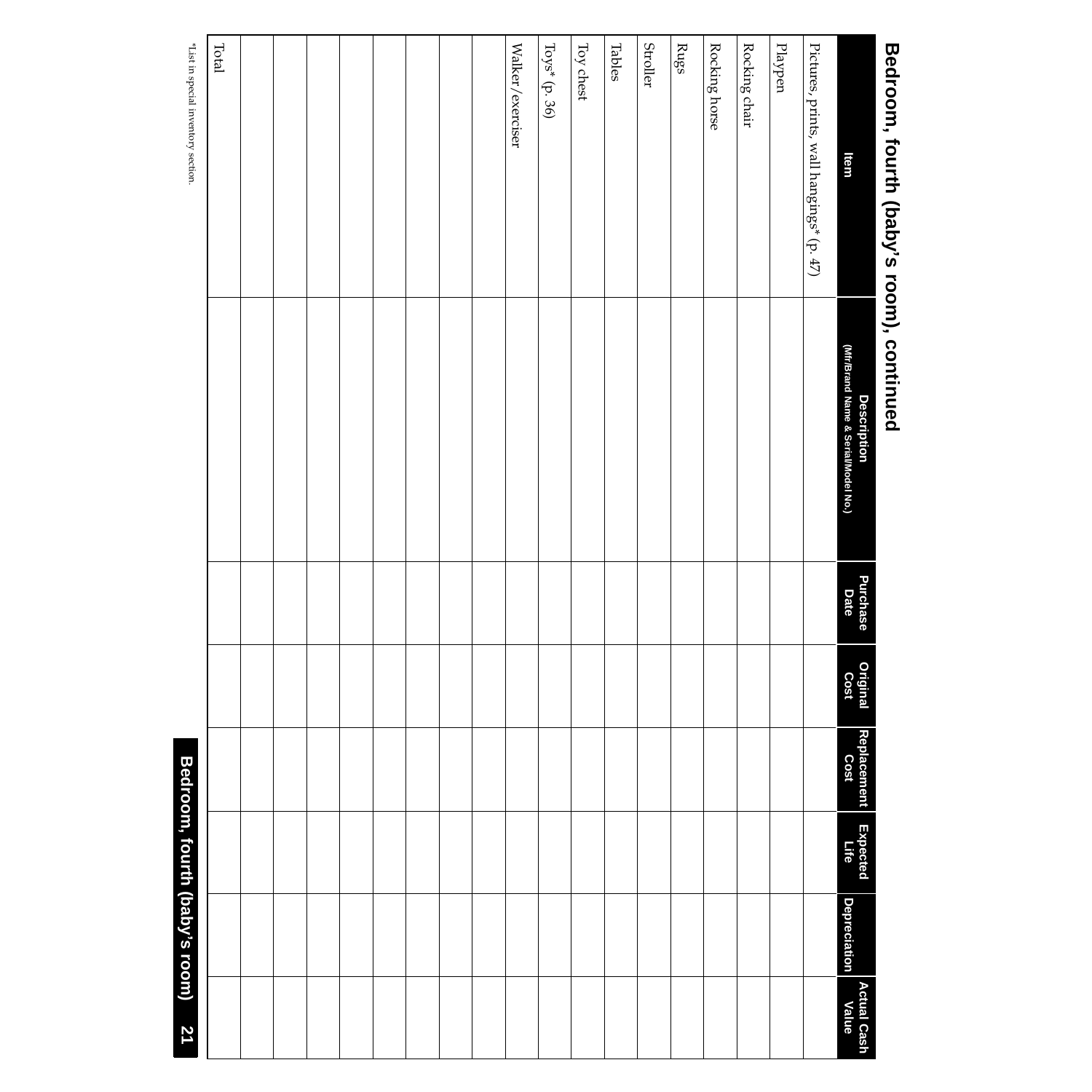| Œ      |
|--------|
| E      |
|        |
| ī<br>c |
| ١      |
| í      |
|        |
|        |
|        |
|        |
|        |
|        |
|        |
|        |

**Master bathroom Master bathroom**

**22**

| ltem                                              | (Mfr/Brand Name & Serial/Model No.)<br>Description | Purchase<br>Date | Original<br>Cost | Replacement<br>Cost | Expected<br>Life | <b>Depreciation</b> | Actual Cash<br>Value |
|---------------------------------------------------|----------------------------------------------------|------------------|------------------|---------------------|------------------|---------------------|----------------------|
| Baskets, wicker                                   |                                                    |                  |                  |                     |                  |                     |                      |
| Cabinets (not fastened to walls)                  |                                                    |                  |                  |                     |                  |                     |                      |
| <b>Chairs</b>                                     |                                                    |                  |                  |                     |                  |                     |                      |
| Clothes hamper                                    |                                                    |                  |                  |                     |                  |                     |                      |
| Contact lenses                                    |                                                    |                  |                  |                     |                  |                     |                      |
| Cosmetics, toilet accessories                     |                                                    |                  |                  |                     |                  |                     |                      |
| Curtains                                          |                                                    |                  |                  |                     |                  |                     |                      |
| Electrical appliances (hair dryer, razor,         |                                                    |                  |                  |                     |                  |                     |                      |
| curling iron, electric rollers, toothbrush, etc.) |                                                    |                  |                  |                     |                  |                     |                      |
|                                                   |                                                    |                  |                  |                     |                  |                     |                      |
| Eyeglasses                                        |                                                    |                  |                  |                     |                  |                     |                      |
| First aid kit                                     |                                                    |                  |                  |                     |                  |                     |                      |
| Hearing aids                                      |                                                    |                  |                  |                     |                  |                     |                      |
| Heating pad                                       |                                                    |                  |                  |                     |                  |                     |                      |
| Iron and ironing board                            |                                                    |                  |                  |                     |                  |                     |                      |
| Knickknacks* (p. 44)                              |                                                    |                  |                  |                     |                  |                     |                      |
| Medicines (prescription and nonprescription)      |                                                    |                  |                  |                     |                  |                     |                      |
|                                                   |                                                    |                  |                  |                     |                  |                     |                      |
| Mirrors (portable)                                |                                                    |                  |                  |                     |                  |                     |                      |
|                                                   |                                                    |                  |                  |                     |                  |                     |                      |
| Pictures, prints, wall hangings* (p. 47)          |                                                    |                  |                  |                     |                  |                     |                      |

\*Master bathroom inventory continued on next page. \*Master bathroom inventory continued on next page.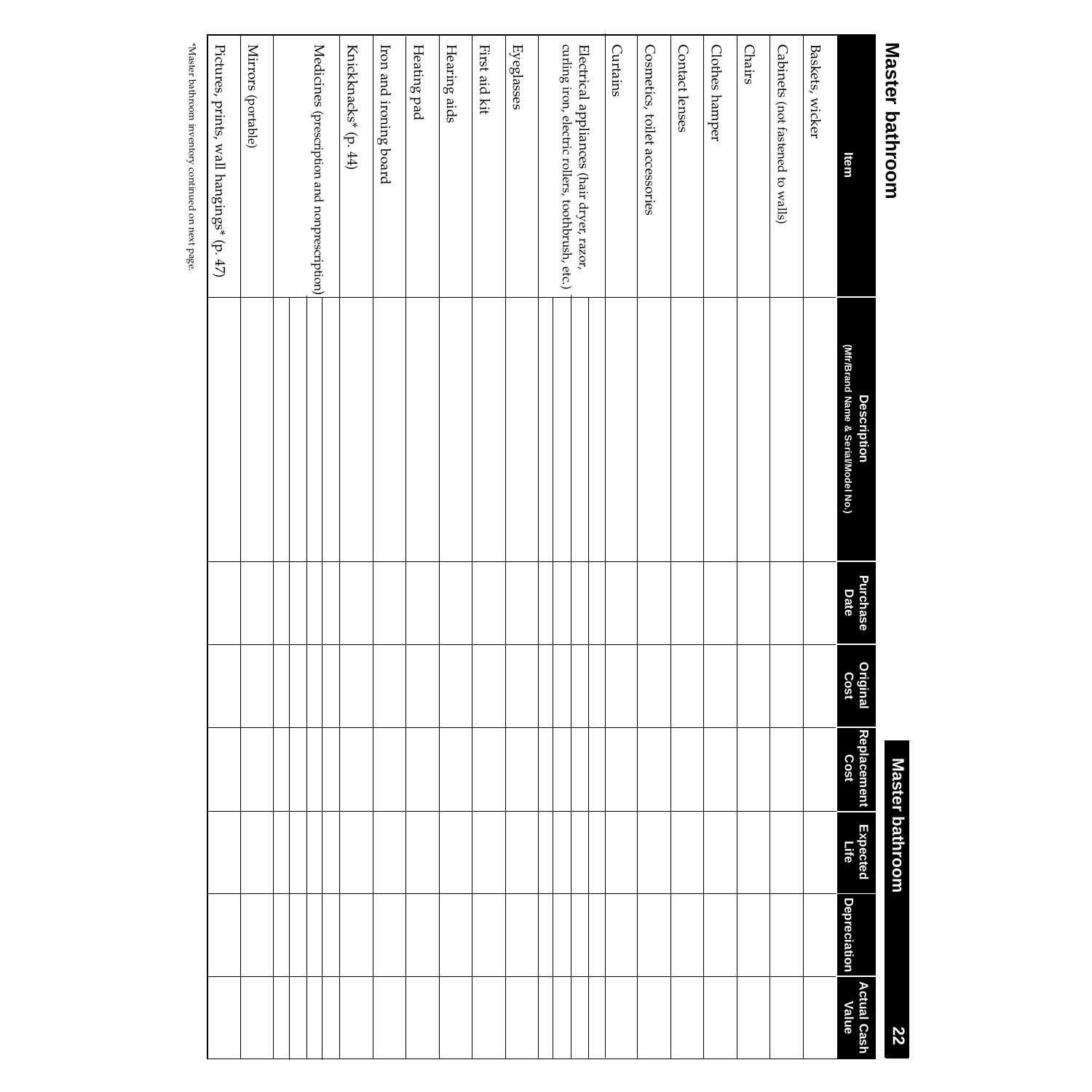## Master bathroom, continued **Master bathroom, continued**

| Item                    | (Mfr/Brand Name & Serial/Model No.)<br>Description | Purchase<br>Date | Original<br>Cost | Replacement<br>Cost | Expected<br>Life | <b>Depreciation</b> | Actual Cash<br>  Value |
|-------------------------|----------------------------------------------------|------------------|------------------|---------------------|------------------|---------------------|------------------------|
| Plants/flowers          |                                                    |                  |                  |                     |                  |                     |                        |
| Radio                   |                                                    |                  |                  |                     |                  |                     |                        |
| Rugs, bath mats         |                                                    |                  |                  |                     |                  |                     |                        |
| Scales                  |                                                    |                  |                  |                     |                  |                     |                        |
| Shelves (not attached)  |                                                    |                  |                  |                     |                  |                     |                        |
| Shower curtain          |                                                    |                  |                  |                     |                  |                     |                        |
| Soap dispensers, etc.   |                                                    |                  |                  |                     |                  |                     |                        |
| Television              |                                                    |                  |                  |                     |                  |                     |                        |
| Towels, sheets* (p. 33) |                                                    |                  |                  |                     |                  |                     |                        |
| Wastebasket             |                                                    |                  |                  |                     |                  |                     |                        |
|                         |                                                    |                  |                  |                     |                  |                     |                        |
|                         |                                                    |                  |                  |                     |                  |                     |                        |
|                         |                                                    |                  |                  |                     |                  |                     |                        |
|                         |                                                    |                  |                  |                     |                  |                     |                        |
|                         |                                                    |                  |                  |                     |                  |                     |                        |
|                         |                                                    |                  |                  |                     |                  |                     |                        |
|                         |                                                    |                  |                  |                     |                  |                     |                        |
|                         |                                                    |                  |                  |                     |                  |                     |                        |
| Total                   |                                                    |                  |                  |                     |                  |                     |                        |

**Master bathroom 23**

**23** 

**Master bathroom**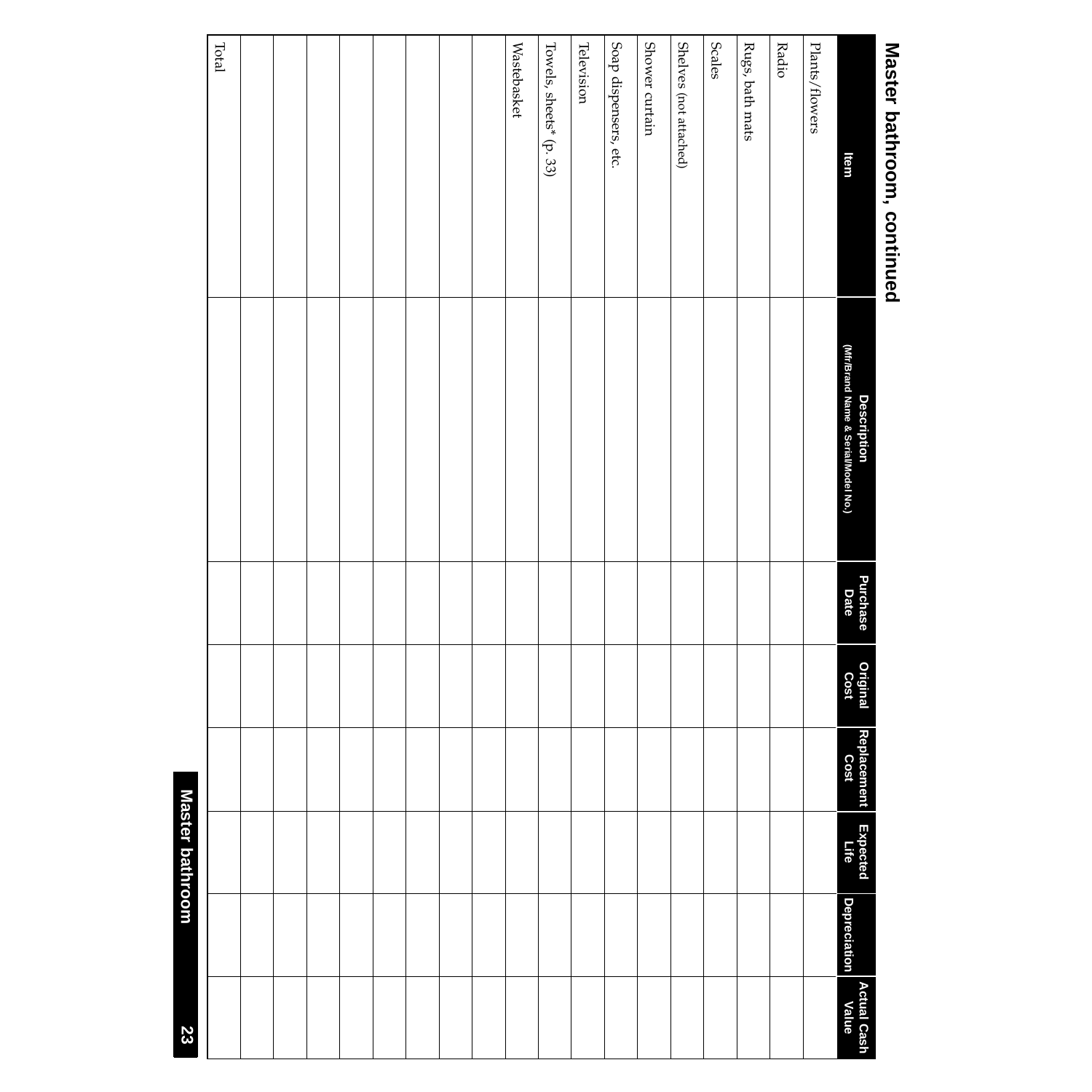### Bathroom, second **Bathroom, second**

Bathroom, second **Bathroom, second**

| Item                                                                                  | (Mfr/Brand Name & Serial/Model No.)<br>Description | Purchase<br>Date | Original<br>Cost | Replacement<br>Cost | <b>Expected</b><br>Life | <b>Depreciation</b> | Actual Cash<br>Value |
|---------------------------------------------------------------------------------------|----------------------------------------------------|------------------|------------------|---------------------|-------------------------|---------------------|----------------------|
| Baskets, wicker                                                                       |                                                    |                  |                  |                     |                         |                     |                      |
| Cabinets (not fastened to walls)                                                      |                                                    |                  |                  |                     |                         |                     |                      |
| Clothes hamper                                                                        |                                                    |                  |                  |                     |                         |                     |                      |
| Cosmetics                                                                             |                                                    |                  |                  |                     |                         |                     |                      |
| Curtains                                                                              |                                                    |                  |                  |                     |                         |                     |                      |
|                                                                                       |                                                    |                  |                  |                     |                         |                     |                      |
| iron, electric rollers, toothbrush, etc.)<br>Electric appliances (hair dryer, curling |                                                    |                  |                  |                     |                         |                     |                      |
|                                                                                       |                                                    |                  |                  |                     |                         |                     |                      |
| First aid kit                                                                         |                                                    |                  |                  |                     |                         |                     |                      |
| Heating pad                                                                           |                                                    |                  |                  |                     |                         |                     |                      |
|                                                                                       |                                                    |                  |                  |                     |                         |                     |                      |
| Medicines (prescription and nonprescription)                                          |                                                    |                  |                  |                     |                         |                     |                      |
|                                                                                       |                                                    |                  |                  |                     |                         |                     |                      |
| Mirrors (not fastened to walls)                                                       |                                                    |                  |                  |                     |                         |                     |                      |
| Radio                                                                                 |                                                    |                  |                  |                     |                         |                     |                      |
| ${\rm gauge}$                                                                         |                                                    |                  |                  |                     |                         |                     |                      |
| Shower curtain                                                                        |                                                    |                  |                  |                     |                         |                     |                      |
| Television                                                                            |                                                    |                  |                  |                     |                         |                     |                      |
| Towels* (p. 33)                                                                       |                                                    |                  |                  |                     |                         |                     |                      |
|                                                                                       |                                                    |                  |                  |                     |                         |                     |                      |
| Total                                                                                 |                                                    |                  |                  |                     |                         |                     |                      |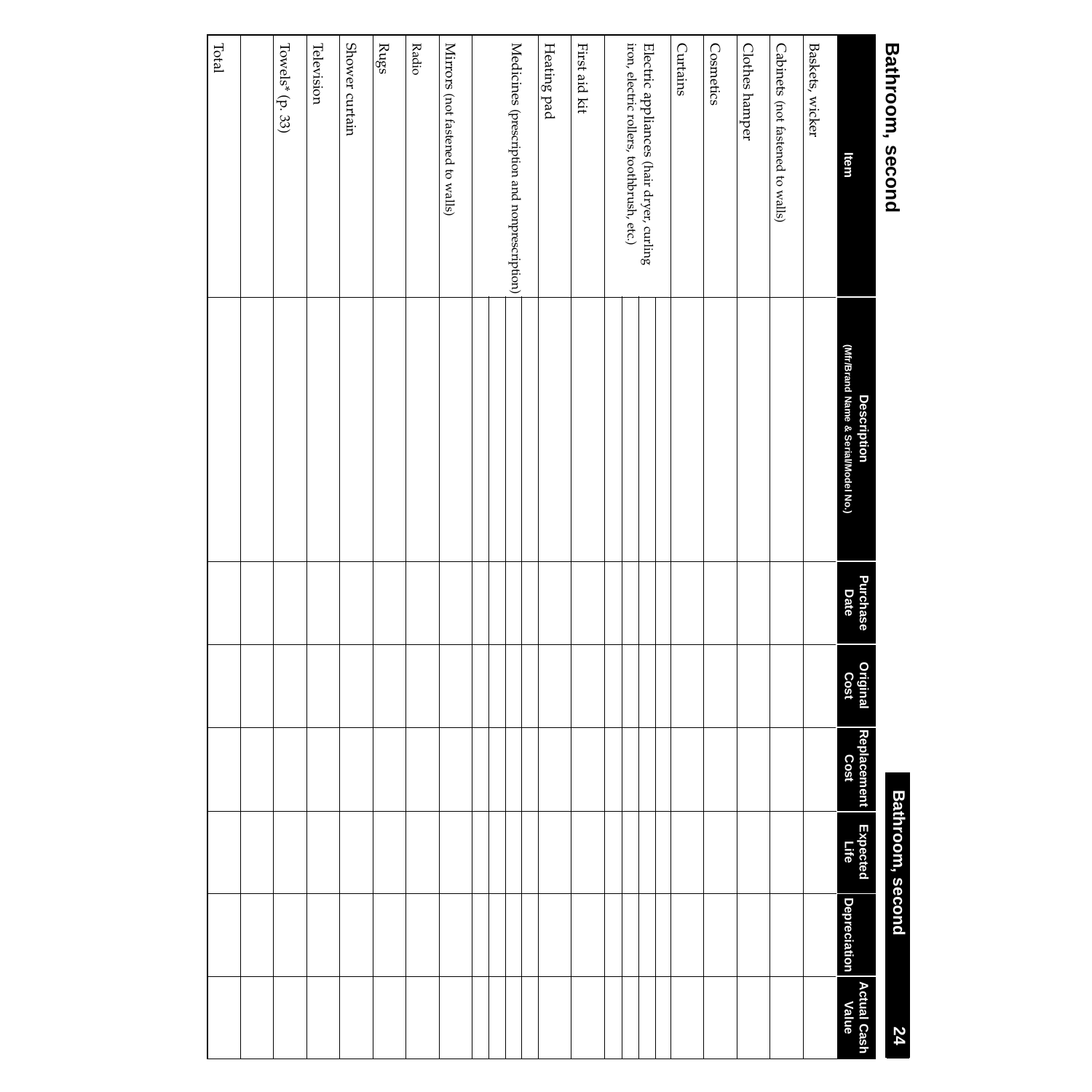| Item                                               | (Mfr/Brand Name & Serial/Model No.)<br><b>Description</b> | Purchase<br>Date | Original<br>Cost | Replacement<br>Cost | Expected<br>Life | Depreciation | <b>Actual Cash</b><br>Value |
|----------------------------------------------------|-----------------------------------------------------------|------------------|------------------|---------------------|------------------|--------------|-----------------------------|
| Air conditioner (window)                           |                                                           |                  |                  |                     |                  |              |                             |
| <b>Baskets</b>                                     |                                                           |                  |                  |                     |                  |              |                             |
| Binoculars                                         |                                                           |                  |                  |                     |                  |              |                             |
| Board games* (p. 48)                               |                                                           |                  |                  |                     |                  |              |                             |
| Books* (p. 34)                                     |                                                           |                  |                  |                     |                  |              |                             |
| Bookcases (not fastened to walls)                  |                                                           |                  |                  |                     |                  |              |                             |
| Cassette tapes, compact discs,<br>records* (p. 35) |                                                           |                  |                  |                     |                  |              |                             |
| Ceiling fan                                        |                                                           |                  |                  |                     |                  |              |                             |
| Chairs, footstools                                 |                                                           |                  |                  |                     |                  |              |                             |
| Children's toys* (p. 36)                           |                                                           |                  |                  |                     |                  |              |                             |
| Collections* (p. 48)                               |                                                           |                  |                  |                     |                  |              |                             |
| Couches, sofas, sectionals                         |                                                           |                  |                  |                     |                  |              |                             |
| Curtains, drapes                                   |                                                           |                  |                  |                     |                  |              |                             |
| Desk                                               |                                                           |                  |                  |                     |                  |              |                             |
| Entertainment center                               |                                                           |                  |                  |                     |                  |              |                             |
| Exercise equipment* (p. 48)                        |                                                           |                  |                  |                     |                  |              |                             |
| Fireplace tools, grate, screen                     |                                                           |                  |                  |                     |                  |              |                             |
| Hobby equipment* (p. 48)                           |                                                           |                  |                  |                     |                  |              |                             |
| Knickknacks* (p. 44)                               |                                                           |                  |                  |                     |                  |              |                             |
|                                                    |                                                           |                  |                  |                     |                  |              |                             |

\*List in special inventory section.<br>Family room inventory continued on next page. \*List in special inventory section. Family room inventory continued on next page.

**Family room Family room 25**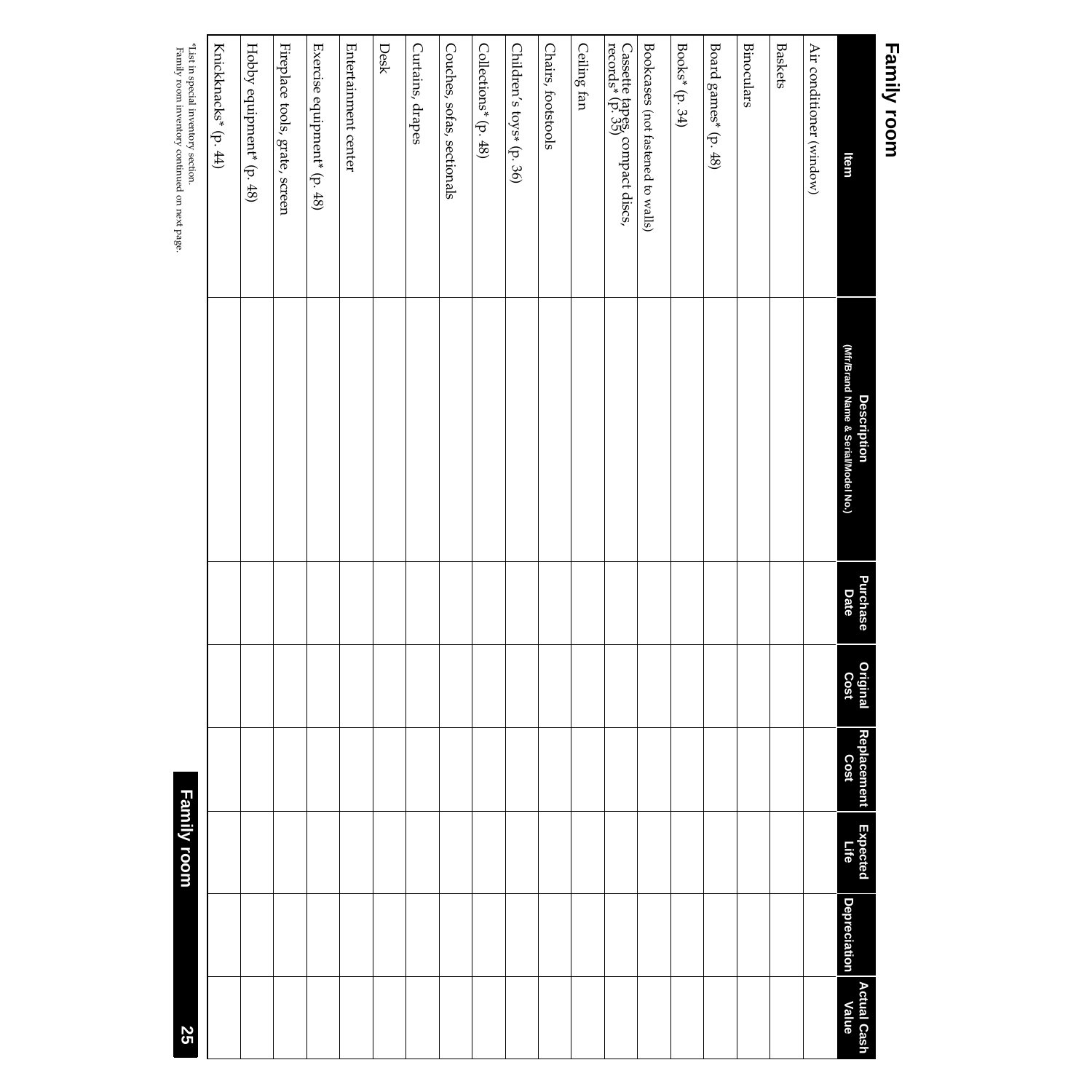| 1<br>ï<br>Í<br>۱<br>۵<br>۱ |
|----------------------------|
| i                          |
|                            |
|                            |
|                            |
|                            |
| í                          |
|                            |
|                            |
|                            |
|                            |
|                            |
| ٠                          |
|                            |
|                            |
| г                          |
| Í<br>Ī                     |

**Family room Family room**

**26**

| Item                                                      | (Mfr/Brand Name & Serial/Model No.)<br><b>Description</b> | Purchase<br>Date | Original<br>Cost | <b>Replacement</b><br><b>Cost</b> | <b>Expected</b><br>Life | <b>Depreciation</b> | Actual Cash<br>Value |
|-----------------------------------------------------------|-----------------------------------------------------------|------------------|------------------|-----------------------------------|-------------------------|---------------------|----------------------|
| Lamps                                                     |                                                           |                  |                  |                                   |                         |                     |                      |
| <b>Mementos</b>                                           |                                                           |                  |                  |                                   |                         |                     |                      |
| Musical instruments* (p. 48)                              |                                                           |                  |                  |                                   |                         |                     |                      |
| Photo albums* (p. 47)                                     |                                                           |                  |                  |                                   |                         |                     |                      |
| Pictures, prints, wall hangings* (p. 47)                  |                                                           |                  |                  |                                   |                         |                     |                      |
| Pillows                                                   |                                                           |                  |                  |                                   |                         |                     |                      |
| Ping-pong/pool table                                      |                                                           |                  |                  |                                   |                         |                     |                      |
| Plants, planters/flower arrangements                      |                                                           |                  |                  |                                   |                         |                     |                      |
| ${\rm Rugs}$                                              |                                                           |                  |                  |                                   |                         |                     |                      |
| Sheet music                                               |                                                           |                  |                  |                                   |                         |                     |                      |
|                                                           |                                                           |                  |                  |                                   |                         |                     |                      |
| deck, turntable)<br>Stereo equipment (CD player, cassette |                                                           |                  |                  |                                   |                         |                     |                      |
|                                                           |                                                           |                  |                  |                                   |                         |                     |                      |
| Tables                                                    |                                                           |                  |                  |                                   |                         |                     |                      |
| Telephone                                                 |                                                           |                  |                  |                                   |                         |                     |                      |
| Television, VCR                                           |                                                           |                  |                  |                                   |                         |                     |                      |
| Vases* (p. 44)                                            |                                                           |                  |                  |                                   |                         |                     |                      |
| Video games* (p. 36)                                      |                                                           |                  |                  |                                   |                         |                     |                      |
| Video camera, videotapes* (p. 35)                         |                                                           |                  |                  |                                   |                         |                     |                      |
| Total                                                     |                                                           |                  |                  |                                   |                         |                     |                      |

 $\mbox{*List\,in special\,inventory\,section}.$ \*List in special inventory section.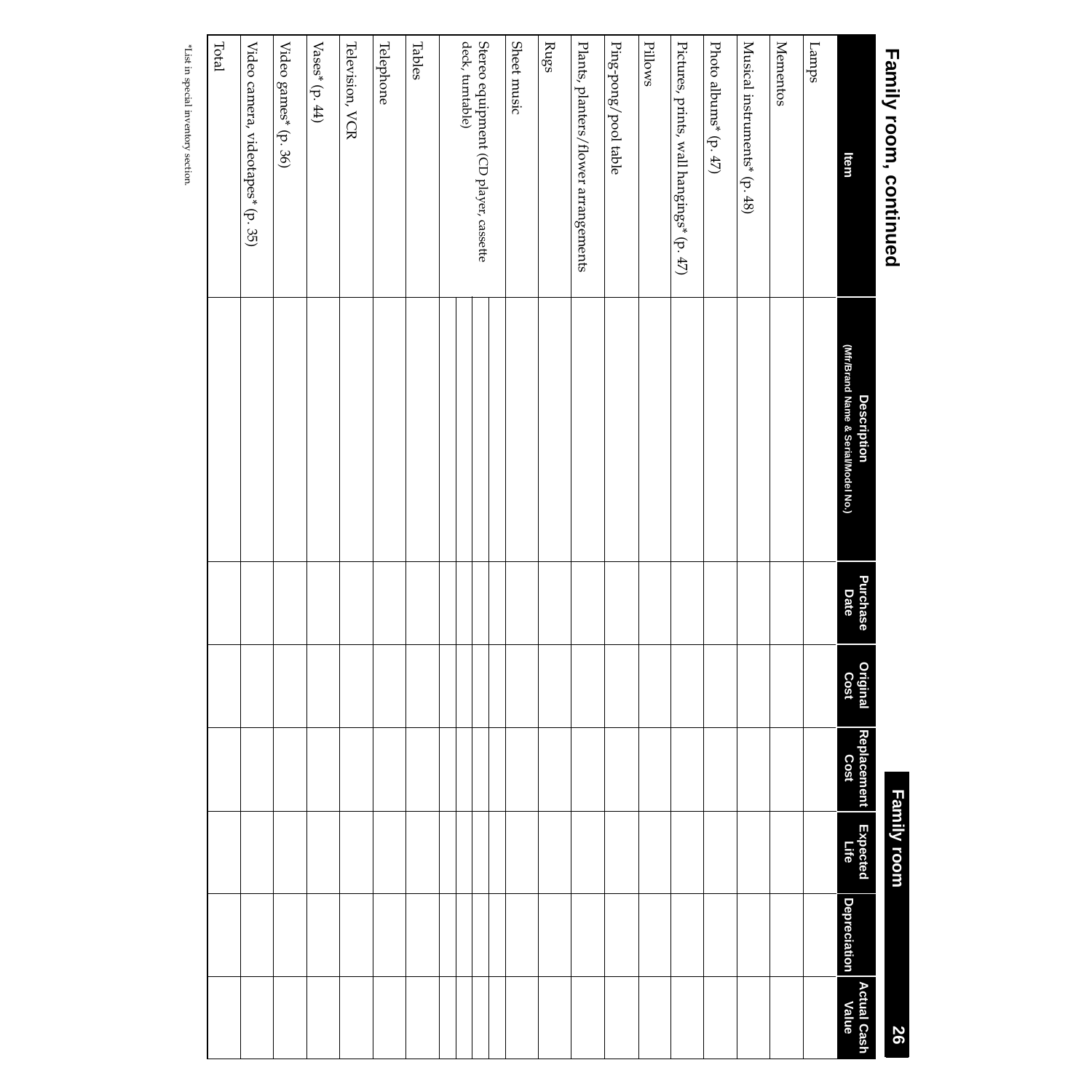| t<br>C |  |
|--------|--|
| г.     |  |
|        |  |
|        |  |
| Ľ      |  |

| Item                                                | (Mfr/Brand Name & Serial/Model No.)<br><b>Description</b> | <b>Purchase</b><br>Date | Original<br>Cost | <b>Replacement</b><br>Cost | Expected<br>Life | <b>Depreciation</b> | <b>Actual Cash</b><br>Value |
|-----------------------------------------------------|-----------------------------------------------------------|-------------------------|------------------|----------------------------|------------------|---------------------|-----------------------------|
| Adding machine/calculator                           |                                                           |                         |                  |                            |                  |                     |                             |
| Air conditioner (window)                            |                                                           |                         |                  |                            |                  |                     |                             |
| Awards/diplomas                                     |                                                           |                         |                  |                            |                  |                     |                             |
| Books* (p. 34)                                      |                                                           |                         |                  |                            |                  |                     |                             |
| Bookcases (not fastened to walls)                   |                                                           |                         |                  |                            |                  |                     |                             |
| Compact disks, blank disks                          |                                                           |                         |                  |                            |                  |                     |                             |
| Computer, monitor, keyboard,<br>modem* (p. 42)      |                                                           |                         |                  |                            |                  |                     |                             |
|                                                     |                                                           |                         |                  |                            |                  |                     |                             |
| paper, stand<br>Computer printer, printer supplies, |                                                           |                         |                  |                            |                  |                     |                             |
|                                                     |                                                           |                         |                  |                            |                  |                     |                             |
| Computer software, games* (p. 42)                   |                                                           |                         |                  |                            |                  |                     |                             |
| <b>Chairs</b>                                       |                                                           |                         |                  |                            |                  |                     |                             |
| Desk, accessories                                   |                                                           |                         |                  |                            |                  |                     |                             |
| FAX machine                                         |                                                           |                         |                  |                            |                  |                     |                             |
| Filing cabinets                                     |                                                           |                         |                  |                            |                  |                     |                             |
| Knickknacks* (p. 44)                                |                                                           |                         |                  |                            |                  |                     |                             |
| Lamps                                               |                                                           |                         |                  |                            |                  |                     |                             |
| Laptop computer, printer                            |                                                           |                         |                  |                            |                  |                     |                             |
| Photocopier                                         |                                                           |                         |                  |                            |                  |                     |                             |
| Pictures, prints, wall hangings* (p. 47)            |                                                           |                         |                  |                            |                  |                     |                             |
| $\ddot{\phantom{a}}$                                |                                                           |                         |                  |                            |                  |                     |                             |

\*List in special inventory section.<br>Home office inventory continued on next page. \*List in special inventory section. Home office inventory continued on next page.

**Home office Home office**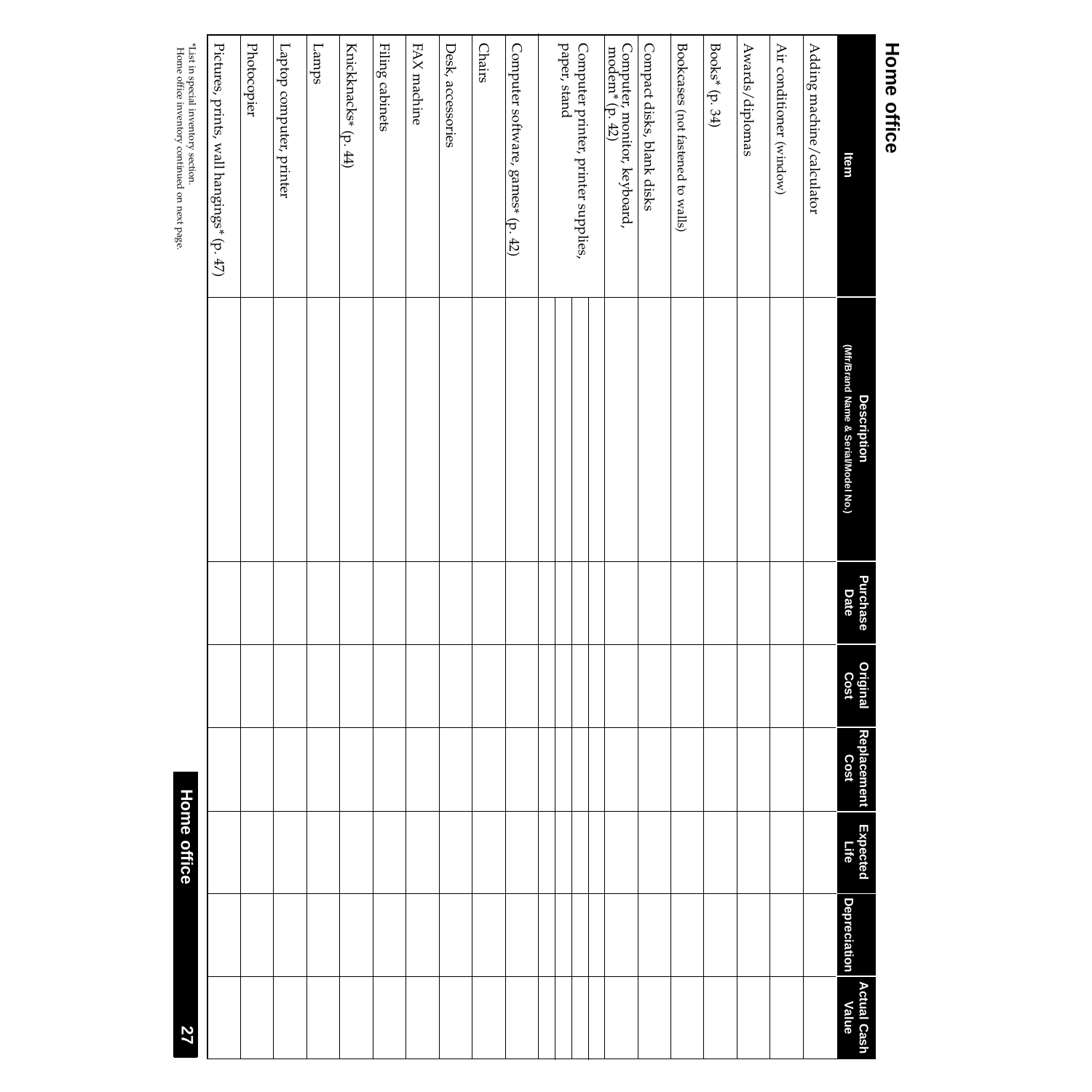### **Home office, continued Home office, continued**

| I<br>ī                          |  |
|---------------------------------|--|
| ľ<br>ī<br>١                     |  |
| I<br>í<br>l                     |  |
| ١                               |  |
| ı<br>1                          |  |
| I<br>י<br>í<br>I<br>ľ<br>ī<br>١ |  |
| ١                               |  |
|                                 |  |
|                                 |  |
|                                 |  |
|                                 |  |

| $\cdot$       |                                                                |                  |                  |                     |                  |                     |                      |
|---------------|----------------------------------------------------------------|------------------|------------------|---------------------|------------------|---------------------|----------------------|
| Item          | <b>Description<br/>(Mfr/Brand Name &amp; Serial/Model No.)</b> | Purchase<br>Date | Original<br>Cost | Replacement<br>Cost | Expected<br>Life | <b>Depreciation</b> | Actual Cash<br>Value |
| Radio         |                                                                |                  |                  |                     |                  |                     |                      |
| ${\rm Rugs}$  |                                                                |                  |                  |                     |                  |                     |                      |
| Tables        |                                                                |                  |                  |                     |                  |                     |                      |
| Tape recorder |                                                                |                  |                  |                     |                  |                     |                      |
| Telephone     |                                                                |                  |                  |                     |                  |                     |                      |
| Typewriter    |                                                                |                  |                  |                     |                  |                     |                      |
| Wastebasket   |                                                                |                  |                  |                     |                  |                     |                      |
|               |                                                                |                  |                  |                     |                  |                     |                      |
|               |                                                                |                  |                  |                     |                  |                     |                      |
|               |                                                                |                  |                  |                     |                  |                     |                      |
|               |                                                                |                  |                  |                     |                  |                     |                      |
|               |                                                                |                  |                  |                     |                  |                     |                      |
|               |                                                                |                  |                  |                     |                  |                     |                      |
|               |                                                                |                  |                  |                     |                  |                     |                      |
|               |                                                                |                  |                  |                     |                  |                     |                      |
|               |                                                                |                  |                  |                     |                  |                     |                      |
|               |                                                                |                  |                  |                     |                  |                     |                      |
|               |                                                                |                  |                  |                     |                  |                     |                      |
| Total         |                                                                |                  |                  |                     |                  |                     |                      |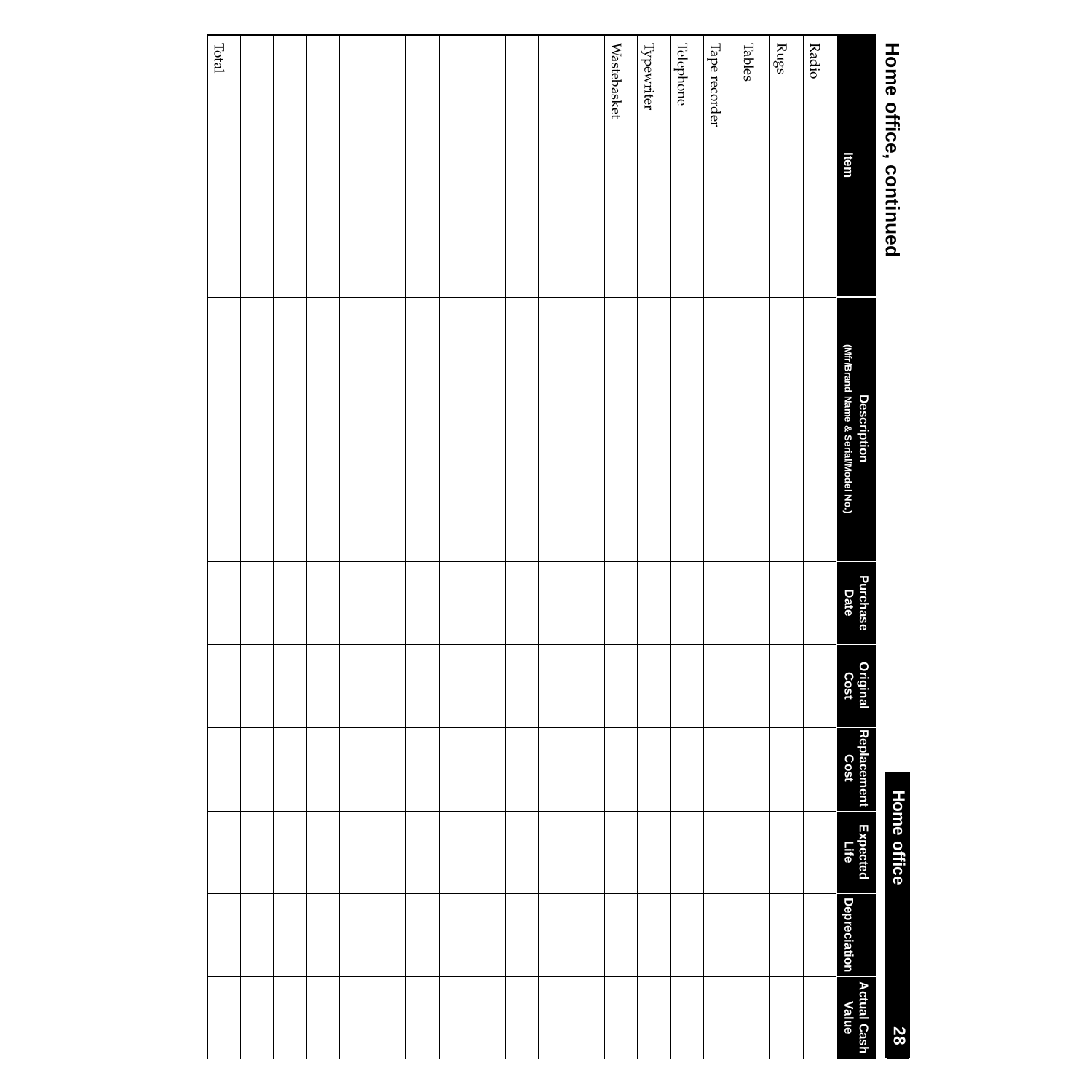| j           |
|-------------|
| Ì           |
| í           |
|             |
|             |
| i<br>i      |
|             |
|             |
|             |
|             |
|             |
|             |
|             |
|             |
|             |
|             |
|             |
|             |
|             |
|             |
|             |
| J<br>ׇ֚֕֡   |
|             |
|             |
|             |
|             |
|             |
|             |
| j           |
| i<br>ı<br>I |
|             |

| Item                                                      | (Mfr/Brand Name & Serial/Model No.)<br><b>Description</b> | Purchase<br>Date | Original<br>Cost | Replacement<br>Cost | Expected<br>Life | Depreciation | <b>Actual Cash</b><br>Value |
|-----------------------------------------------------------|-----------------------------------------------------------|------------------|------------------|---------------------|------------------|--------------|-----------------------------|
| Auto equipment                                            |                                                           |                  |                  |                     |                  |              |                             |
| <b>Benches</b>                                            |                                                           |                  |                  |                     |                  |              |                             |
| <b>Bicycles</b>                                           |                                                           |                  |                  |                     |                  |              |                             |
| Cabinets                                                  |                                                           |                  |                  |                     |                  |              |                             |
|                                                           |                                                           |                  |                  |                     |                  |              |                             |
| Camping equipment (sleeping bags, tents,<br>backpacks)    |                                                           |                  |                  |                     |                  |              |                             |
|                                                           |                                                           |                  |                  |                     |                  |              |                             |
| Canned goods                                              |                                                           |                  |                  |                     |                  |              |                             |
| Exercise equipment* (p. 48)                               |                                                           |                  |                  |                     |                  |              |                             |
| Freezer (and contents)                                    |                                                           |                  |                  |                     |                  |              |                             |
|                                                           |                                                           |                  |                  |                     |                  |              |                             |
| ing equipment<br>Furnace, heating, central air-condition- |                                                           |                  |                  |                     |                  |              |                             |
|                                                           |                                                           |                  |                  |                     |                  |              |                             |
|                                                           |                                                           |                  |                  |                     |                  |              |                             |
| Garden equipment (lawn mower, wheel-                      |                                                           |                  |                  |                     |                  |              |                             |
| barrow, rakes, hoes, shovels, tiller)                     |                                                           |                  |                  |                     |                  |              |                             |
| Glider, gym or swing set                                  |                                                           |                  |                  |                     |                  |              |                             |
| Grass seed, fertilizer, bird feed                         |                                                           |                  |                  |                     |                  |              |                             |
| Grill (gas/charcoal), equipment                           |                                                           |                  |                  |                     |                  |              |                             |
| Hobby equipment* (p. 48)                                  |                                                           |                  |                  |                     |                  |              |                             |
| Holiday decorations                                       |                                                           |                  |                  |                     |                  |              |                             |
| Hoses/sprinklers                                          |                                                           |                  |                  |                     |                  |              |                             |
| *I ist in special inventory section                       |                                                           |                  |                  |                     |                  |              |                             |

"List in special inventory section.<br>Garage/basement/porch/deck inventory continued on next page. \*List in special inventory section. Garage/basement/porch/deck inventory continued on next page.

## **Garage/basement/porch/deck** Garage/basement/porch/deck 29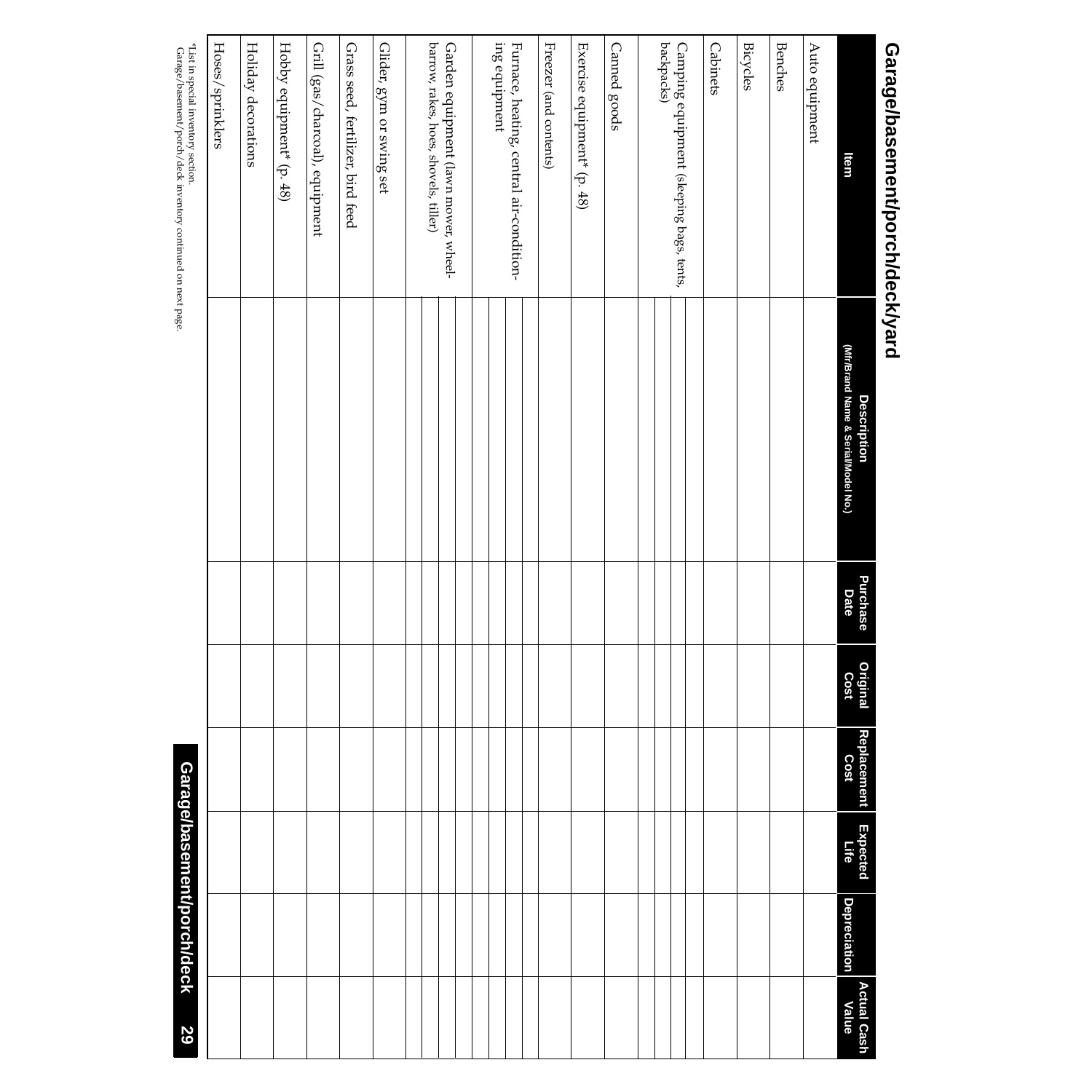## Garage/basement/porch/deck, continued **Garage/basement/porch/deck, continued**

## **Garage/basement/porch/deck** Garage/basement/porch/deck 30

| Item                      | (Mfr/Brand Name & Serial/Model No.)<br><b>Description</b> | Purchase<br>Date | Original<br>Cost | Replacement<br>Cost | <b>Expected</b><br>Life | <b>Depreciation</b> | Actual Cash<br>Value |
|---------------------------|-----------------------------------------------------------|------------------|------------------|---------------------|-------------------------|---------------------|----------------------|
| Hot tub                   |                                                           |                  |                  |                     |                         |                     |                      |
| Ladders                   |                                                           |                  |                  |                     |                         |                     |                      |
| Lawn decorations          |                                                           |                  |                  |                     |                         |                     |                      |
| Lawn furniture            |                                                           |                  |                  |                     |                         |                     |                      |
| Luggage                   |                                                           |                  |                  |                     |                         |                     |                      |
| Patio furniture           |                                                           |                  |                  |                     |                         |                     |                      |
| Planters                  |                                                           |                  |                  |                     |                         |                     |                      |
| Snowblower                |                                                           |                  |                  |                     |                         |                     |                      |
| Sports equipment* (p. 48) |                                                           |                  |                  |                     |                         |                     |                      |
| Tools* (p. 51)            |                                                           |                  |                  |                     |                         |                     |                      |
| Trash cans                |                                                           |                  |                  |                     |                         |                     |                      |
| Vases* (p. 44)            |                                                           |                  |                  |                     |                         |                     |                      |
| Woodworking equipment     |                                                           |                  |                  |                     |                         |                     |                      |
| Workbench                 |                                                           |                  |                  |                     |                         |                     |                      |
|                           |                                                           |                  |                  |                     |                         |                     |                      |
|                           |                                                           |                  |                  |                     |                         |                     |                      |
|                           |                                                           |                  |                  |                     |                         |                     |                      |
|                           |                                                           |                  |                  |                     |                         |                     |                      |
| Total                     |                                                           |                  |                  |                     |                         |                     |                      |

\*List in special inventory section. \*List in special inventory section.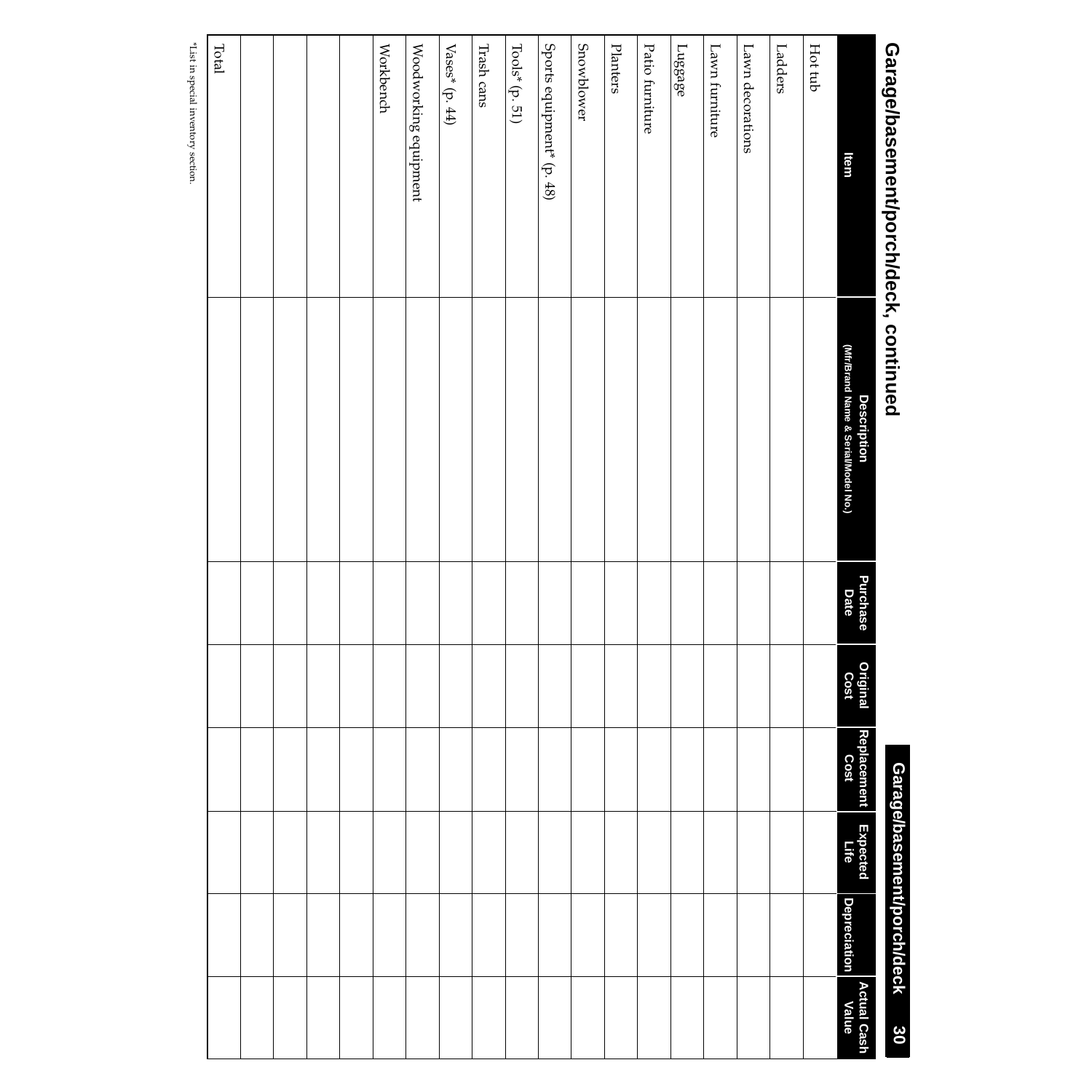| <b>Attic</b> |                                                                |                  |                  |                     |                  |                     |                      |
|--------------|----------------------------------------------------------------|------------------|------------------|---------------------|------------------|---------------------|----------------------|
| Item         | <b>Description<br/>(Mfr/Brand Name &amp; Serial/Model No.)</b> | Purchase<br>Date | Original<br>Cost | Replacement<br>Cost | Expected<br>Life | <b>Depreciation</b> | Actual Cash<br>Value |
|              |                                                                |                  |                  |                     |                  |                     |                      |
|              |                                                                |                  |                  |                     |                  |                     |                      |
|              |                                                                |                  |                  |                     |                  |                     |                      |
|              |                                                                |                  |                  |                     |                  |                     |                      |
|              |                                                                |                  |                  |                     |                  |                     |                      |
|              |                                                                |                  |                  |                     |                  |                     |                      |
|              |                                                                |                  |                  |                     |                  |                     |                      |
|              |                                                                |                  |                  |                     |                  |                     |                      |
|              |                                                                |                  |                  |                     |                  |                     |                      |
|              |                                                                |                  |                  |                     |                  |                     |                      |
|              |                                                                |                  |                  |                     |                  |                     |                      |
|              |                                                                |                  |                  |                     |                  |                     |                      |
|              |                                                                |                  |                  |                     |                  |                     |                      |
|              |                                                                |                  |                  |                     |                  |                     |                      |
|              |                                                                |                  |                  |                     |                  |                     |                      |
|              |                                                                |                  |                  |                     |                  |                     |                      |
|              |                                                                |                  |                  |                     |                  |                     |                      |
|              |                                                                |                  |                  |                     |                  |                     |                      |
| Total        |                                                                |                  |                  |                     |                  |                     |                      |
|              |                                                                |                  |                  | Attic               |                  |                     | 31                   |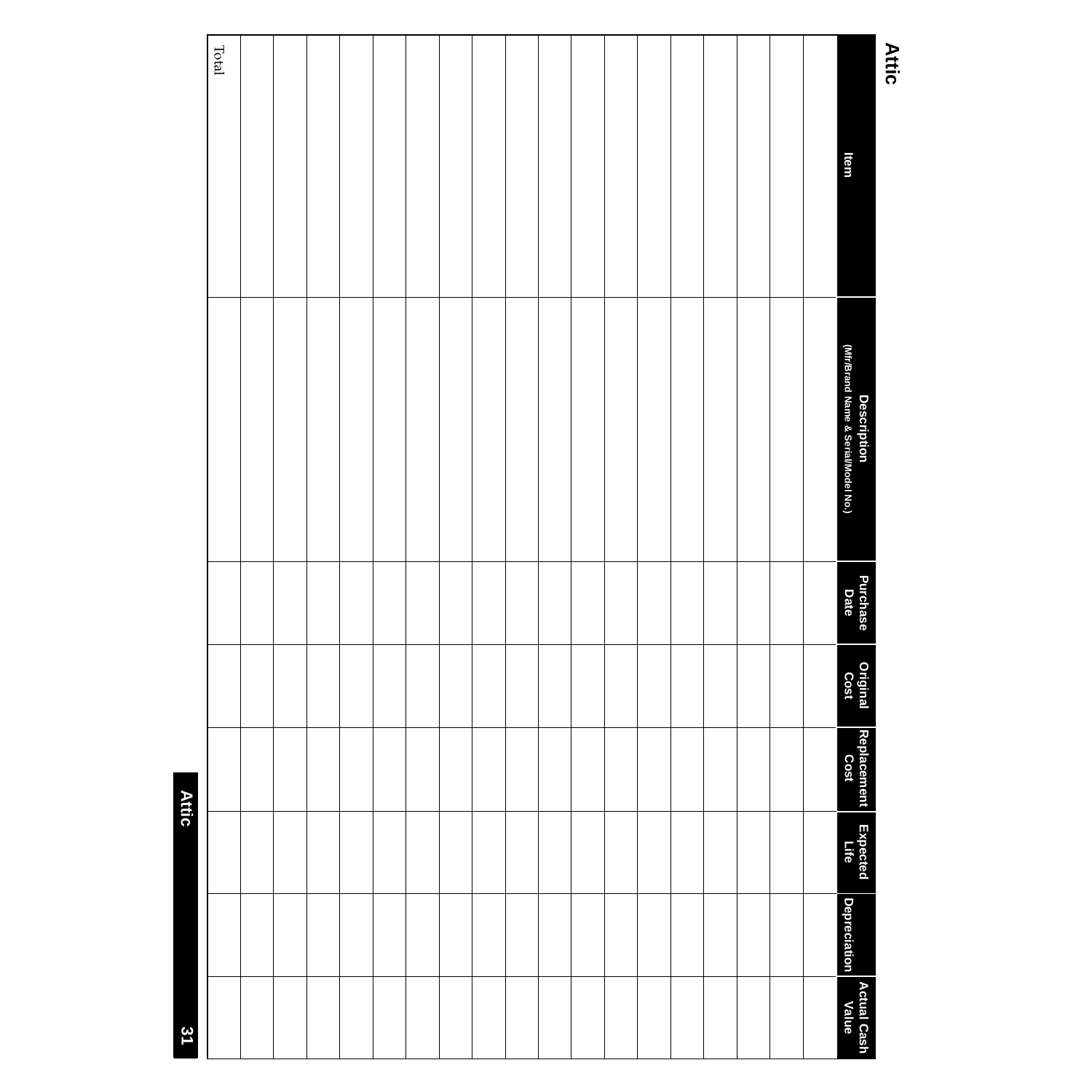| ו<br>֧֚֚֚֚֚֚֚֚֚֚֚֚֚֚֚֚֚֚֚֬֡֡֡֡֡֡֡֡֡֬֝<br>j<br>ä<br>۰ |
|------------------------------------------------------|
| ı                                                    |
| ۰<br>z                                               |
|                                                      |

**Special inventory Special inventory**

| Special inventory (antiques) |                                                                |                  |                  |                     | <b>Special inventory</b> |                     | 32                   |
|------------------------------|----------------------------------------------------------------|------------------|------------------|---------------------|--------------------------|---------------------|----------------------|
| Item                         | <b>Description<br/>(Mfr/Brand Name &amp; Serial/Model No.)</b> | Purchase<br>Date | Original<br>Cost | Replacement<br>Cost | Expected<br>Life         | <b>Depreciation</b> | Actual Cash<br>Value |
|                              |                                                                |                  |                  |                     |                          |                     |                      |
|                              |                                                                |                  |                  |                     |                          |                     |                      |
|                              |                                                                |                  |                  |                     |                          |                     |                      |
|                              |                                                                |                  |                  |                     |                          |                     |                      |
|                              |                                                                |                  |                  |                     |                          |                     |                      |
|                              |                                                                |                  |                  |                     |                          |                     |                      |
|                              |                                                                |                  |                  |                     |                          |                     |                      |
|                              |                                                                |                  |                  |                     |                          |                     |                      |
|                              |                                                                |                  |                  |                     |                          |                     |                      |
|                              |                                                                |                  |                  |                     |                          |                     |                      |
|                              |                                                                |                  |                  |                     |                          |                     |                      |
|                              |                                                                |                  |                  |                     |                          |                     |                      |
|                              |                                                                |                  |                  |                     |                          |                     |                      |
|                              |                                                                |                  |                  |                     |                          |                     |                      |
|                              |                                                                |                  |                  |                     |                          |                     |                      |
|                              |                                                                |                  |                  |                     |                          |                     |                      |
|                              |                                                                |                  |                  |                     |                          |                     |                      |
|                              |                                                                |                  |                  |                     |                          |                     |                      |
| Total                        |                                                                |                  |                  |                     |                          |                     |                      |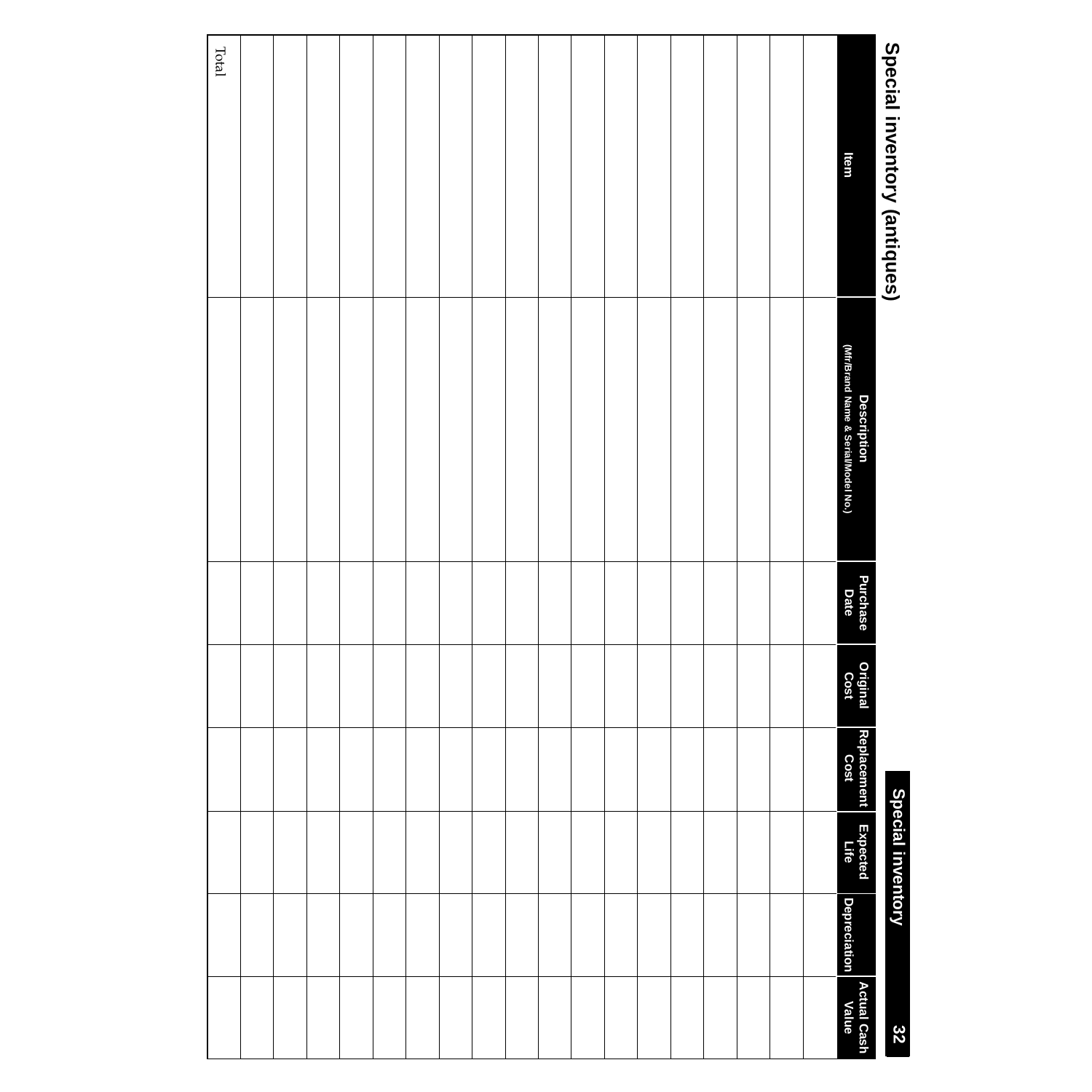### Special inventory (bed and bath linens, bedspreads, blankets, quilts) Total **Special inventory ( bed and bath linens, bedspreads, blankets, quilts)**Item **Iftem is a serial of the commental of the cost** Life I Depreciation Value **Description<br>(Mfr/Brand Name & Serial/Model No.) (Mfr/Brand Name & Serial/Model No.) Description Purchase Purchase Original Cost** Replacement<br>Cost **Replacement Expected Life Depreciation Depreciation** Actual Cash<br>Value **Actual Cash**

**33**

**Special inventory**

**Special inventory**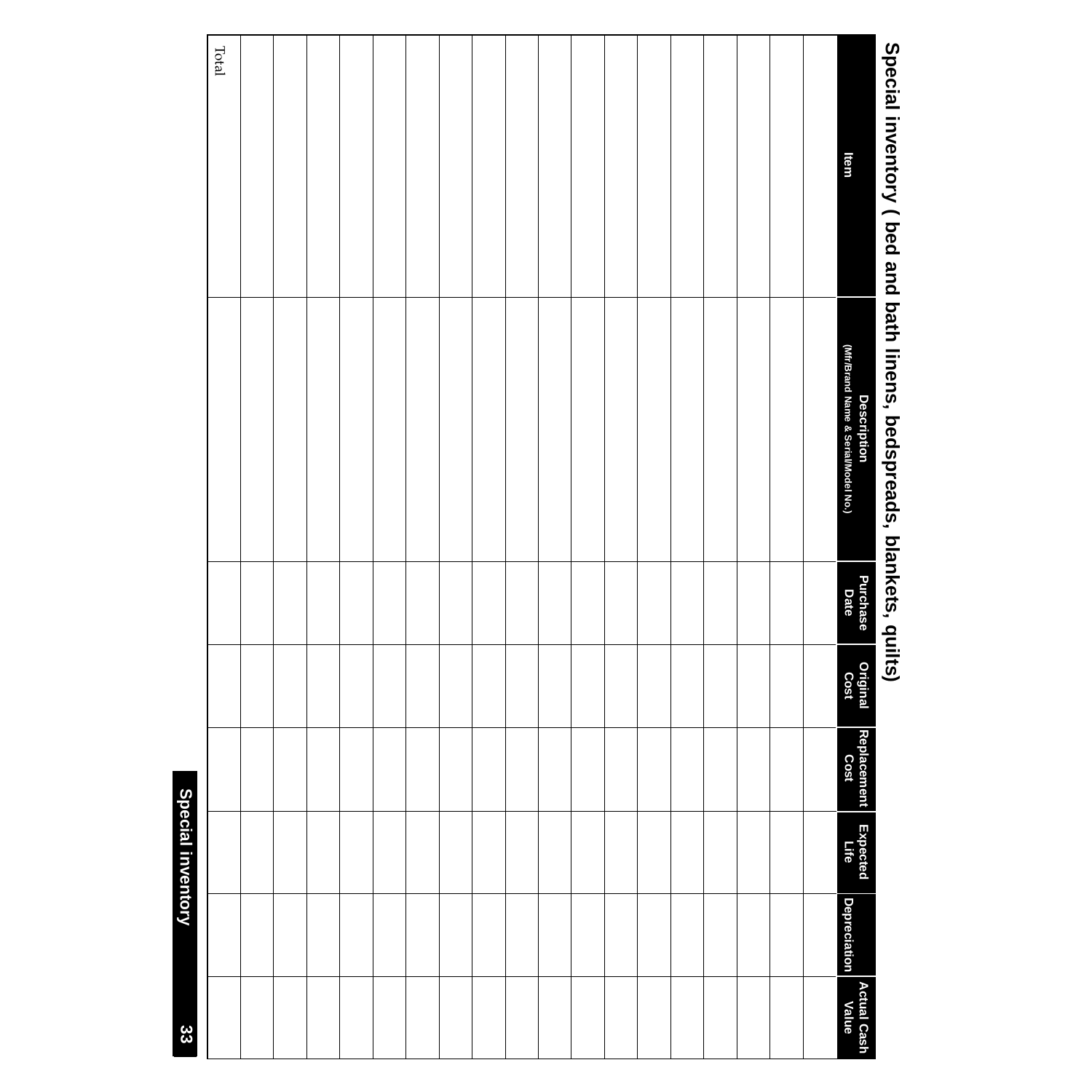## Special inventory (pooks) **Special inventory (books)**

### **Special inventory Special inventory**

|  |  |  |  |  |  |  |  |  | <b>Author</b>                                             |   |
|--|--|--|--|--|--|--|--|--|-----------------------------------------------------------|---|
|  |  |  |  |  |  |  |  |  | Title                                                     | ٠ |
|  |  |  |  |  |  |  |  |  | <b>Description</b><br>(Mfr/Brand Name & Serial/Model No.) |   |
|  |  |  |  |  |  |  |  |  | Purchase<br>Date                                          |   |
|  |  |  |  |  |  |  |  |  | Original<br>Cost                                          |   |
|  |  |  |  |  |  |  |  |  | Replacement<br>Cost                                       |   |
|  |  |  |  |  |  |  |  |  | Expected<br>Life                                          |   |
|  |  |  |  |  |  |  |  |  | <b>Depreciation</b>                                       |   |
|  |  |  |  |  |  |  |  |  | Actual Cash<br>Value                                      |   |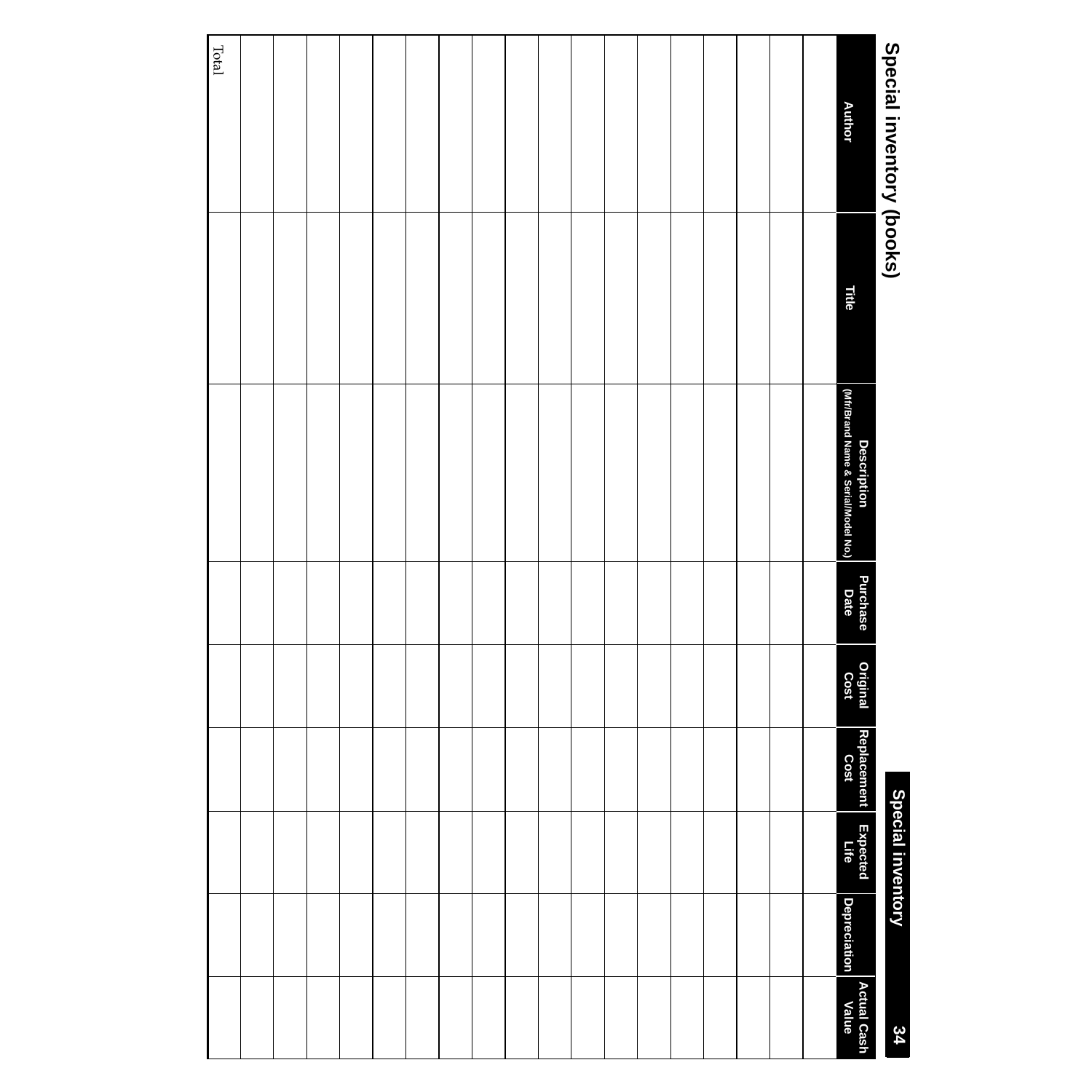### TotalSpecial inventory (cassette tapes, compact discs, record albums, videotapes) **Special inventory (cassette tapes, compact discs, record albums, videotapes) Artist Value Artist Title** Description<br>(Mfr/Brand Name & Serial/Model No.) **(Mfr/Brand Name & Serial/Model No.) Description**  Purchase<br>Date **Purchase Original Cost Replacement Cost Expected Life Depreciation Depreciation** Actual Cash<br>Value **Actual Cash**

**35**

**Special inventory**

**Special inventory**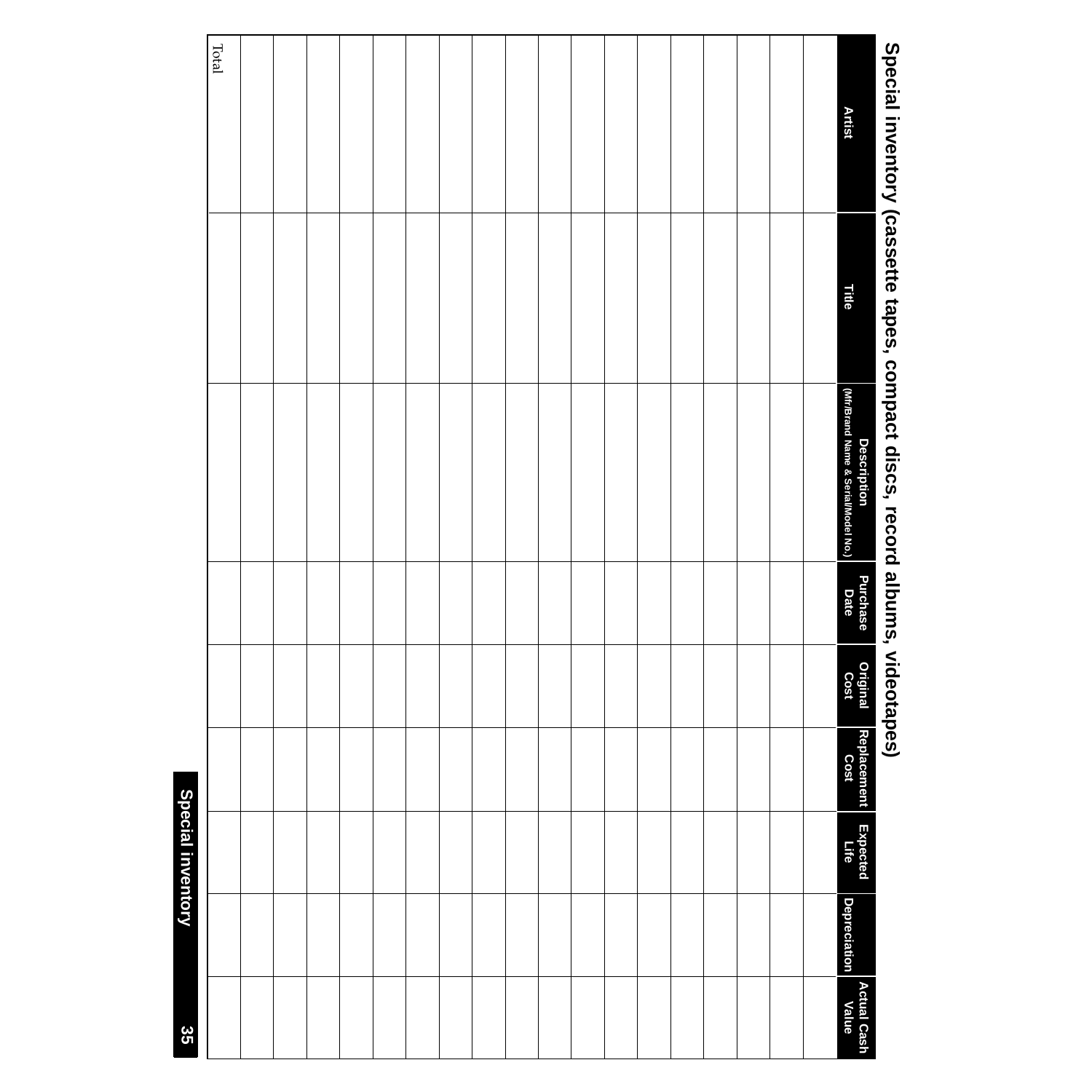## Special inventory (children's toys) **Special inventory (children's toys)**

**Special inventory Special inventory**

| Item<br>Description<br>(Mfr/Brand Name & Serial/Model No.) | Special inventory (children's toys) |                  |                  |                     | <b>Special inventory</b> |                     | 36                   |
|------------------------------------------------------------|-------------------------------------|------------------|------------------|---------------------|--------------------------|---------------------|----------------------|
|                                                            |                                     | Purchase<br>Date | Original<br>Cost | Replacement<br>Cost | Expected<br>Life         | <b>Depreciation</b> | Actual Cash<br>Value |
|                                                            |                                     |                  |                  |                     |                          |                     |                      |
|                                                            |                                     |                  |                  |                     |                          |                     |                      |
|                                                            |                                     |                  |                  |                     |                          |                     |                      |
|                                                            |                                     |                  |                  |                     |                          |                     |                      |
|                                                            |                                     |                  |                  |                     |                          |                     |                      |
|                                                            |                                     |                  |                  |                     |                          |                     |                      |
|                                                            |                                     |                  |                  |                     |                          |                     |                      |
|                                                            |                                     |                  |                  |                     |                          |                     |                      |
|                                                            |                                     |                  |                  |                     |                          |                     |                      |
|                                                            |                                     |                  |                  |                     |                          |                     |                      |
|                                                            |                                     |                  |                  |                     |                          |                     |                      |
|                                                            |                                     |                  |                  |                     |                          |                     |                      |
|                                                            |                                     |                  |                  |                     |                          |                     |                      |
|                                                            |                                     |                  |                  |                     |                          |                     |                      |
|                                                            |                                     |                  |                  |                     |                          |                     |                      |
|                                                            |                                     |                  |                  |                     |                          |                     |                      |
|                                                            |                                     |                  |                  |                     |                          |                     |                      |
|                                                            |                                     |                  |                  |                     |                          |                     |                      |
|                                                            | Total                               |                  |                  |                     |                          |                     |                      |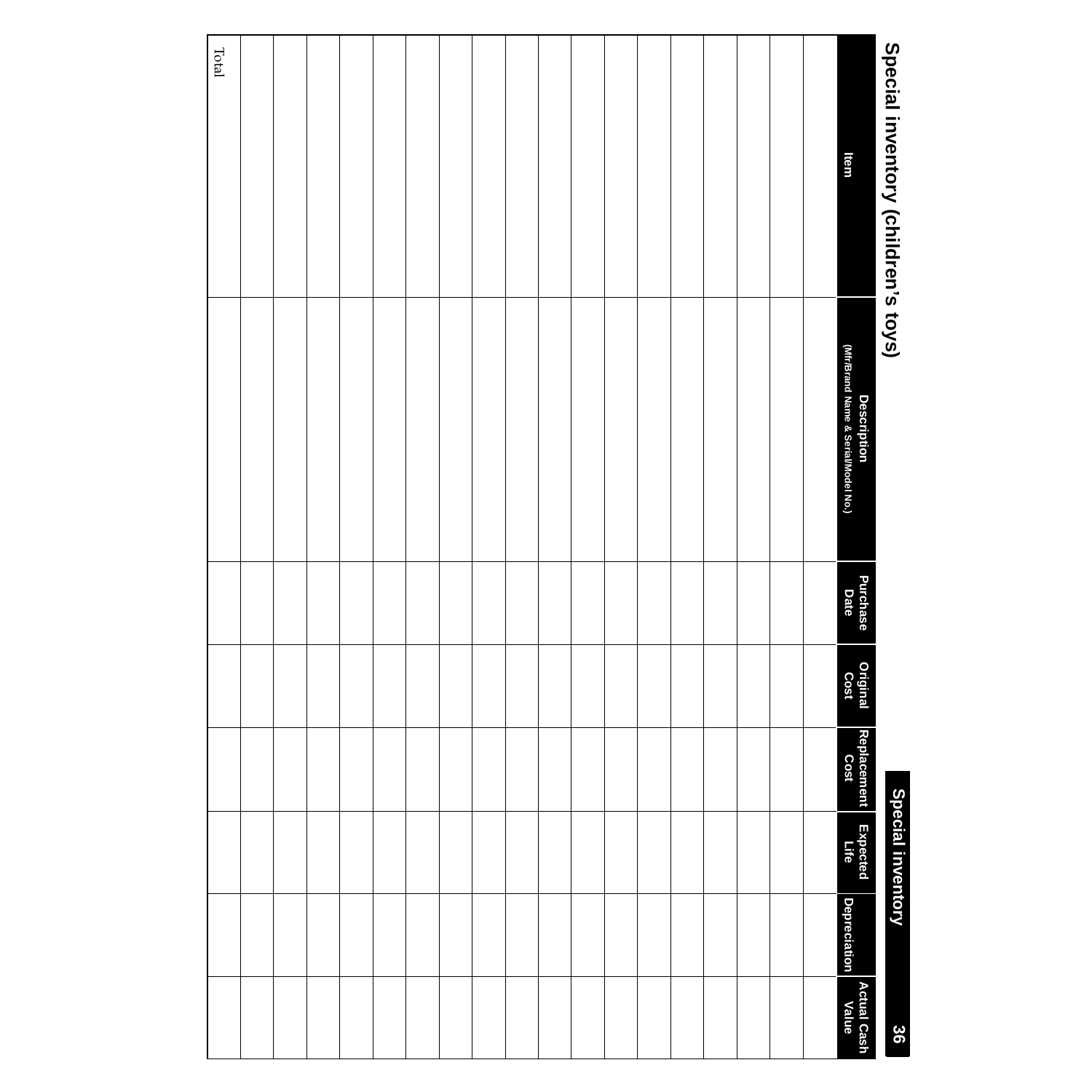## Special inventory (clothing, children's) **Special inventory (clothing, children's)**

| Item                                               | (Mfr/Brand Name & Serial/Model No.)<br><b>Description</b> | Purchase<br>Date | Original<br>Cost | Replacement<br>Cost | <b>Expected</b><br>Life | <b>Depreciation</b> | Actual Cash |
|----------------------------------------------------|-----------------------------------------------------------|------------------|------------------|---------------------|-------------------------|---------------------|-------------|
| Activewear (ballet outfit, football uniform, etc.) |                                                           |                  |                  |                     |                         |                     |             |
|                                                    |                                                           |                  |                  |                     |                         |                     |             |
| Bathing suit                                       |                                                           |                  |                  |                     |                         |                     |             |
| Coats/jackets                                      |                                                           |                  |                  |                     |                         |                     |             |
| Dresses                                            |                                                           |                  |                  |                     |                         |                     |             |
| Hats, mittens, gloves, scarves                     |                                                           |                  |                  |                     |                         |                     |             |
| Pants, slacks, shorts                              |                                                           |                  |                  |                     |                         |                     |             |
| <b>Shirts</b>                                      |                                                           |                  |                  |                     |                         |                     |             |
| Shoes/boots                                        |                                                           |                  |                  |                     |                         |                     |             |
| Socks, stockings/tights, leggings                  |                                                           |                  |                  |                     |                         |                     |             |
| Suits                                              |                                                           |                  |                  |                     |                         |                     |             |
| <b>Sweaters</b>                                    |                                                           |                  |                  |                     |                         |                     |             |
| Underwear and pajamas                              |                                                           |                  |                  |                     |                         |                     |             |
|                                                    |                                                           |                  |                  |                     |                         |                     |             |
|                                                    |                                                           |                  |                  |                     |                         |                     |             |
|                                                    |                                                           |                  |                  |                     |                         |                     |             |
|                                                    |                                                           |                  |                  |                     |                         |                     |             |
|                                                    |                                                           |                  |                  |                     |                         |                     |             |
| Total                                              |                                                           |                  |                  |                     |                         |                     |             |
|                                                    |                                                           |                  |                  |                     |                         |                     |             |

**Special inventory**

**Special inventory**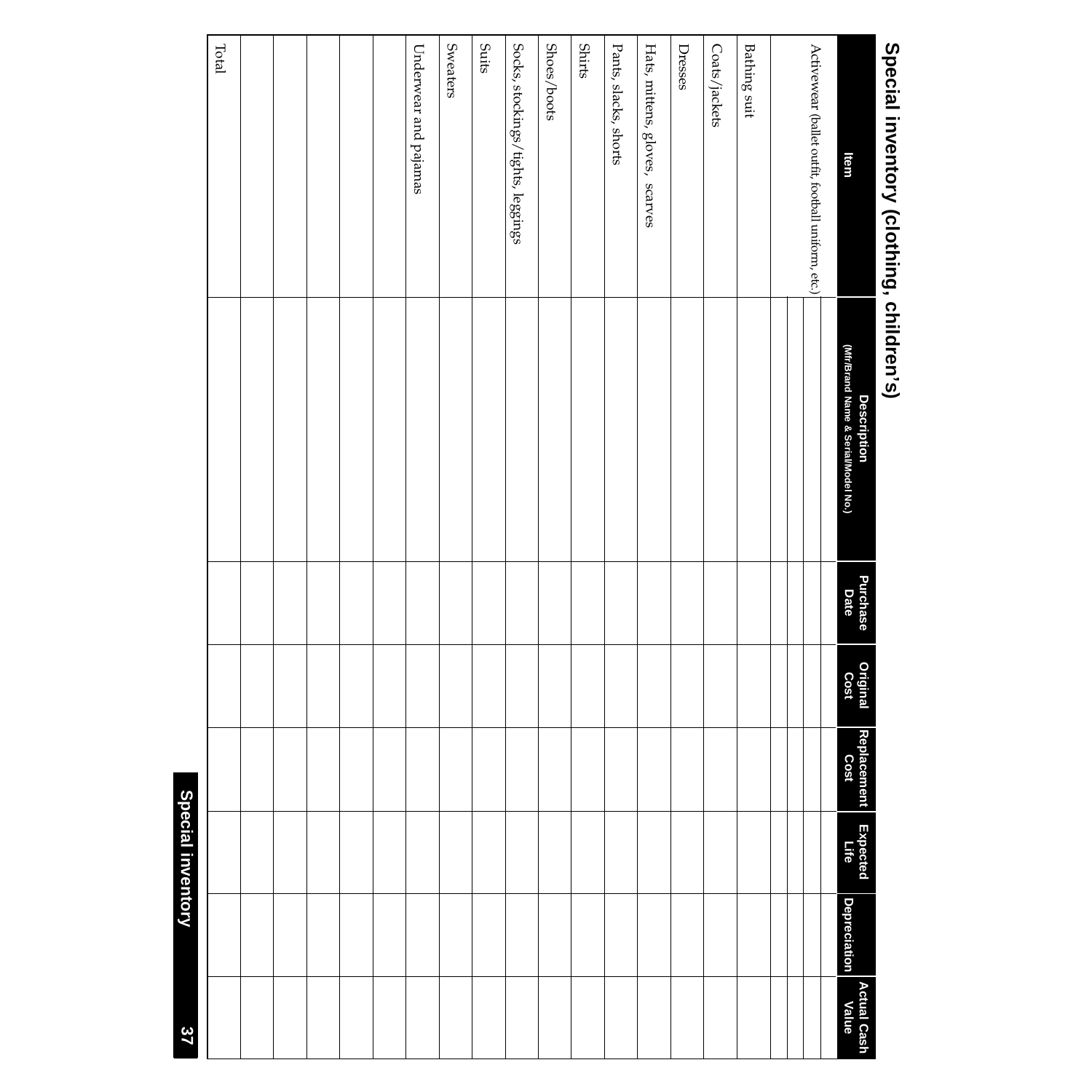## Special invertory (clothing, men's) **Special inventory (clothing, men's)**

### **Special inventory Special inventory**

| Special inventory (clothing, men's)  |                                                    |                  |                  |                     | <b>Special inventory</b> |                     | 38                   |
|--------------------------------------|----------------------------------------------------|------------------|------------------|---------------------|--------------------------|---------------------|----------------------|
| ltem                                 | (Mfr/Brand Name & Serial/Model No.)<br>Description | Purchase<br>Date | Original<br>Cost | Replacement<br>Cost | Expected<br>Life         | <b>Depreciation</b> | Actual Cash<br>Value |
| Activewear (sweats, swimsuits, etc.) |                                                    |                  |                  |                     |                          |                     |                      |
| Belts/suspenders                     |                                                    |                  |                  |                     |                          |                     |                      |
| Gloves, scarves                      |                                                    |                  |                  |                     |                          |                     |                      |
| Handkerchiefs                        |                                                    |                  |                  |                     |                          |                     |                      |
| Hats                                 |                                                    |                  |                  |                     |                          |                     |                      |
| Jackets, blazers                     |                                                    |                  |                  |                     |                          |                     |                      |
| Overcoats, raincoats, windbreakers   |                                                    |                  |                  |                     |                          |                     |                      |
| Pajamas, robes                       |                                                    |                  |                  |                     |                          |                     |                      |
| Pants, slacks, jeans                 |                                                    |                  |                  |                     |                          |                     |                      |
| Shoes/boots                          |                                                    |                  |                  |                     |                          |                     |                      |
| <b>Shorts</b>                        |                                                    |                  |                  |                     |                          |                     |                      |
| Shirts/dress shirts/casual shirts    |                                                    |                  |                  |                     |                          |                     |                      |
| Socks                                |                                                    |                  |                  |                     |                          |                     |                      |
| Suits                                |                                                    |                  |                  |                     |                          |                     |                      |
| Sweaters                             |                                                    |                  |                  |                     |                          |                     |                      |
| Ties/tie tacks/cuff links            |                                                    |                  |                  |                     |                          |                     |                      |
| Underwear                            |                                                    |                  |                  |                     |                          |                     |                      |
| Umbrellas                            |                                                    |                  |                  |                     |                          |                     |                      |
| Total                                |                                                    |                  |                  |                     |                          |                     |                      |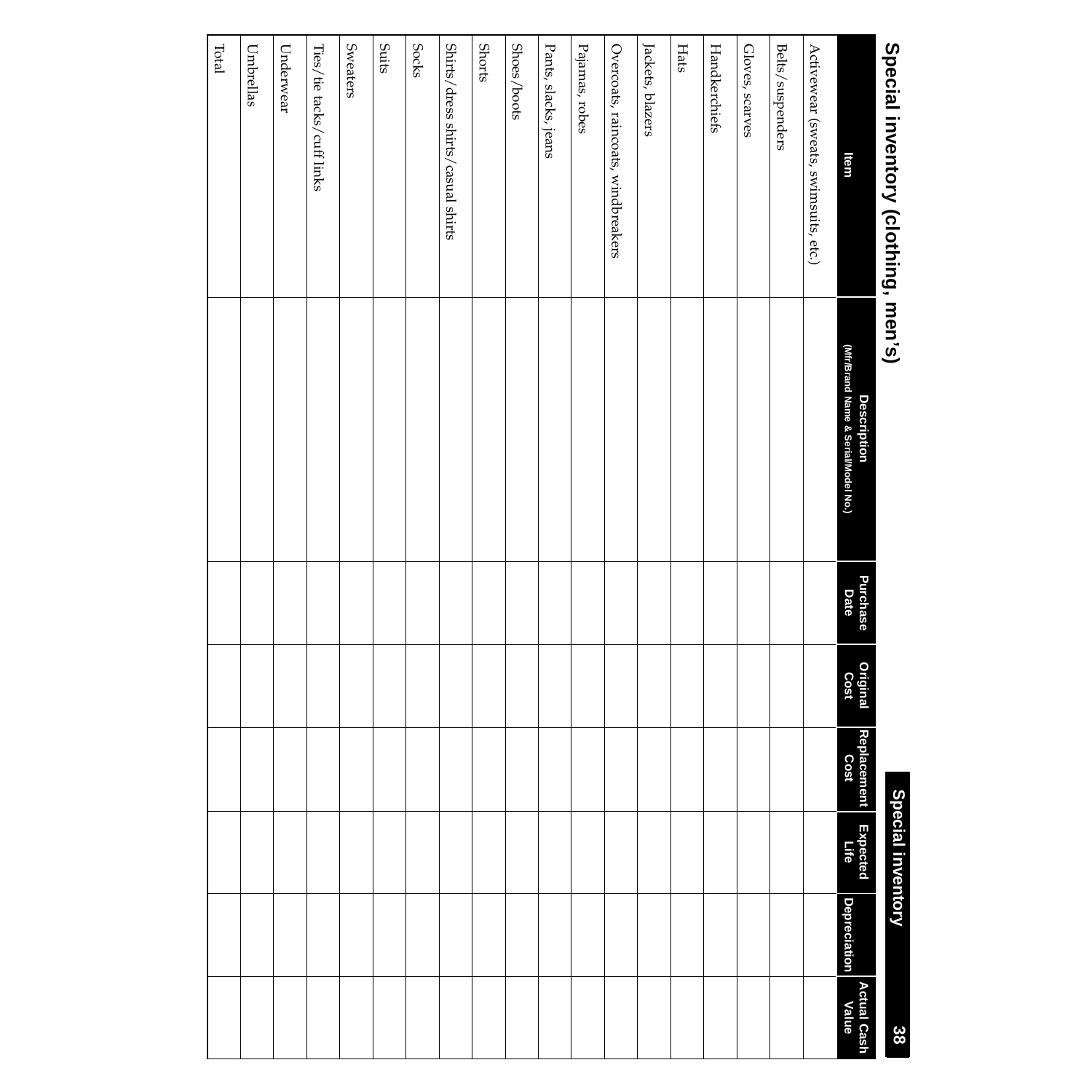### **Special inventory Special inventory**

**39** 

Women's clothing inventory continued on next page. Women's clothing inventory continued on next page.  $\textbf{S}$ Doecial inventory continued on next page.  $\textbf{S}$ 

| ltem                                        | (Mfr/Brand Name & Serial/Model No.)<br><b>Description</b> | Purchase<br>Date | Original<br>Cost | Replacement<br>Cost | Expected<br>Life | <b>Depreciation</b> | Actual Cash<br>Value |
|---------------------------------------------|-----------------------------------------------------------|------------------|------------------|---------------------|------------------|---------------------|----------------------|
| Accessories                                 |                                                           |                  |                  |                     |                  |                     |                      |
| Activewear (aerobic outfits, swimsuits)     |                                                           |                  |                  |                     |                  |                     |                      |
| <b>Belts</b>                                |                                                           |                  |                  |                     |                  |                     |                      |
| Dresses                                     |                                                           |                  |                  |                     |                  |                     |                      |
| Hats                                        |                                                           |                  |                  |                     |                  |                     |                      |
| Jackets, blazers                            |                                                           |                  |                  |                     |                  |                     |                      |
| Hosiery, pantyhose, leggings, tights, socks |                                                           |                  |                  |                     |                  |                     |                      |
| Mittens, gloves                             |                                                           |                  |                  |                     |                  |                     |                      |
| Overcoats, raincoats, windbreakers          |                                                           |                  |                  |                     |                  |                     |                      |
| Pajamas/robes                               |                                                           |                  |                  |                     |                  |                     |                      |
| Pants, slacks, jeans, shorts                |                                                           |                  |                  |                     |                  |                     |                      |
| Scarves                                     |                                                           |                  |                  |                     |                  |                     |                      |
| Shoes, boots                                |                                                           |                  |                  |                     |                  |                     |                      |
| Shirts/blouses                              |                                                           |                  |                  |                     |                  |                     |                      |
| <b>Skirts</b>                               |                                                           |                  |                  |                     |                  |                     |                      |
| Suits                                       |                                                           |                  |                  |                     |                  |                     |                      |
| Sweaters                                    |                                                           |                  |                  |                     |                  |                     |                      |
| Umbrellas                                   |                                                           |                  |                  |                     |                  |                     |                      |
| Underwear, lingerie                         |                                                           |                  |                  |                     |                  |                     |                      |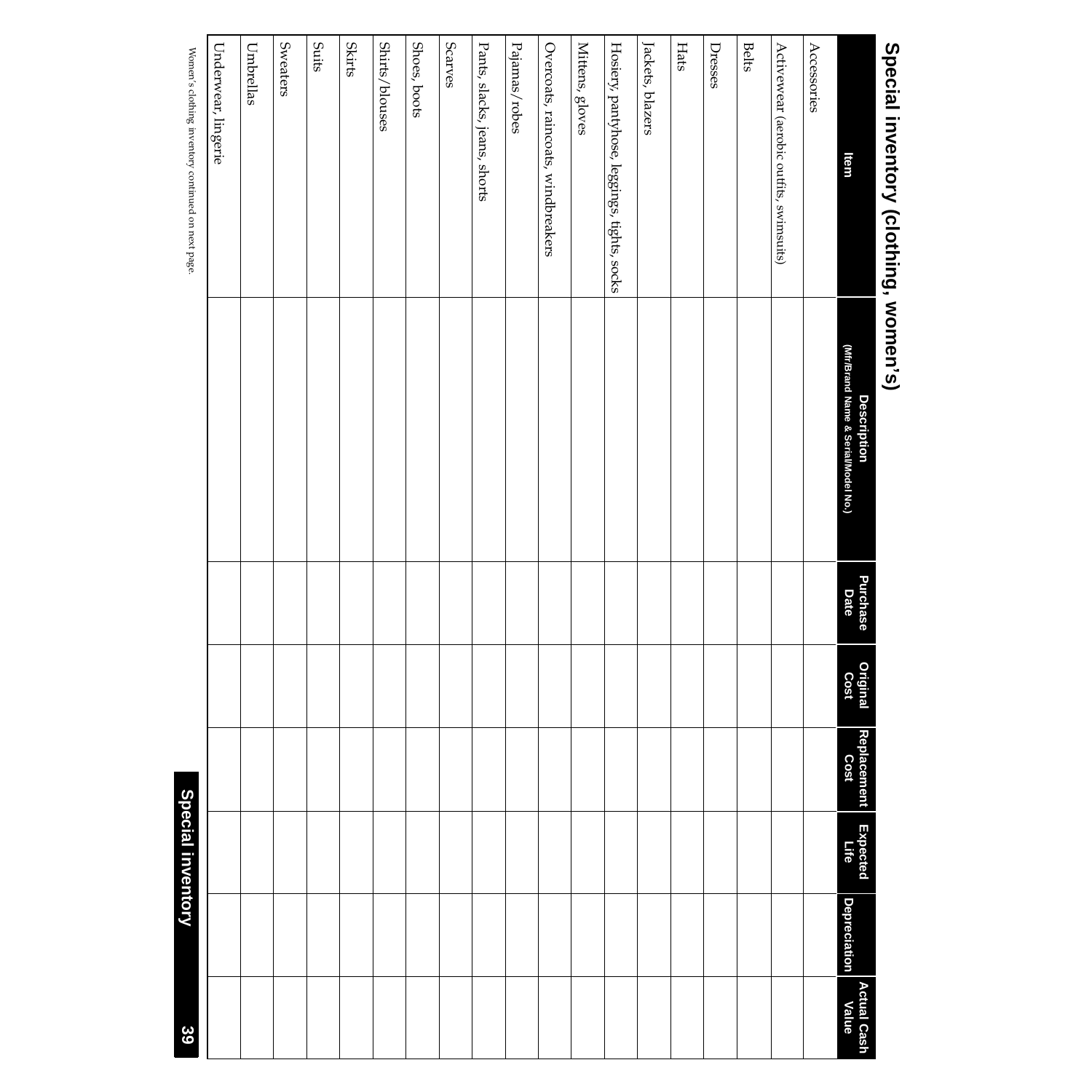| Special inventory (clothing, women's), continued |                                                                |                  |                  |                     | Special inventory |                     | $\mathbf{d}$         |
|--------------------------------------------------|----------------------------------------------------------------|------------------|------------------|---------------------|-------------------|---------------------|----------------------|
| Item                                             | <b>Description<br/>(Mfr/Brand Name &amp; Serial/Model No.)</b> | Purchase<br>Date | Original<br>Cost | Replacement<br>Cost | Expected<br>Life  | <b>Depreciation</b> | Actual Cash<br>Value |
|                                                  |                                                                |                  |                  |                     |                   |                     |                      |
|                                                  |                                                                |                  |                  |                     |                   |                     |                      |
|                                                  |                                                                |                  |                  |                     |                   |                     |                      |
|                                                  |                                                                |                  |                  |                     |                   |                     |                      |
|                                                  |                                                                |                  |                  |                     |                   |                     |                      |
|                                                  |                                                                |                  |                  |                     |                   |                     |                      |
|                                                  |                                                                |                  |                  |                     |                   |                     |                      |
|                                                  |                                                                |                  |                  |                     |                   |                     |                      |
|                                                  |                                                                |                  |                  |                     |                   |                     |                      |
|                                                  |                                                                |                  |                  |                     |                   |                     |                      |
|                                                  |                                                                |                  |                  |                     |                   |                     |                      |
|                                                  |                                                                |                  |                  |                     |                   |                     |                      |
|                                                  |                                                                |                  |                  |                     |                   |                     |                      |
|                                                  |                                                                |                  |                  |                     |                   |                     |                      |
|                                                  |                                                                |                  |                  |                     |                   |                     |                      |
|                                                  |                                                                |                  |                  |                     |                   |                     |                      |
|                                                  |                                                                |                  |                  |                     |                   |                     |                      |
|                                                  |                                                                |                  |                  |                     |                   |                     |                      |
| Total                                            |                                                                |                  |                  |                     |                   |                     |                      |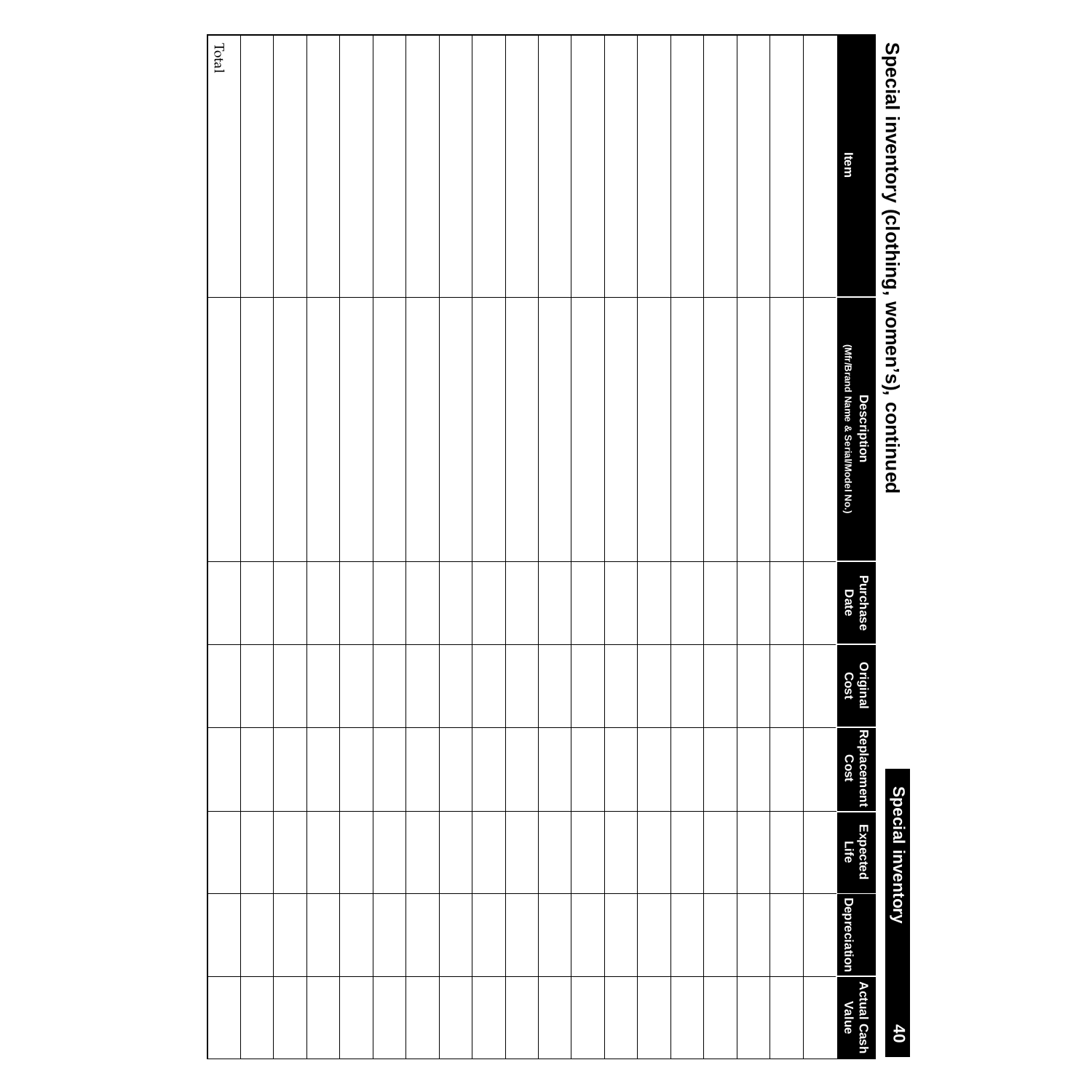## Special inventory (clothing, other) **Special inventory (clothing, other)**

| 41                   |                     | <b>Special inventory</b> |                     |                  |                  |                                                                |       |
|----------------------|---------------------|--------------------------|---------------------|------------------|------------------|----------------------------------------------------------------|-------|
|                      |                     |                          |                     |                  |                  |                                                                | Total |
|                      |                     |                          |                     |                  |                  |                                                                |       |
|                      |                     |                          |                     |                  |                  |                                                                |       |
|                      |                     |                          |                     |                  |                  |                                                                |       |
|                      |                     |                          |                     |                  |                  |                                                                |       |
|                      |                     |                          |                     |                  |                  |                                                                |       |
|                      |                     |                          |                     |                  |                  |                                                                |       |
|                      |                     |                          |                     |                  |                  |                                                                |       |
|                      |                     |                          |                     |                  |                  |                                                                |       |
|                      |                     |                          |                     |                  |                  |                                                                |       |
|                      |                     |                          |                     |                  |                  |                                                                |       |
|                      |                     |                          |                     |                  |                  |                                                                |       |
|                      |                     |                          |                     |                  |                  |                                                                |       |
|                      |                     |                          |                     |                  |                  |                                                                |       |
|                      |                     |                          |                     |                  |                  |                                                                |       |
|                      |                     |                          |                     |                  |                  |                                                                |       |
|                      |                     |                          |                     |                  |                  |                                                                |       |
|                      |                     |                          |                     |                  |                  |                                                                |       |
|                      |                     |                          |                     |                  |                  |                                                                |       |
| Actual Cash<br>Value | <b>Depreciation</b> | Expected<br>Life         | Replacement<br>Cost | Original<br>Cost | Purchase<br>Date | <b>Description<br/>(Mfr/Brand Name &amp; Serial/Model No.)</b> | Item  |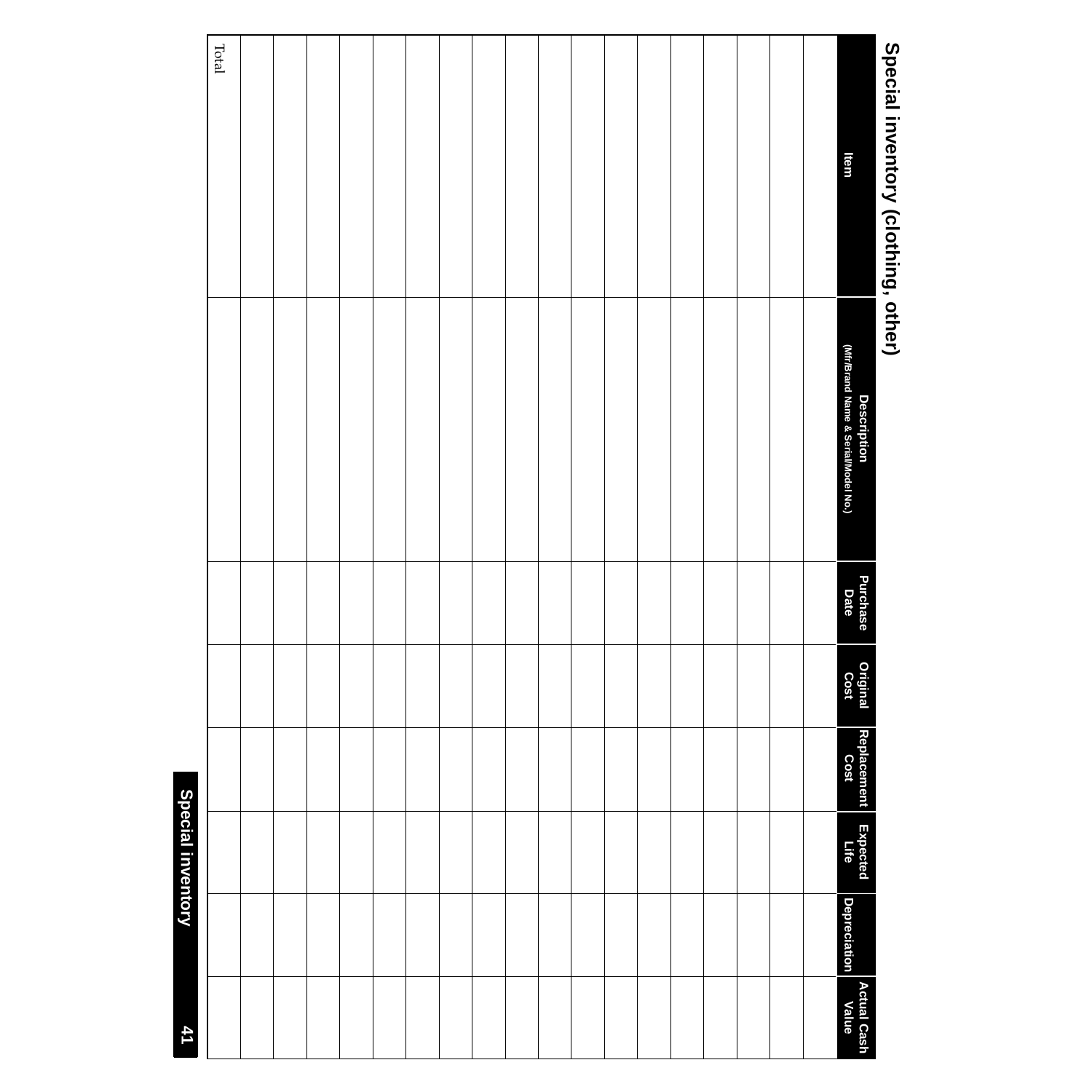| Special inventory (computer hardware and software) |                                                                |                  |                  |                     | <b>Special inventory</b> |                     | 42                   |
|----------------------------------------------------|----------------------------------------------------------------|------------------|------------------|---------------------|--------------------------|---------------------|----------------------|
| Item                                               | <b>Description<br/>(Mfr/Brand Name &amp; Serial/Model No.)</b> | Purchase<br>Date | Original<br>Cost | Replacement<br>Cost | Expected<br>Life         | <b>Depreciation</b> | Actual Cash<br>Value |
|                                                    |                                                                |                  |                  |                     |                          |                     |                      |
|                                                    |                                                                |                  |                  |                     |                          |                     |                      |
|                                                    |                                                                |                  |                  |                     |                          |                     |                      |
|                                                    |                                                                |                  |                  |                     |                          |                     |                      |
|                                                    |                                                                |                  |                  |                     |                          |                     |                      |
|                                                    |                                                                |                  |                  |                     |                          |                     |                      |
|                                                    |                                                                |                  |                  |                     |                          |                     |                      |
|                                                    |                                                                |                  |                  |                     |                          |                     |                      |
|                                                    |                                                                |                  |                  |                     |                          |                     |                      |
|                                                    |                                                                |                  |                  |                     |                          |                     |                      |
|                                                    |                                                                |                  |                  |                     |                          |                     |                      |
|                                                    |                                                                |                  |                  |                     |                          |                     |                      |
|                                                    |                                                                |                  |                  |                     |                          |                     |                      |
|                                                    |                                                                |                  |                  |                     |                          |                     |                      |
|                                                    |                                                                |                  |                  |                     |                          |                     |                      |
|                                                    |                                                                |                  |                  |                     |                          |                     |                      |
|                                                    |                                                                |                  |                  |                     |                          |                     |                      |
|                                                    |                                                                |                  |                  |                     |                          |                     |                      |
| Total                                              |                                                                |                  |                  |                     |                          |                     |                      |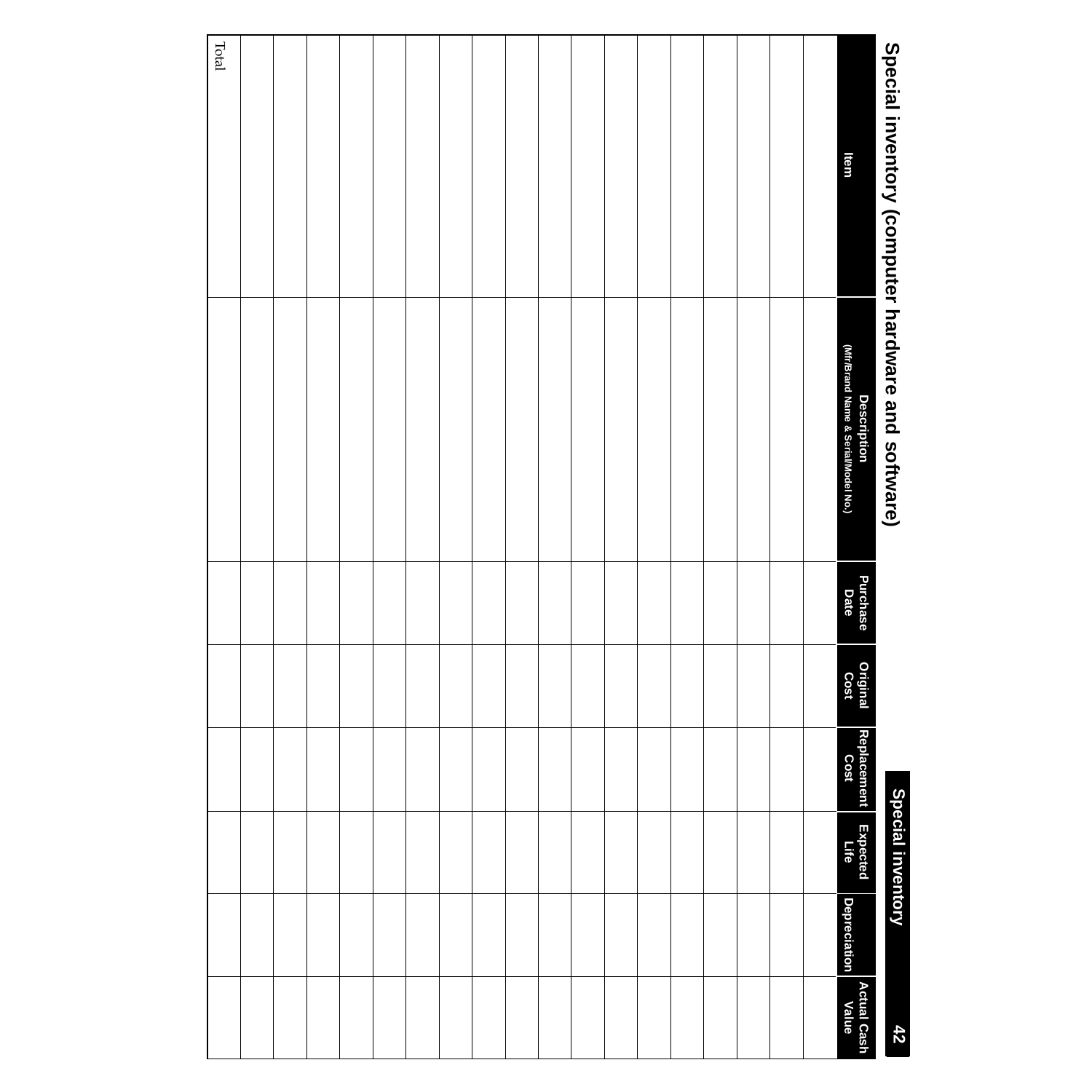## Special inventory (electrical appliances) **Special inventory (electrical appliances)**

|                      |                     |                  |                     |                  |                  |                                                                | $\rm Total$ |
|----------------------|---------------------|------------------|---------------------|------------------|------------------|----------------------------------------------------------------|-------------|
|                      |                     |                  |                     |                  |                  |                                                                |             |
|                      |                     |                  |                     |                  |                  |                                                                |             |
|                      |                     |                  |                     |                  |                  |                                                                |             |
|                      |                     |                  |                     |                  |                  |                                                                |             |
|                      |                     |                  |                     |                  |                  |                                                                |             |
|                      |                     |                  |                     |                  |                  |                                                                |             |
|                      |                     |                  |                     |                  |                  |                                                                |             |
|                      |                     |                  |                     |                  |                  |                                                                |             |
|                      |                     |                  |                     |                  |                  |                                                                |             |
|                      |                     |                  |                     |                  |                  |                                                                |             |
|                      |                     |                  |                     |                  |                  |                                                                |             |
|                      |                     |                  |                     |                  |                  |                                                                |             |
|                      |                     |                  |                     |                  |                  |                                                                |             |
|                      |                     |                  |                     |                  |                  |                                                                |             |
|                      |                     |                  |                     |                  |                  |                                                                |             |
|                      |                     |                  |                     |                  |                  |                                                                |             |
|                      |                     |                  |                     |                  |                  |                                                                |             |
|                      |                     |                  |                     |                  |                  |                                                                |             |
| Actual Cash<br>Value | <b>Depreciation</b> | Expected<br>Life | Replacement<br>Cost | Original<br>Cost | Purchase<br>Date | <b>Description<br/>(Mfr/Brand Name &amp; Serial/Model No.)</b> | Item        |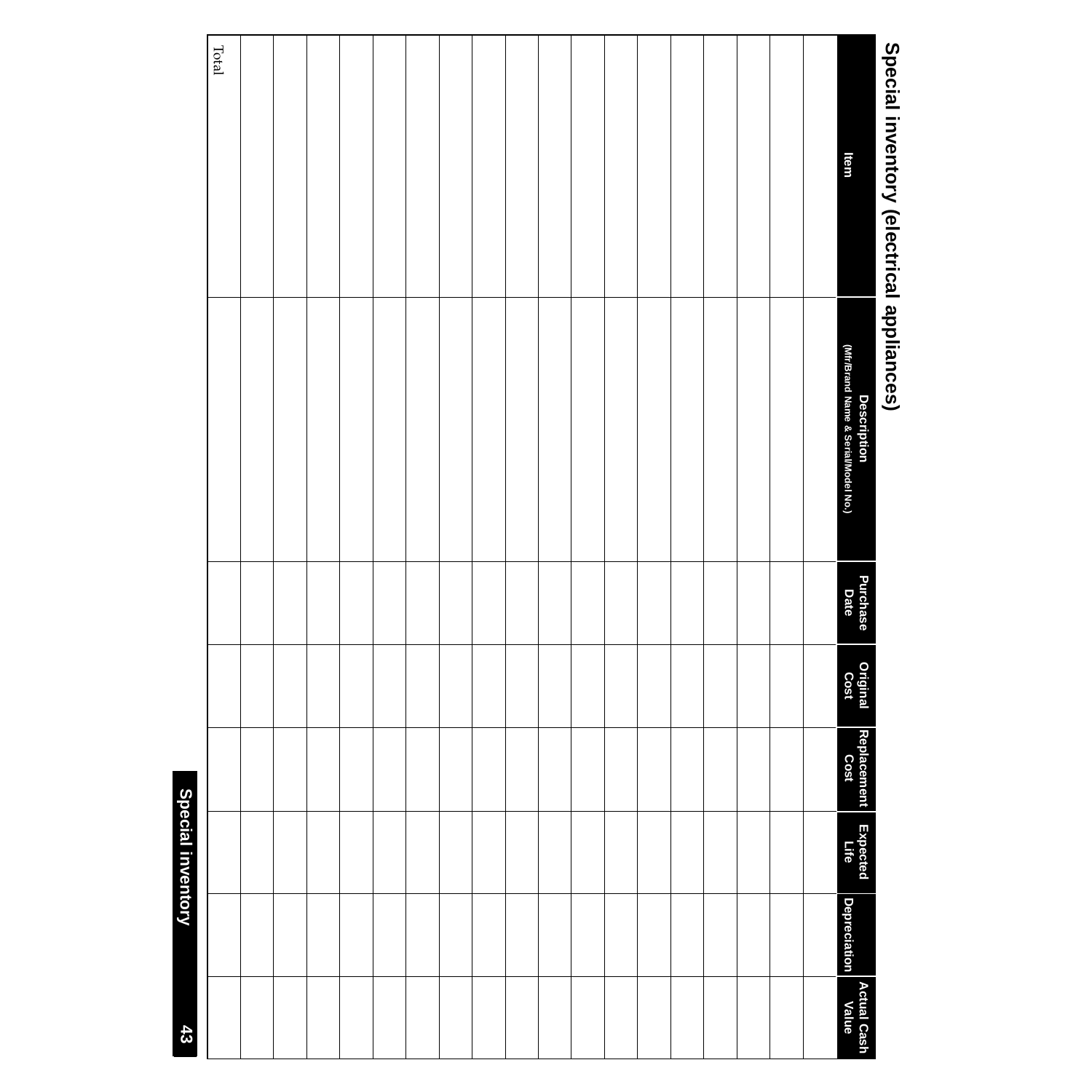| Special inventory (glassware, dinnerware, flatware, cutlery, knickknacks,vases) |                                                           |                  |                  |                     | Special inventory       |                     | 44                   |
|---------------------------------------------------------------------------------|-----------------------------------------------------------|------------------|------------------|---------------------|-------------------------|---------------------|----------------------|
| Item                                                                            | (Mfr/Brand Name & Serial/Model No.)<br><b>Description</b> | Purchase<br>Date | Original<br>Cost | Replacement<br>Cost | <b>Expected</b><br>Life | <b>Depreciation</b> | Actual Cash<br>Value |
| Coffee set                                                                      |                                                           |                  |                  |                     |                         |                     |                      |
| China                                                                           |                                                           |                  |                  |                     |                         |                     |                      |
| Crystal                                                                         |                                                           |                  |                  |                     |                         |                     |                      |
| Decanters                                                                       |                                                           |                  |                  |                     |                         |                     |                      |
| Dishes                                                                          |                                                           |                  |                  |                     |                         |                     |                      |
| <b>Glassware</b>                                                                |                                                           |                  |                  |                     |                         |                     |                      |
| Knickknacks                                                                     |                                                           |                  |                  |                     |                         |                     |                      |
| Knives                                                                          |                                                           |                  |                  |                     |                         |                     |                      |
| Napkin holders                                                                  |                                                           |                  |                  |                     |                         |                     |                      |
| Punch bowl set                                                                  |                                                           |                  |                  |                     |                         |                     |                      |
| Serving pieces                                                                  |                                                           |                  |                  |                     |                         |                     |                      |
| Silver flatware                                                                 |                                                           |                  |                  |                     |                         |                     |                      |
| Silver chest                                                                    |                                                           |                  |                  |                     |                         |                     |                      |
| Stainless steel flatware                                                        |                                                           |                  |                  |                     |                         |                     |                      |
| Tea set                                                                         |                                                           |                  |                  |                     |                         |                     |                      |
| $_{\rm{Trays}}$                                                                 |                                                           |                  |                  |                     |                         |                     |                      |
| Vases                                                                           |                                                           |                  |                  |                     |                         |                     |                      |
| Wine glasses                                                                    |                                                           |                  |                  |                     |                         |                     |                      |
| Total                                                                           |                                                           |                  |                  |                     |                         |                     |                      |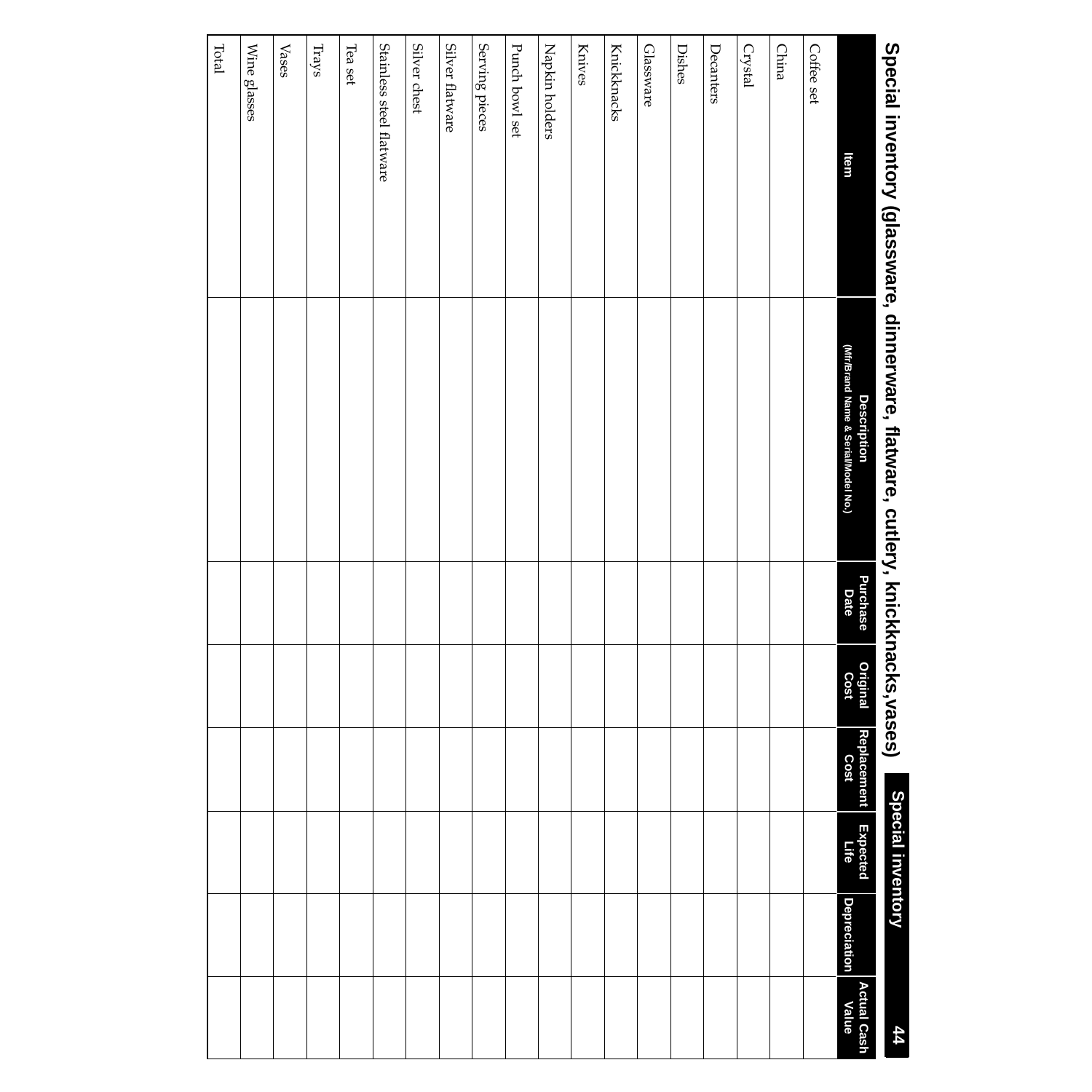## Special inventory (jewelry) **Special inventory (jewelry)**

| Item              | <b>Description<br/>(Mfr/Brand Name &amp; Serial/Model No.)</b> | Purchase<br>Date | Original<br>Cost | Replacement<br>Cost | Expected<br>Life | <b>Depreciation</b> | Actual Cash<br>  Value |
|-------------------|----------------------------------------------------------------|------------------|------------------|---------------------|------------------|---------------------|------------------------|
| Bracelets/anklets |                                                                |                  |                  |                     |                  |                     |                        |
|                   |                                                                |                  |                  |                     |                  |                     |                        |
| <b>Earrings</b>   |                                                                |                  |                  |                     |                  |                     |                        |
|                   |                                                                |                  |                  |                     |                  |                     |                        |
| Necklaces/chains  |                                                                |                  |                  |                     |                  |                     |                        |
|                   |                                                                |                  |                  |                     |                  |                     |                        |
|                   |                                                                |                  |                  |                     |                  |                     |                        |
| Pins              |                                                                |                  |                  |                     |                  |                     |                        |
|                   |                                                                |                  |                  |                     |                  |                     |                        |
| Rings             |                                                                |                  |                  |                     |                  |                     |                        |
|                   |                                                                |                  |                  |                     |                  |                     |                        |
|                   |                                                                |                  |                  |                     |                  |                     |                        |
| Watches           |                                                                |                  |                  |                     |                  |                     |                        |
|                   |                                                                |                  |                  |                     |                  |                     |                        |
|                   |                                                                |                  |                  |                     |                  |                     |                        |
| <b>Charms</b>     |                                                                |                  |                  |                     |                  |                     |                        |
|                   |                                                                |                  |                  |                     |                  |                     |                        |
|                   |                                                                |                  |                  |                     |                  |                     |                        |
| Pendants          |                                                                |                  |                  |                     |                  |                     |                        |
|                   |                                                                |                  |                  |                     |                  |                     |                        |
|                   |                                                                |                  |                  |                     |                  |                     |                        |
|                   |                                                                |                  |                  |                     |                  |                     |                        |
|                   |                                                                |                  |                  |                     |                  |                     |                        |
| Total             |                                                                |                  |                  |                     |                  |                     |                        |
|                   |                                                                |                  |                  |                     |                  |                     |                        |

**Special inventory**

**Special inventory**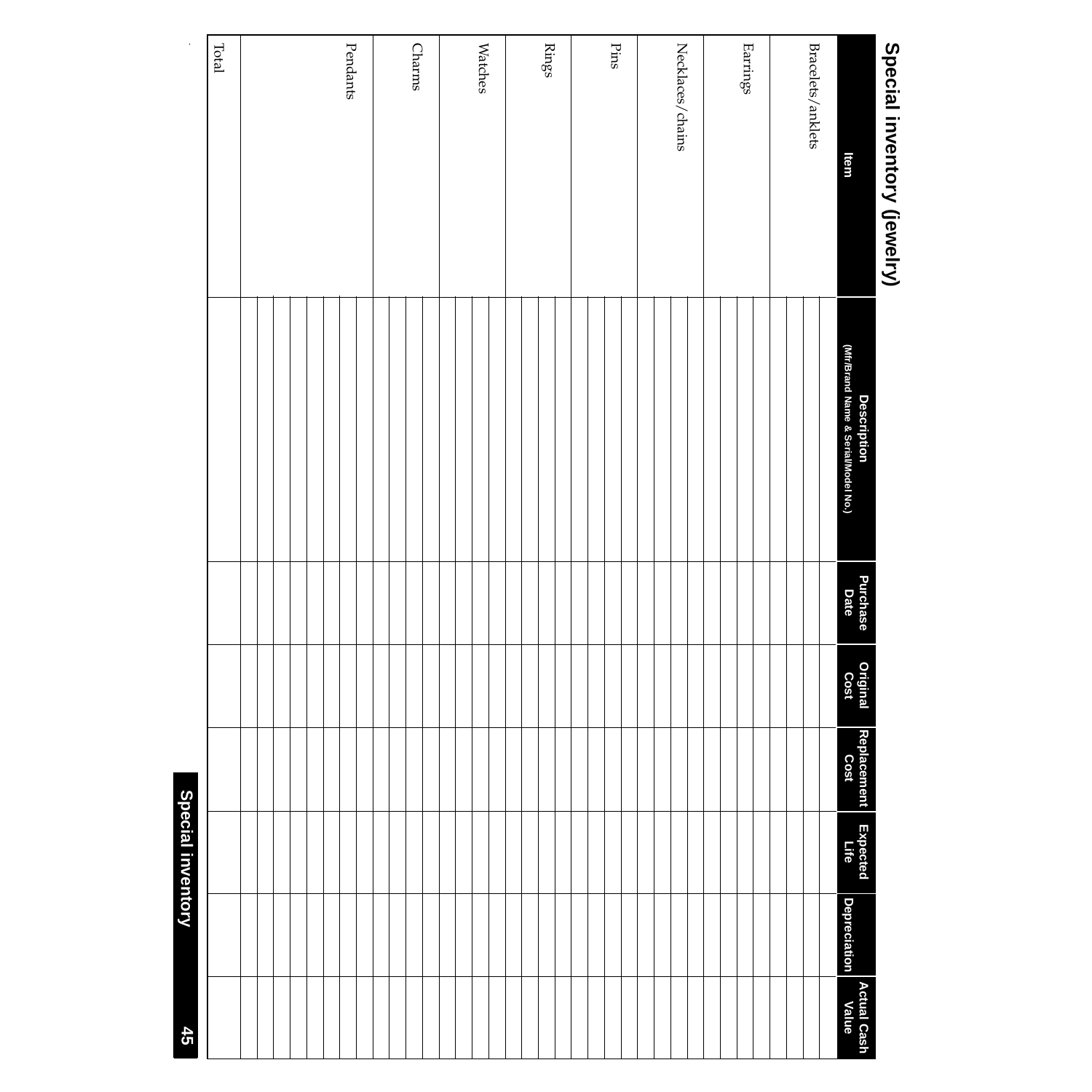## Special inventory (Hiscellaneors) **Special inventory (miscellaneous)**

| Special inventory (miscellaneous) |                                                    |                  |                  |                     | <b>Special inventory</b> |                     | 94                   |
|-----------------------------------|----------------------------------------------------|------------------|------------------|---------------------|--------------------------|---------------------|----------------------|
| Item                              | (Mfr/Brand Name & Serial/Model No.)<br>Description | Purchase<br>Date | Original<br>Cost | Replacement<br>Cost | Expected<br>Life         | <b>Depreciation</b> | Actual Cash<br>Value |
| Built-in bookshelves              |                                                    |                  |                  |                     |                          |                     |                      |
| Built-in mirrors                  |                                                    |                  |                  |                     |                          |                     |                      |
| Carpeting                         |                                                    |                  |                  |                     |                          |                     |                      |
| Linoleum/tiles/marble flooring    |                                                    |                  |                  |                     |                          |                     |                      |
| Light fixtures                    |                                                    |                  |                  |                     |                          |                     |                      |
| Portable heaters                  |                                                    |                  |                  |                     |                          |                     |                      |
| Smoke alarms                      |                                                    |                  |                  |                     |                          |                     |                      |
| Wet bar                           |                                                    |                  |                  |                     |                          |                     |                      |
|                                   |                                                    |                  |                  |                     |                          |                     |                      |
|                                   |                                                    |                  |                  |                     |                          |                     |                      |
|                                   |                                                    |                  |                  |                     |                          |                     |                      |
|                                   |                                                    |                  |                  |                     |                          |                     |                      |
|                                   |                                                    |                  |                  |                     |                          |                     |                      |
|                                   |                                                    |                  |                  |                     |                          |                     |                      |
|                                   |                                                    |                  |                  |                     |                          |                     |                      |
|                                   |                                                    |                  |                  |                     |                          |                     |                      |
|                                   |                                                    |                  |                  |                     |                          |                     |                      |
|                                   |                                                    |                  |                  |                     |                          |                     |                      |
| Total                             |                                                    |                  |                  |                     |                          |                     |                      |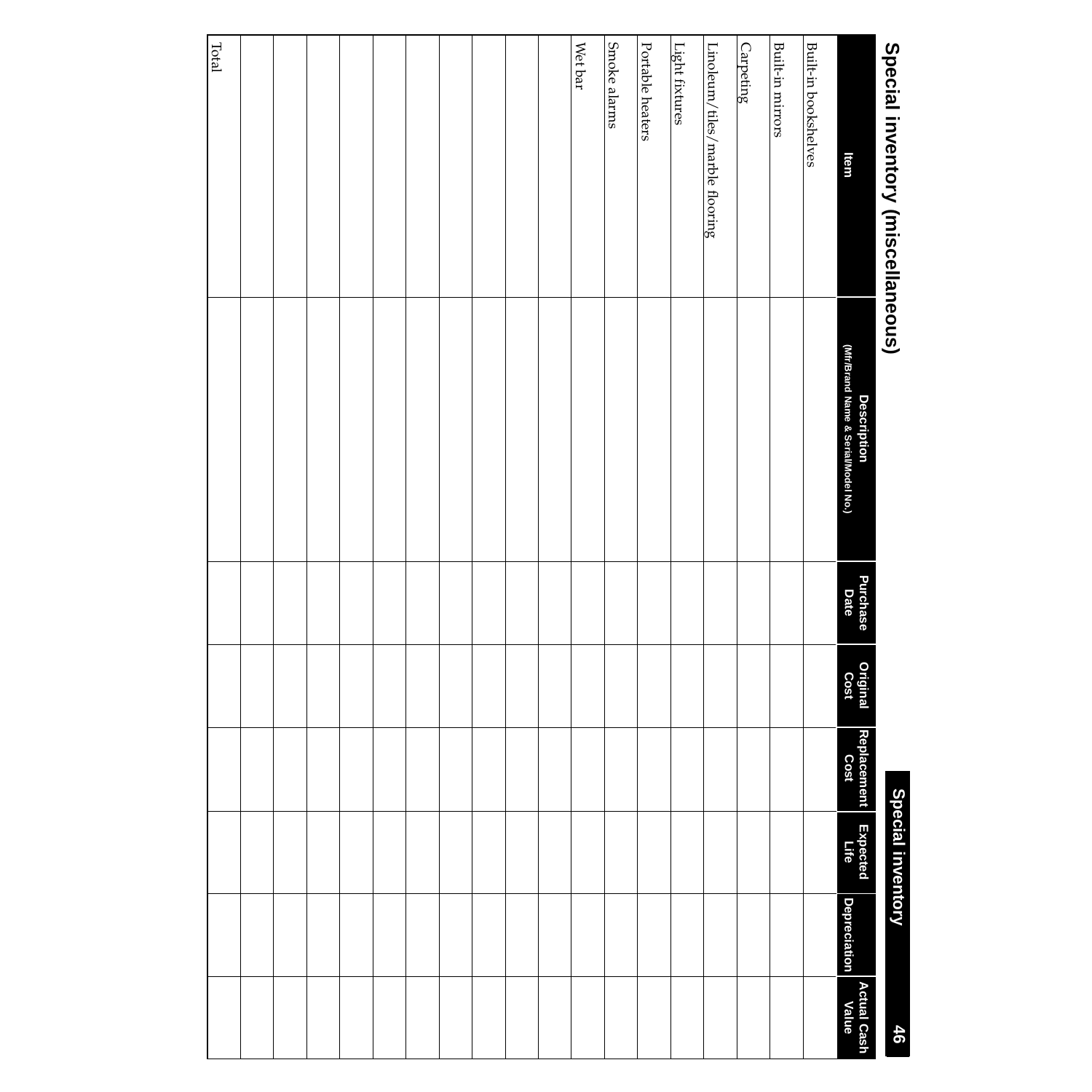### Total Item **Iftem is a serial of the commental of the cost** in Cost Life I Depreciation Value Description<br>(Mfr/Brand Name & Serial/Model No.) **(Mfr/Brand Name & Serial/Model No.) Description**  Purchase<br>Date **Purchase Original Cost** Replacement<br>Cost **Replacement Expected Life Depreciation Depreciation** Actual Cash<br>Value **Actual Cash**

**47**

**Special inventory**

**Special inventory** 

# Special inventory (pictures, prints, wall hangings, photo albums) **Special inventory (pictures, prints, wall hangings, photo albums)**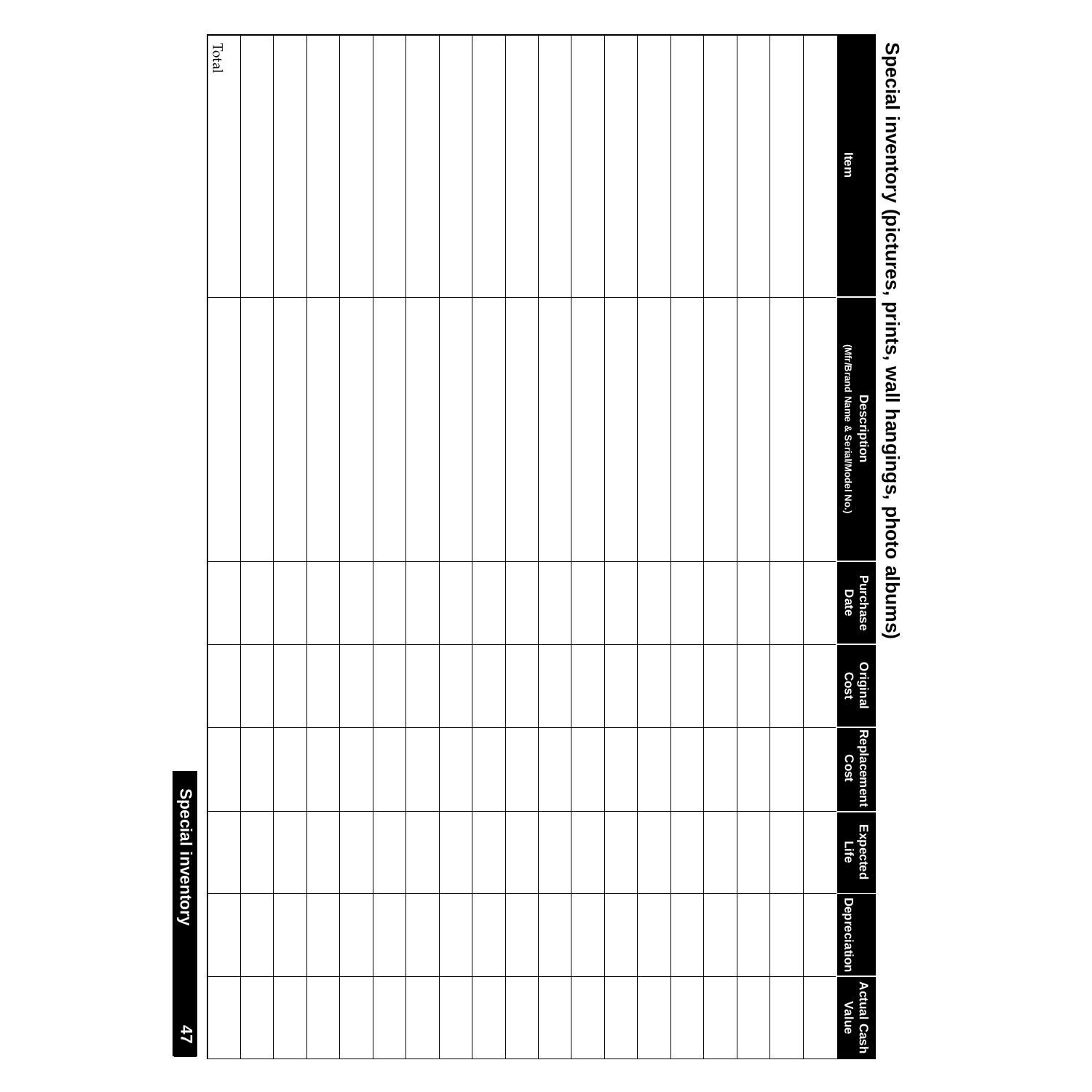Special inventory (sports, hobby, or exercise equipment; musical instruments, collections) **Special inventory (sports, hobby, or exercise equipment; musical instruments, collections)**

> **Special inventory Special inventory**

> > **48**

| Item                                       | (Mfr/Brand Name & Serial/Model No.)<br><b>Description</b> | Purchase<br>Date | Original<br>Cost | Replacement<br>Cost | Expected<br>Life | <b>Depreciation</b> | Actual Cash<br>Value |
|--------------------------------------------|-----------------------------------------------------------|------------------|------------------|---------------------|------------------|---------------------|----------------------|
| Aerobic steps, leg weights                 |                                                           |                  |                  |                     |                  |                     |                      |
| <b>Basketball equipment</b>                |                                                           |                  |                  |                     |                  |                     |                      |
| Bicycles/tricycles                         |                                                           |                  |                  |                     |                  |                     |                      |
| Board games, cards                         |                                                           |                  |                  |                     |                  |                     |                      |
| <b>Bowling equipment</b>                   |                                                           |                  |                  |                     |                  |                     |                      |
| Cameras/accessories                        |                                                           |                  |                  |                     |                  |                     |                      |
|                                            |                                                           |                  |                  |                     |                  |                     |                      |
| Camping equipment (tents, sleeping bags)   |                                                           |                  |                  |                     |                  |                     |                      |
|                                            |                                                           |                  |                  |                     |                  |                     |                      |
| Collections (baseball cards, stamps, etc.) |                                                           |                  |                  |                     |                  |                     |                      |
| Crochet, knitting, or embroidery supplies  |                                                           |                  |                  |                     |                  |                     |                      |
| Darkroom equipment                         |                                                           |                  |                  |                     |                  |                     |                      |
| Darts                                      |                                                           |                  |                  |                     |                  |                     |                      |
| Electric trains                            |                                                           |                  |                  |                     |                  |                     |                      |
| Exercise equipment                         |                                                           |                  |                  |                     |                  |                     |                      |
| (rowing machine,                           |                                                           |                  |                  |                     |                  |                     |                      |
| treadmill, exercise bike, etc.)            |                                                           |                  |                  |                     |                  |                     |                      |
| Fishing tackle                             |                                                           |                  |                  |                     |                  |                     |                      |
| Football, soccer equipment                 |                                                           |                  |                  |                     |                  |                     |                      |
| Golf clubs and accessories                 |                                                           |                  |                  |                     |                  |                     |                      |
| Guns                                       |                                                           |                  |                  |                     |                  |                     |                      |

Sports, hobby, or exercise equipment; musical instruments, collections inventory continued on next page. Sports, hobby, or exercise equipment; musical instruments, collections inventory continued on next page.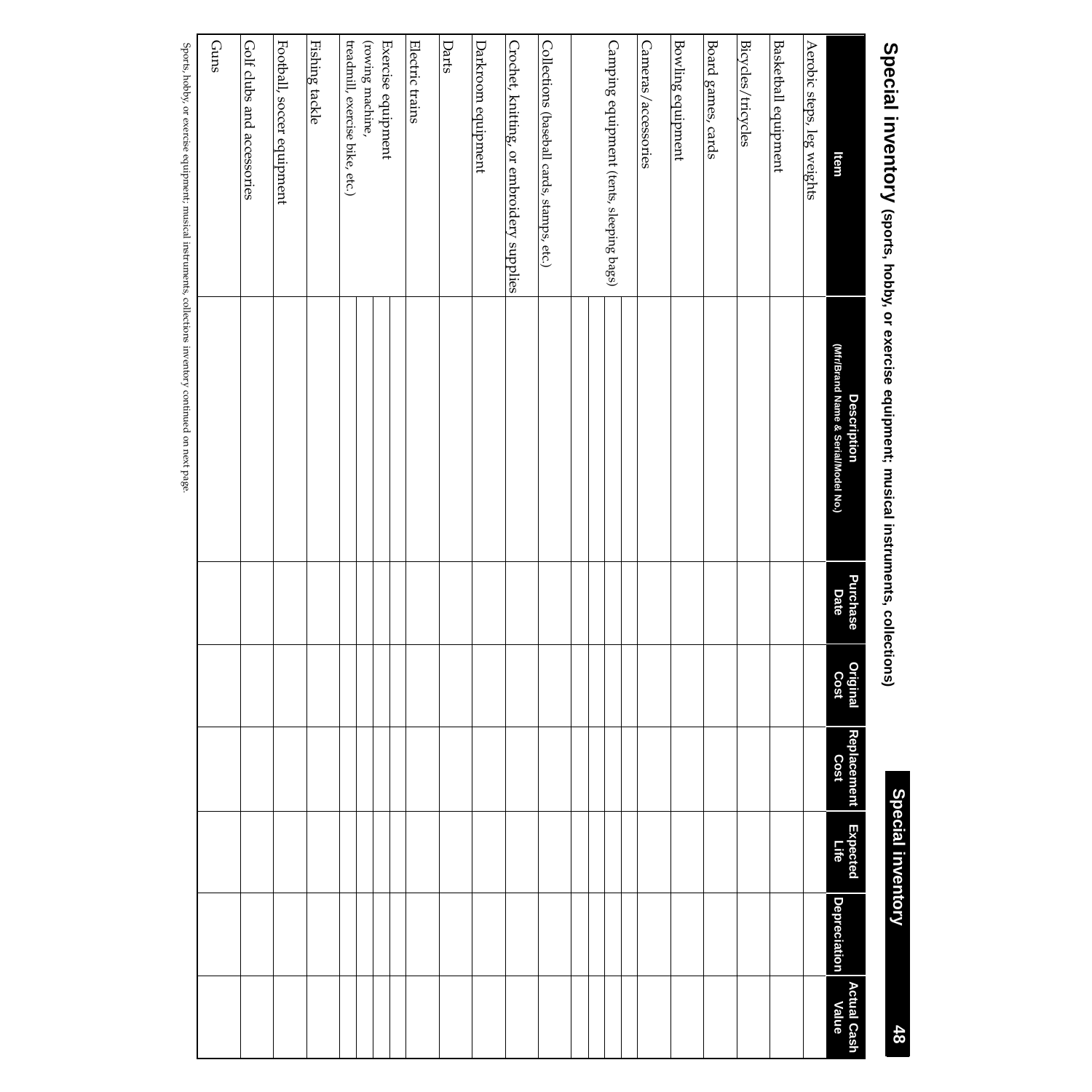### Sleds Skates Total Other hobby supplies<br>(paint, glue, etc.) Weight-lifting equipment Tennis, racquetball equipment Softball equipment Skis/snowshoes Ping pong and pool table Musical instruments Lawn games (croquet, horseshoes) Weight-lifting equipment Tennis, racquetball equipment Softball equipment Skis/snowshoes Ping pong and pool table (paint, glue, etc.) Other hobby supplies Musical instrumentsLawn games (croquet, horseshoes) Item **Iftem is a serial of the commental of the cost** in Cost Life I Depreciation Value (Mfr/Brand Name & Serial/Model No.) **(Mfr/Brand Name & Serial/Model No.)** Description **Description**  Purchase<br>Date **Purchase Original Cost Replacement Cost Expected Life Depreciation Depreciation** Actual Cash<br>Value **Actual Cash**

# Special inventory (sports, hobby, or exercise equipment; musical instruments, collections), continued **Special inventory (sports, hobby, or exercise equipment; musical instruments, collections), continued**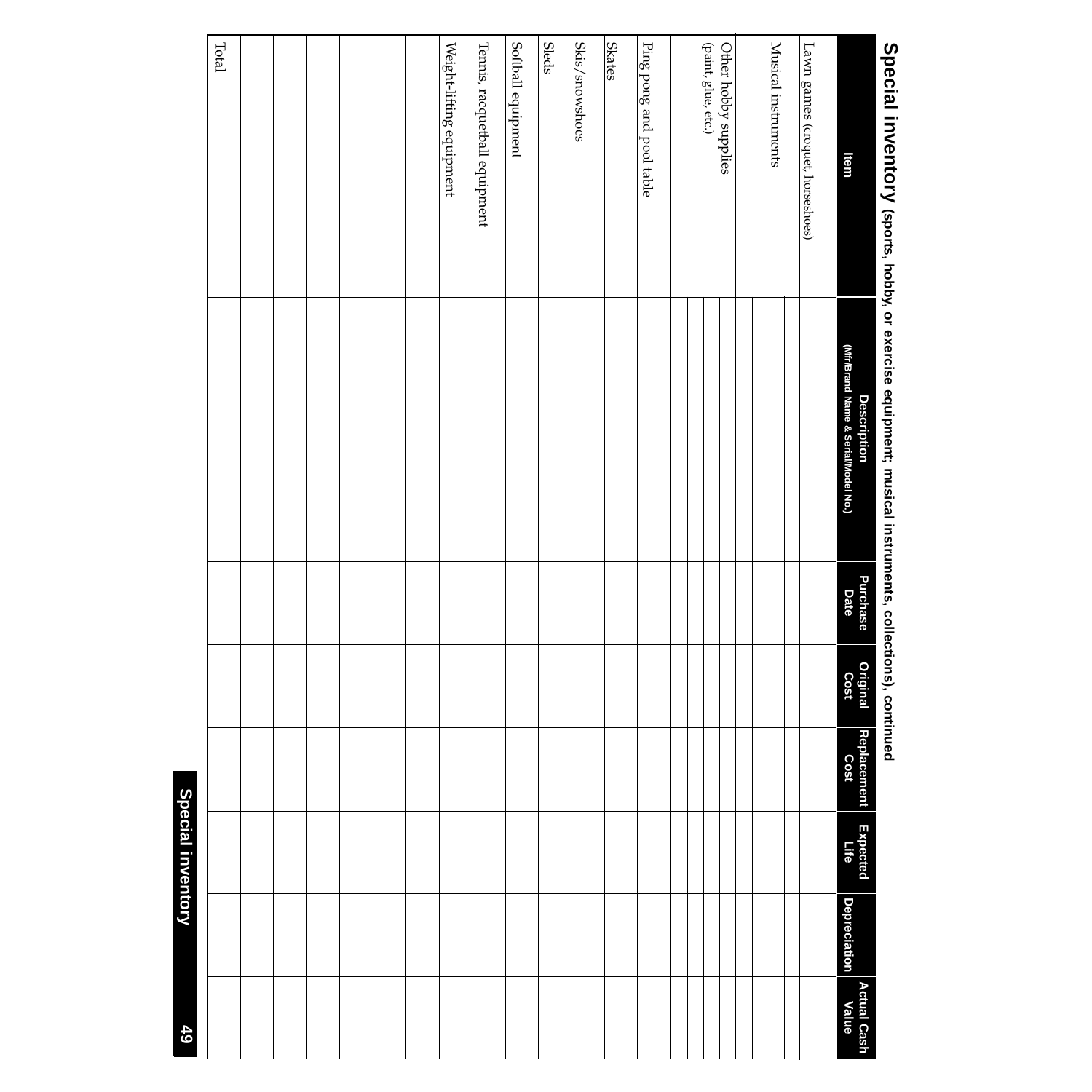# Special inventory (table linens, napkin holders) **Special inventory (table linens, napkin holders)**

| <b>99</b>            |              | <b>Special inventory</b> |                     |                  |                  |                                                    |       |
|----------------------|--------------|--------------------------|---------------------|------------------|------------------|----------------------------------------------------|-------|
|                      |              |                          |                     |                  |                  |                                                    | Total |
|                      |              |                          |                     |                  |                  |                                                    |       |
|                      |              |                          |                     |                  |                  |                                                    |       |
|                      |              |                          |                     |                  |                  |                                                    |       |
|                      |              |                          |                     |                  |                  |                                                    |       |
|                      |              |                          |                     |                  |                  |                                                    |       |
|                      |              |                          |                     |                  |                  |                                                    |       |
|                      |              |                          |                     |                  |                  |                                                    |       |
|                      |              |                          |                     |                  |                  |                                                    |       |
|                      |              |                          |                     |                  |                  |                                                    |       |
|                      |              |                          |                     |                  |                  |                                                    |       |
|                      |              |                          |                     |                  |                  |                                                    |       |
|                      |              |                          |                     |                  |                  |                                                    |       |
|                      |              |                          |                     |                  |                  |                                                    |       |
|                      |              |                          |                     |                  |                  |                                                    |       |
|                      |              |                          |                     |                  |                  |                                                    |       |
|                      |              |                          |                     |                  |                  |                                                    |       |
|                      |              |                          |                     |                  |                  |                                                    |       |
|                      |              |                          |                     |                  |                  |                                                    |       |
| Actual Cash<br>Value | Depreciation | Expected<br>Life         | Replacement<br>Cost | Original<br>Cost | Purchase<br>Date | Description<br>(Mfr/Brand Name & Serial/Model No.) | ltem  |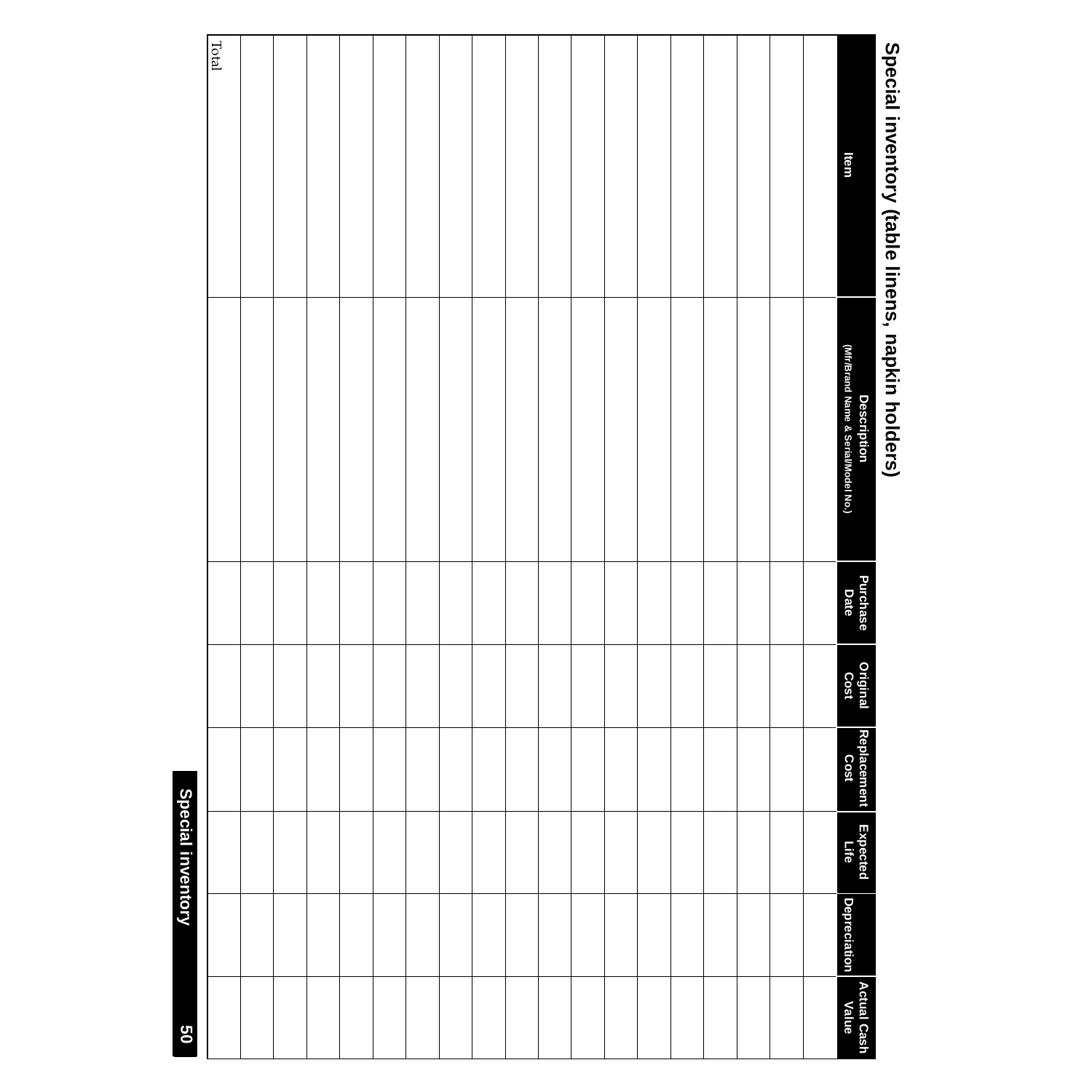|   |   | י      |  |
|---|---|--------|--|
|   | ı |        |  |
|   |   |        |  |
|   |   |        |  |
|   |   |        |  |
|   |   | œ.     |  |
|   |   |        |  |
|   |   | ۰      |  |
|   | ı | ٠      |  |
| p |   |        |  |
|   |   |        |  |
|   |   |        |  |
|   |   |        |  |
|   |   |        |  |
|   | L |        |  |
|   |   |        |  |
|   |   |        |  |
|   |   |        |  |
|   |   |        |  |
|   |   |        |  |
|   |   | ١<br>Ĺ |  |
|   |   |        |  |
|   |   |        |  |
|   |   |        |  |
|   |   |        |  |
|   |   |        |  |
|   |   | ï      |  |

### **Special inventory Special inventory**

| j<br>$\overline{\phantom{a}}$<br>1 |                                                           |                  |                  |                     |                  |                     |                      |
|------------------------------------|-----------------------------------------------------------|------------------|------------------|---------------------|------------------|---------------------|----------------------|
| Item                               | (Mfr/Brand Name & Serial/Model No.)<br><b>Description</b> | Purchase<br>Date | Original<br>Cost | Replacement<br>Cost | Expected<br>Life | <b>Depreciation</b> | Actual Cash<br>Value |
|                                    |                                                           |                  |                  |                     |                  |                     |                      |
| Auto tools                         |                                                           |                  |                  |                     |                  |                     |                      |
|                                    |                                                           |                  |                  |                     |                  |                     |                      |
|                                    |                                                           |                  |                  |                     |                  |                     |                      |
|                                    |                                                           |                  |                  |                     |                  |                     |                      |
|                                    |                                                           |                  |                  |                     |                  |                     |                      |
|                                    |                                                           |                  |                  |                     |                  |                     |                      |
|                                    |                                                           |                  |                  |                     |                  |                     |                      |
|                                    |                                                           |                  |                  |                     |                  |                     |                      |
|                                    |                                                           |                  |                  |                     |                  |                     |                      |
|                                    |                                                           |                  |                  |                     |                  |                     |                      |
|                                    |                                                           |                  |                  |                     |                  |                     |                      |
|                                    |                                                           |                  |                  |                     |                  |                     |                      |
| Garden tools                       |                                                           |                  |                  |                     |                  |                     |                      |
|                                    |                                                           |                  |                  |                     |                  |                     |                      |
|                                    |                                                           |                  |                  |                     |                  |                     |                      |
|                                    |                                                           |                  |                  |                     |                  |                     |                      |
|                                    |                                                           |                  |                  |                     |                  |                     |                      |
|                                    |                                                           |                  |                  |                     |                  |                     |                      |
|                                    |                                                           |                  |                  |                     |                  |                     |                      |
|                                    |                                                           |                  |                  |                     |                  |                     |                      |
|                                    |                                                           |                  |                  |                     |                  |                     |                      |
|                                    |                                                           |                  |                  |                     |                  |                     |                      |
|                                    |                                                           |                  |                  |                     |                  |                     |                      |
|                                    |                                                           |                  |                  |                     |                  |                     |                      |
| Electric tools                     |                                                           |                  |                  |                     |                  |                     |                      |
|                                    |                                                           |                  |                  |                     |                  |                     |                      |
|                                    |                                                           |                  |                  |                     |                  |                     |                      |
|                                    |                                                           |                  |                  |                     |                  |                     |                      |
|                                    |                                                           |                  |                  |                     |                  |                     |                      |
|                                    |                                                           |                  |                  |                     |                  |                     |                      |
|                                    |                                                           |                  |                  |                     |                  |                     |                      |
|                                    |                                                           |                  |                  |                     |                  |                     |                      |
|                                    |                                                           |                  |                  |                     |                  |                     |                      |
|                                    |                                                           |                  |                  |                     |                  |                     |                      |
|                                    |                                                           |                  |                  |                     |                  |                     |                      |
| Total                              |                                                           |                  |                  |                     |                  |                     |                      |
|                                    |                                                           |                  |                  |                     |                  |                     |                      |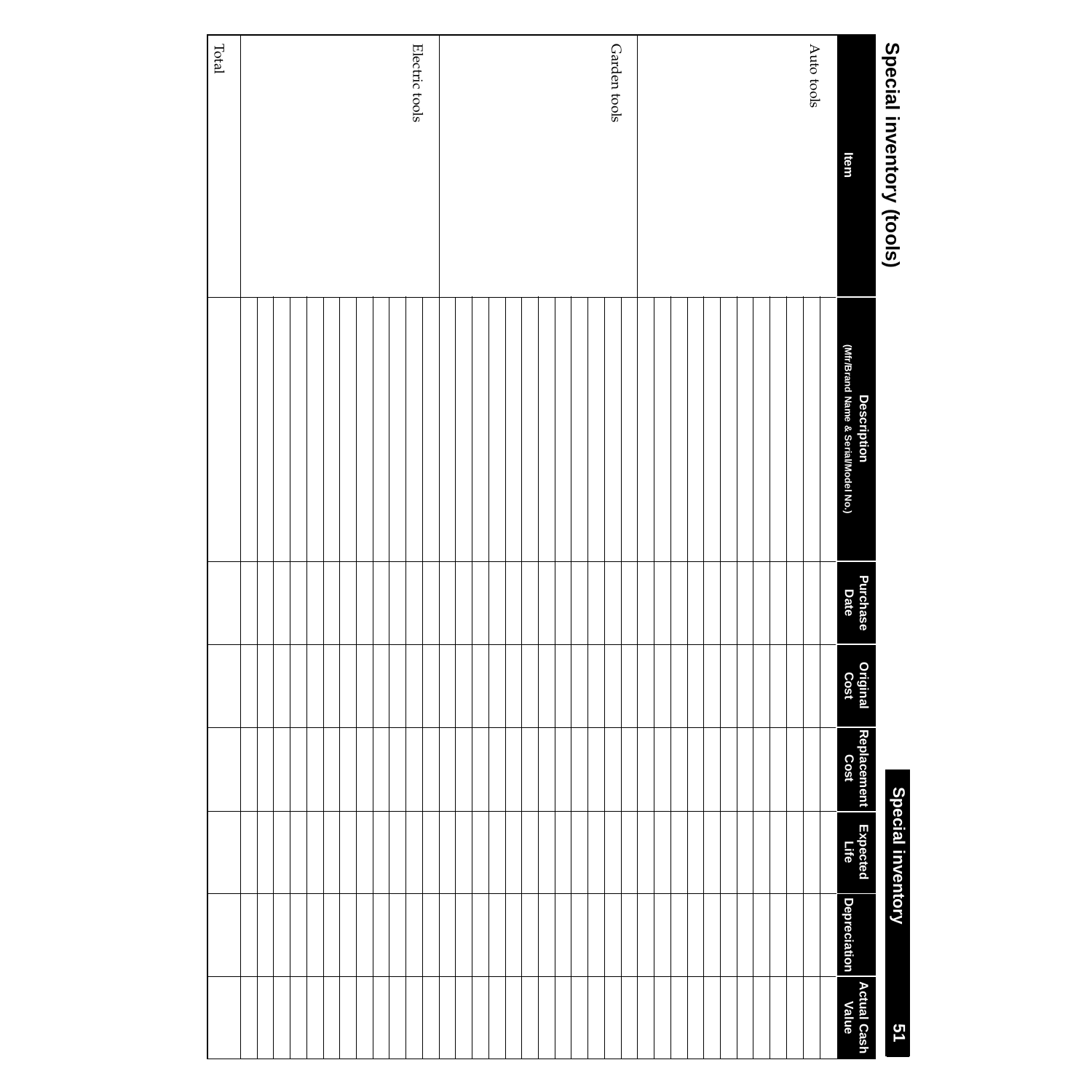### **REGIONAL REFERENCES**

Important Insurance Information for Illinois and other midwestern states

### **Illinois**

**Floods.** In the 20 years between 1969 and 1995, Illinois had 23 presidentially declared disasters! One of the most common disasters in Illinois is flooding. During this time, 72 of the 102 counties experienced major flooding. For this reason, it is wise to discuss flood insurance with your insurance agent.

The National Flood Insurance Program makes coverage available to residents living in "participating communities." If you are concerned about flood coverage in your area, call the Illinois number for the National Flood Insurance Program (217-782-3862), the National Flood Insurance Program (800-638-6620), or the Illinois Department of Insurance (217-782-4515). Or call your insurance agent.

**Earthquakes.** Earthquake insurance is readily available in most areas of Illinois. You have probably heard of the renowned New Madrid seismic zone in southern Illinois. You may not be aware, though, that the state has several other earthquake faults.

**Mine subsidence.** Illinois leads the nation in coal production. An unfortunate result is a correspondingly high prevalence of mine subsidence, which occurs when surface earth collapses over a mine shaft. In fact, an estimated 320,000 housing units in the state are built over or adjacent to underground mines. The Mine Subsidence Insurance Act, passed in Illinois in 1979, provides subsidence insurance for homeowners. Your insurance agent should be able to answer any questions you have about your need for such insurance, but you may also contact the Illinois Mine Subsidence Insurance Fund. For general information about the prevalence and risk of mine subsidence in Illinois, call or write:

### **Illinois Mine Subsidence Insurance Fund (800-433-6743)**

Two Prudential Plaza 180 N. Stetson Ave., Suite 1410 Chicago, IL 60601-6710

*or*

### **Illinois Department of Insurance (312)814-2420**

James R. Thompson Building, Suite 15-100 100 W. Randolph Chicago, IL 60601

### **Illinois Department of Insurance (217)782-4515** 320 W. Washington

Springfield, IL 62767

The Illinois Department of Insurance is the state government agency regulating insurance companies and agencies licensed to do business in Illinois. The department enforces Illinois insurance laws and regulations and protects Illinois citizens by educating them about insurance, investigating their problems, overseeing the market conduct of insurance companies and agents, and monitoring the financial stability of insurance companies.

### **State Associations**

**Illinois Insurance Information Service (217)789-1010** 217 E. Monroe Springfield, IL 62701

This service is a consumer program funded by the insurance industry in Illinois. Their "helpline" staff answer questions about all types of insurance, assist persons who are having a problem with an insurance company, provide factual public information on insurance companies, and distribute free educational literature. The helpline is operated by the Illinois Insurance Information Service, a nonprofit public service organization. For more information, see State Helplines, below.

**Professional Independent Insurance Agents of Illinois (217)793-6660** 2205 Wabash Ave., Suite 206 Springfield, IL 62704-5356

**Illinois Life Underwriters Association (217)529-0126** 60 Adloff Lane Springfield, IL 62703-4402

### **State Helplines**

**Illinois Insurance Department Consumer Helpline (217)782-4515 or (312)814-2420**

**Illinois Insurance Hotline (800)444-3338** 217 E. Monroe Springfield, IL 62701

The Illinois Insurance Hotline is a tollfree helpline managed by the Illinois Insurance Information Service. It provides general consumer information, handles consumer complaints, and distributes free brochures on all lines of insurance. It operates from 9 a.m. to 4 p.m. Monday through Friday.

### **Indiana**

**Indiana Department of Insurance (317)232-2395**

311 W. Washington Street, Suite 300 Indianapolis, IN 46204-2787

### **State Associations**

**Insurance Institute of Indiana, Inc. (317)464-2457** 2450 One American Square Indianapolis, IN 46282

**Independent Insurance Agents of Indiana, Inc. (317)824-3780** 3435 W. 96th St. Indianapolis, IN 46268-1102

**Professional Insurance Agents of Indiana, Inc. (317)875-6700** P.O. Box 68580

Indianapolis, IN 46268

**Indiana State Association of Life Underwriters (317)844-6268** 3009 E. 96th St. Indianapolis, IN 46240

### **State Helplines**

**Indiana Insurance Department Consumer Helpline (800)622-4461 (in state) or (317)232-2395**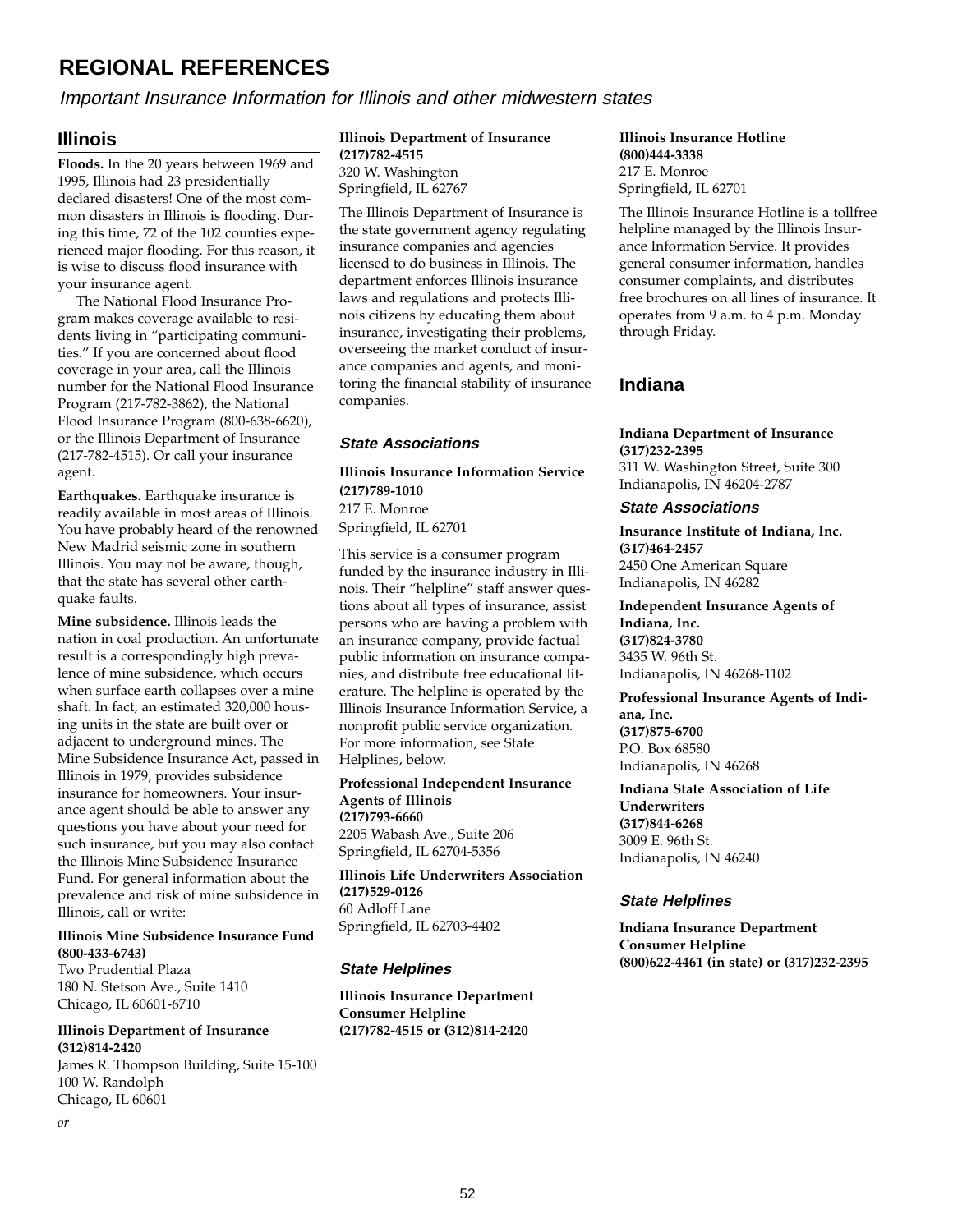### **Iowa**

**Iowa Department of Insurance (515)281-5705** Lucas State Office Building, 6th floor Des Moines, IA 50319

### **State Associations**

**Iowa Insurance Institute (515)283-2147** 729 Insurance Exchange Building Des Moines, IA 50309

**Iowa Life and Health Insurance Association (515)243-7611** 100 Court Ave., Suite 600 Des Moines, IA 50309-2231

**Independent Insurance Agents of Iowa (515)223-6060** 4000 Westown Parkway West Des Moines, IA 50265

**Professional Insurance Agents of Iowa (515)223-4831** 1025 Ashworth Rd., Suite 307 West Des Moines, IA 50265

**Iowa State Association of Life Underwriters (515)243-1436** 431 East Locust St., Suite 202 Des Moines, IA 50309-1999

### **State Helplines**

**Iowa Insurance Department Consumer Helpline (515)281-5705**

### **Kansas**

**Kansas Department of Insurance (913)296-7829** 420 South W. Ninth St. Topeka, KS 66612-1678

### **State Associations**

**Kansas Association of Property/Casualty Insurance Companies (913)232-0545** P.O. Box 1280 Topeka, KS 66601

**Kansas Life Insurance Association (913)232-0545** 900 Merchants National Tower Topeka, KS 66612

**Professional Insurance Agents of Kansas (913)266-7071** 3811 SE 34th Terrace P.O. Box 5513 Topeka, KS 66605

**Kansas Association of Insurance Agents (913)232-0561** 815 S.W. Topeka Blvd. Topeka, KS 66612

**Kansas Association of Life Underwriters (913)832-1921** 4840 W. 15th Street, Suite 1000 Lawrence, KS 66049-3876

### **State Helplines**

**Kansas Insurance Department Consumer Helpline (800)432-2484 (in state) or (913)296-3071**

### **Michigan**

**Michigan Department of Insurance (517)373-0240** 611 W. Ottawa St., 2nd floor North Lansing, MI 48933

### **State Associations**

**Michigan Association of Insurance Companies (517)482-1643** 404 Kalamazoo Plaza, Suite 100 Lansing, MI 48933

**Michigan Insurance Federation (517)371-2880** 313 Washington Square, Suite 301 Lansing, MI 48933

**Life Insurance Association of Michigan (517)482-7058** 230 N. Washington Square, Suite 306 Lansing, MI 48933

**Michigan Association of Professional Insurance Agents (616)792-8049** 133 E. Superior St. P.O. Box 7406 Grand Rapids, MI 49348

**Michigan Association of Life Underwriters (517)484-8494** 1700 Michigan National Tower Lansing, MI 48933

### **State Helplines**

**Michigan State Insurance Department Consumer Helpline (517)373-0240**

**Michigan Association of Insurance Companies Helpline (800)777-8005 (in state) or (517)482-1643** 400 Kalamazoo Plaza Lansing, MI 48933

The Michigan Association of Insurance Companies operates a tollfree helpline. Established in 1979, it provides information and handles complaints on life, health, and property/casualty insurance.

### **Minnesota**

**Minnesota Department of Insurance (612)296-2488** 133 E. 7th St. St. Paul, MN 55101

### **State Associations**

**Insurance Federation of Minnesota (612)292-1099** 750 Norwest Center Tower, Suite 750 55 Fifth St. East St. Paul, MN 55101-1764

**Minnesota Independent Insurance Agents (800)864-3846** 7300 Metro Blvd., Suite 605 Edina, MN 55439

**Minnesota Association of Professional Insurance Agents (612)546-1605** 1809 S. Plymouth Road, Suite 310 P.O. Box 367 Minnetonka, MN 55305

**Minnesota State Association of Life Underwriters (612)544-8087** 1405 Lilac Dr. North, Suite 121 Minneapolis, MN 55422-4528

### **State Helplines**

**Minnesota State Insurance Department Helpline (537)751-2640**

**Minnesota Insurance Information Center (800)642-6121 or (612)222-3800** 750 Norwest Center Tower 55 Fifth St. East St. Paul, MN 55101

### **Missouri**

**Missouri Department of Insurance (573)751-2640** P.O. Box 690 Jefferson City, MO 65102-0690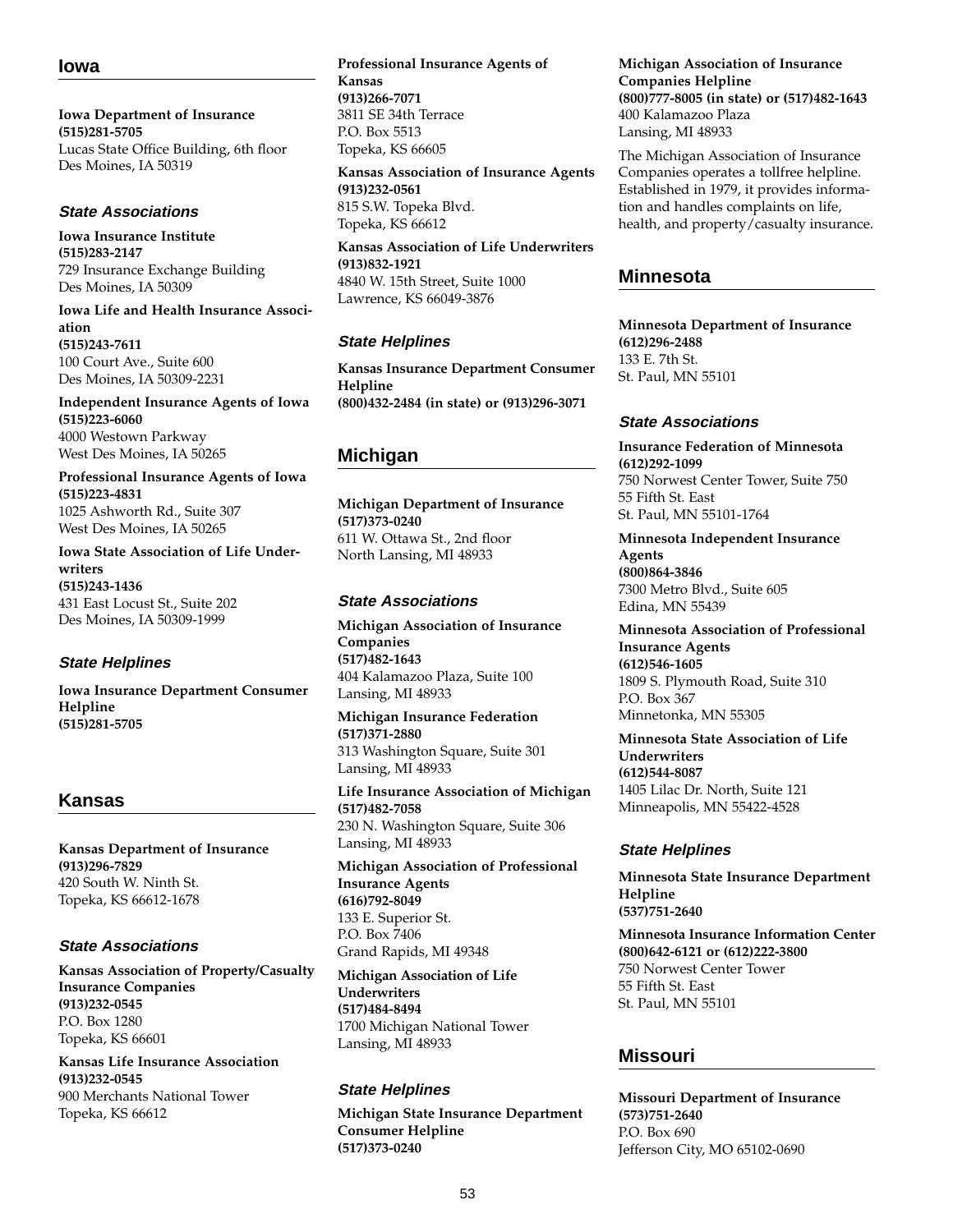### **State Associations**

**Missouri Insurance Coalition (573)893-4241** 220 Madison St., 3rd floor Jefferson City, MO 65101

### **Missouri Association of Independent Insurance Agents (573)893-4301** 2701 Industrial Dr. P.O. Box 1785 Jefferson City, MO 65102

**Missouri Association of Life Underwriters (573)634-5202** P.O. Box 1729 Jefferson City, MO 65102-1729

### **State Helplines**

**Missouri Insurance Department Consumer Helpline (800)726-7390 (in state) or (573)751-2640**

### **Nebraska**

**Nebraska Department of Insurance (402)471-2201** Terminal Bldg., 941 O St., Suite 400 Lincoln, NE 68508

### **State Associations**

**Nebraska Insurance Information Service (402)474-5334** P.O. Box 81529 1220 Lincoln Mall Lincoln, NE 68501

**Insurance Federation of Nebraska (402)476-7621** c/o Pierson, Fitchett, Hunzeker, Blake  $&$  Loftis P.O. Box 95109 Lincoln, NE 68509

**Independent Insurance Agents of Nebraska (402)476-2951 or (402)476-1586** 300 N. 27th St. P.O. Box 30716 Lincoln, NE 68503

**Professional Insurance Agents of Nebraska (402)392-1611** 10730 Pacific St., Suite 239 Omaha, NE 68114

**Nebraska State Association of Life Underwriters (402)474-7723** 201 N. 8th St., Suite 400 Lincoln, NE 68508

### **State Helplines**

**Nebraska Insurance Department Consumer Helpline (402)471-2201**

### **North Dakota**

**North Dakota Department of Insurance (701)328-2440** 600 East Blvd. Bismarck, ND 58505-0320

### **State Associations**

**North Dakota Domestic Insurance Companies (701)223-2711** c/o Zuger, Kirmis & Smith 316 N. Fifth St., 6th floor Bismarck, ND 58501

**Independent Insurance Agents of North Dakota (701)258-4000** Professional Building 418 E. Rosser Ave. Bismarck, ND 58501-4085

**Professional Insurance Agents of North Dakota (701)223-5025** Holiday Park Office, Suite 6 1211 Memorial Highway Bismarck, ND 58504

**North Dakota State Association of Life Underwriters (701)258-9525** P.O. Box 5010 Bismarck, ND 58502-5010

### **State Helplines**

**North Dakota Insurance Department Consumer Helpline (800)247-0560 (in state) or (701)328-2440**

### **Ohio**

**Ohio Department of Insurance (614)644-2658** 2100 Stella Court Columbus, OH 43215-1067

### **State Associations**

**Ohio Insurance Institute (614)228-1593** P.O. Box 816 172 E. State St., Suite 201 Columbus, OH 43216

**Association of Ohio Life Insurance Companies (614)227-2331** c/o Bricker & Eckler 100 S. 3rd St. Columbus, OH 43215

**The Independent Insurance Agents Association of Ohio, Inc. (614)464-3100** 1330 Dublin Rd. P.O. Box 758 Columbus, OH 43216

**Professional Insurance Agents Association of Ohio, Inc. (614)239-1387** 867 S. James Rd. P.O. Box 27548 Columbus, OH 43227

**Ohio State Association of Life Underwriters (614)221-1900** 17 S. High St., Suite 1200 Columbus, OH 43215-3413

### **State Helplines**

**Ohio Insurance Department Consumer Helpline (800)522-0071 or (614)644-2658**

### **South Dakota**

**South Dakota Department of Insurance (605)773-3563** 500 E. Capitol Pierre, SD 57501-3940

### **State Associations**

**Independent Insurance Agents of South Dakota (605)224-6234** P.O. Box 327 222 E. Capitol Ave. Pierre, SD 57501

**Professional Insurance Agents of South Dakota (605)995-0223** P.O. Box 896 Mitchell, SD 57301-0896

**South Dakota State Association of Life Underwriters (605)224-1330** P.O. Box 1037 Pierre, SD 57501

### **State Helplines**

**South Dakota Insurance Department Consumer Helpline (605)773-3563**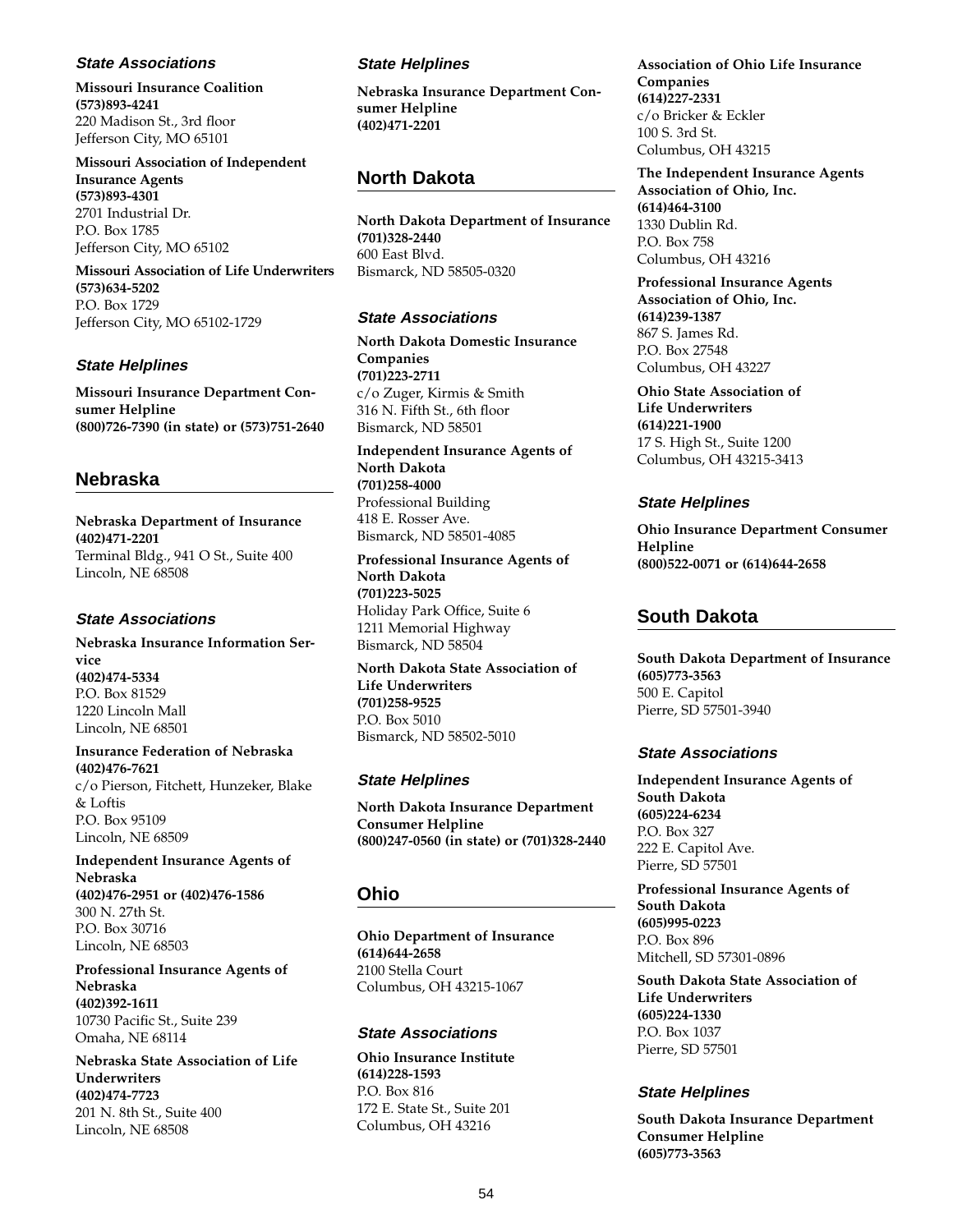### **Wisconsin**

**Wisconsin Office of the Commissioner of Insurance (608)266-0103** 121 E. Wilson Madison, WI 53702

### **State Associations**

**Wisconsin Insurance Alliance (608)255-1749** 44 E. Mifflin St., Suite 205 Madison, WI 53703-2800

**Community Insurance Information Center (414)291-5360** 744 N. 4th St., Suite 626 Milwaukee, WI 53203

**Independent Insurance Agents of Wisconsin (608)256-4429** 725 John Nolen Dr. Madison, WI 53713

**Professional Insurance Agents of Wisconsin, Inc. (608)274-8188** 6401 Odana Rd. Madison, WI 53719

**Wisconsin State Association of Life Underwriters (608)233-7085** 4513 Vernon Blvd., Room 12 Madison, WI 53705-4964

### **State Helplines**

**Wisconsin Insurance Department Consumer Helpline (800)236-8517 (in state) or (608)266-0103**

**Community Insurance Information Center (414)291-5360** 744 N. Fourth St., Suite 626 Milwaukee, WI 53203

The Consumer Insurance Information Center operates a helpline for consumers in the Milwaukee area. This helpline is unique because it serves consumers in only the metropolitan region of the state. The rest of Wisconsin is rural and has different insurance problems. The Center is also committed to finding coverage for rural consumers.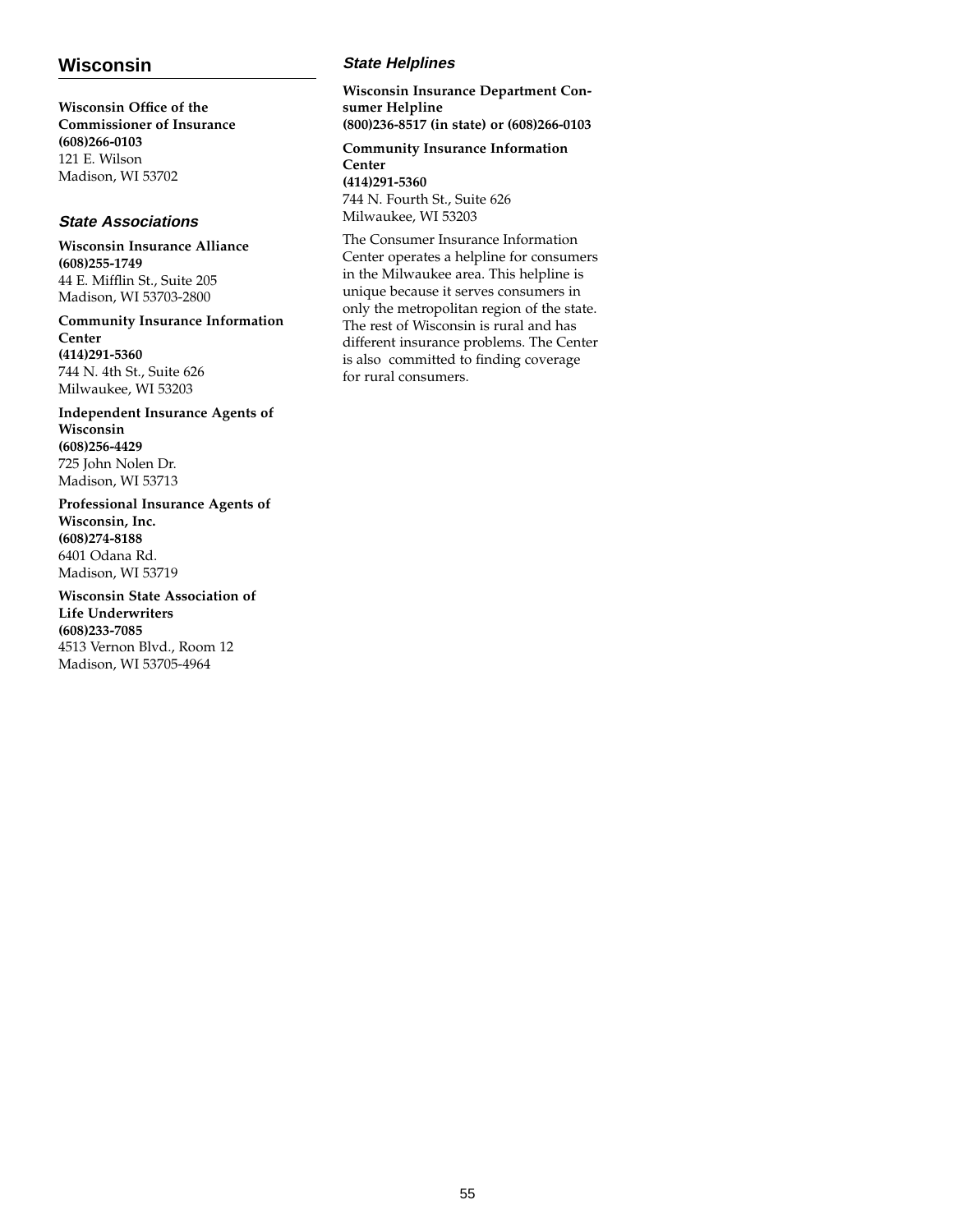### **NATIONAL REFERENCES**

**Alliance of American Insurers National Office (708)330-8500** 1501 Woodfield Rd., Suite 400 West Schaumburg, IL 60173-4980

**American Insurance Association National Office (202)828-7100** 1130 Connecticut Ave. NW, Suite 1000 Washington, DC 20036

**American Council of Life Insurance (202)624-2000** 1001 Pennsylvania Ave. NW, Suite 500 Washington, DC 20004-2599

**Health Insurance Association of America (202)223-7780** 1025 Connecticut NW, Suite 1200 Washington, DC 20036

**Independent Insurance Agents of America (703)683-4422** 127 S. Peyton St. Alexandria, VA 22314

**Insurance Information Institute, Inc. (212)669-9200** 110 William St. New York, NY 10038

**Insurance Services Office, Inc. (212)898-6000** 7 World Trade Center New York, NY 10048-1199

**National Association of Health Underwriters (202)223-5533** 1000 Connecticut Ave. NW, Suite 810 Washington, DC 20036

**National Association of Independent Insurers (847)297-7800** 2600 River Rd. Des Plaines, IL 60018

**National Association of Insurance Brokers (202)628-6700** 1300 I St. NW, Suite 900E Washington, DC 20005

### **National Association of Life Underwrit-**

**ers (202)331-6000** 1922 F St. NW Washington, DC 20006-4387

**National Association of Mutual Insurance Companies (317)875-5250** 3601 Vincennes Road P.O. Box 68700 Indianapolis, IN 46268

**National Association of Professional Surplus Lines Offices, Ltd. (816)741-3910** 6405 N. Cosby Ave., Suite 201 Kansas City, MO 64151

**National Council on Compensation Insurance, Inc. (407)997-1000** 750 Park of Commerce Dr. Boca Raton, FL 33487

### **Professional Insurance Agents (703)836-9340**

400 N. Washington Street Alexandria, VA 22314

For general information or inquiries about the laws, regulations, or administrative policies related to the National Flood Insurance Program:

### **National Flood Insurance Program (800)638-6620**

Federal Emergency Management Agency Federal Insurance Administration 500 C St. SW Washington, DC 20472

### **National Industry-Sponsored Helplines**

**National Insurance Crime Bureau (800)TEL-NICB** 10330 S. Roberts Rd. 3A Palos Hills, IL 60465

The National Insurance Crime Bureau is a not-for-profit organization supported by approximately 1,000 propertycasualty insurers and self-insured companies dedicated to combating insurance crime. The NICB helpline gives people the opportunity to help stop insurance crime by reporting suspected fraud.

### **National Insurance Consumer Helpline (800)942-4242**

c/o Insurance Information Institute 110 William St. New York, NY 10038

The National Insurance Consumer Helpline (NICH) is a tollfree consumer information telephone service sponsored by the Insurance Information Institute, American Council of Life Insurance, and the Health Information Institute.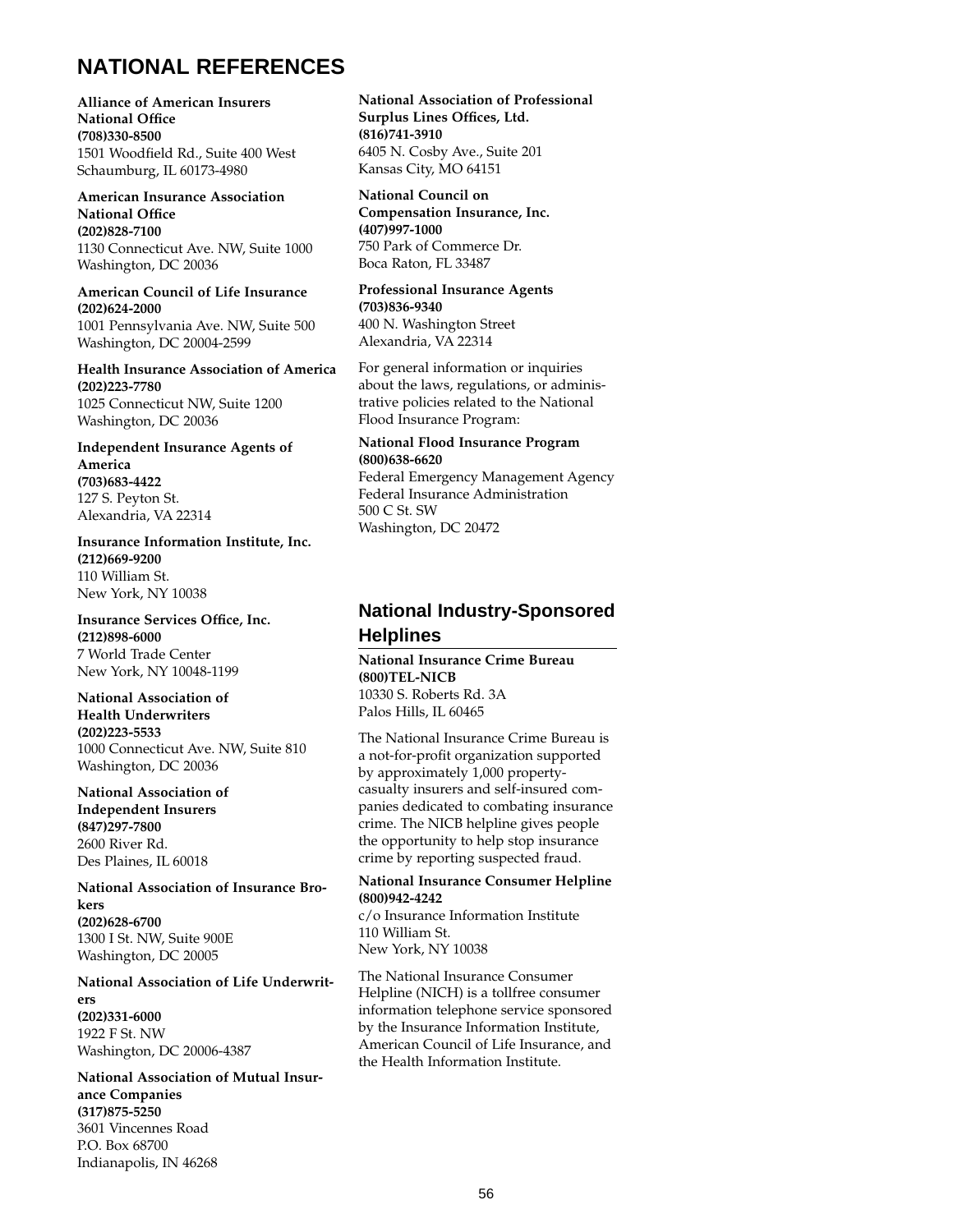### **GUIDE TO OTHER INSURANCE PUBLICATIONS**

*Answers to Questions About the National Flood Insurance Program* Publication FIA-2 (March 1992) ATTN: Publications Federal Emergency Management Agency P.O. Box 70274 Washington, DC 20024

*Guide to Single Family Home Mortgage Insurance*

Publication HUD-1235-H (k) February 1994 U.S. Department of Housing and Urban Development 7th & D St. SW Washington, DC 204010-3000

### *Homeowner's Curriculum*

Homeowners Insurance for Home Purchase Counselors and Homeowners Illinois Department of Insurance 320 W. Washington Springfield, IL 62767

### *How Mortgage Insurance Works*

Mortgage Guaranty Insurance Corporation Marketing Department P.O. Box 488 MGIC Plaza 250 E. Kilbourn Ave. Milwaukee, WI 53202

### *How to File an Insurance Claim*

*Publication* February 1992/25M/CP Insurance Information Institute 110 William St. New York, NY 10038

### *Insurance for Your House and Personal Possessions: Deciding How Much You Need* Insurance Information Institute 110 William St.

New York, NY 10038

### *Insuring Your Home*

Building Research Council College of Fine and Applied Arts University of Illinois at Urbana-Champaign 1 E. St. Mary's Rd. Champaign, IL 61820

### *Mine Subsidence in Illinois: Facts for Homeowners*

Publication: Environmental Geology 144 Illinois State Geological Survey Natural Resources Building 615 E. Peabody Dr. Champaign, IL 61820-6964

### *Private Mortgage Insurance: Questions and Answers* Private Mortgage Insurance Company 601 Montgomery St.

San Francisco, CA 94111

### *Settling Insurance Claims After a Disaster*

Insurance Information Institute 110 William St. New York, NY 10038

### *Some Questions to Consider in Choosing*

*an Insurance Company* National Association of Insurance Commissioners 120 W. 12th St., Suite 1100 Kansas City, MO 64105-1925

### *Taking Inventory*

Publication: March 1994/25M/CG Insurance Information Institute 110 William St. New York, NY 10038

### *Title Insurance: What Is It and Why Get It?*

Community Development Legal Assistance Center 99 Hudson St. New York, NY 10013

### *When Disaster Strikes: What to Do*

*After an Insured Homeowners Loss* (also available in Spanish) Illinois Department of Insurance 320 W. Washington St., 4th floor Springfield, IL 62767

### **Guide to Related Publica-**

### **tions**

*Home Buyer's Guide* (a comprehensive guide for prepurchase counselors) Cornell University Media Services Resource Center 7-8 Business and Technology Park Ithaca, NY 14850

### *Home Buyer's Vocabulary*

Publication: HUD-383-H(8) U.S. Department of Housing and Urban Development Washington, DC 20401

### **Software Guide**

*Home Owner\$hip: Can You Afford It?* University of Illinois Cooperative Extension Service Office of Computer Coordination 548 Bevier Hall 905 S. Goodwin Ave. Urbana, IL 61801

*Premium Comparison Guide for Auto and Homeowners Insurance* http://www.state.il.us/ins/ shopping.htm

or contact: Illinois Department of Insurance 320 W. Washington, 4th floor Springfield, Il 62767 (217)782-4515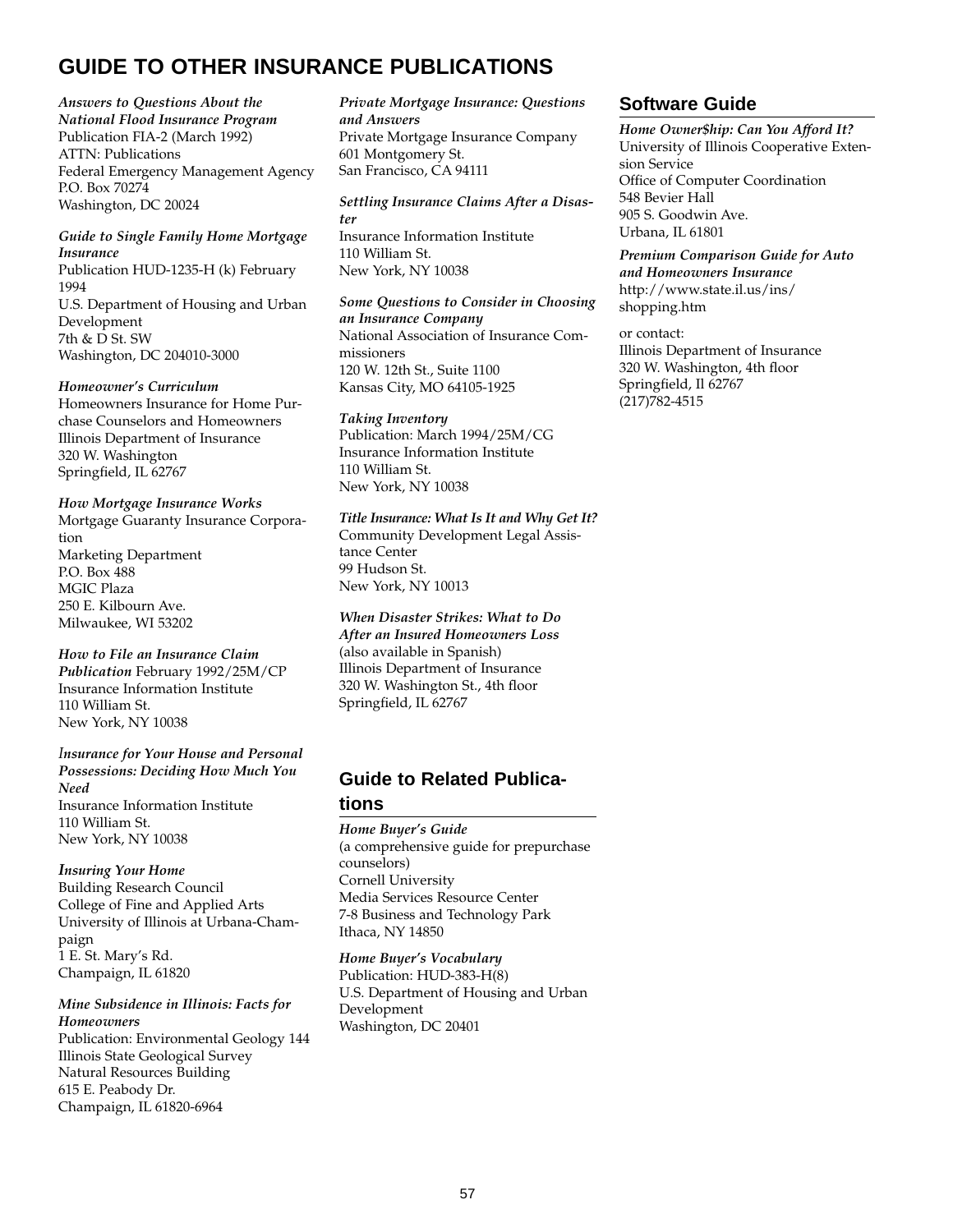### **INSURANCE INFORMATION ON THE WORLD WIDE WEB**

### **General Insurance Information by State**

Illinois = http://www.insure.com/ states/il/index.html Indiana = http://www.insure.com/ states/in/index.html Iowa = http://www.insure.com/states/ ia/index.html Kansas = http://www.insure.com/ states/ks/index.html Michigan = http://www.insure.com/ states/mi/index.html Minnesota = http://www.insure.com/ states/mn/index.html Missouri = http://www.insure.com/ states/mo/index.html Nebraska = http://www.insure.com/ states/ne/index.html North Dakota = http://www.insure. com/states/nd/index.html Ohio = http://www.insure.com/states/ oh/index.html South Dakota = http://www.insure. com/states/sd/index.html Wisconsin = http://www.insure.com/ states/wi/index.html

### **Insurance Information Institute**

http://www.iii.org/consumer.htm This Web site has a large amount of information related to:

- how to save money on auto insurance
- how to select homeowners insurance
- home security
- how to prepare for a hurricane
- how to file a claim

### **Insurance News Network (INN)**

http://www.insure.com

This Web site provides information on auto, life, and health insurance, including insurance company ratings.

### **Consumer Information Catalog**

http://www.pueblo.gsa.gov/

*or*

http://ww.yahoo.com/

Follow these links:

- 1 Business and Economy
- 2 Consumer Economy
- 3 Consumer Information Center

This Web site covers the following consumer-related information catalogs:

- cars
- health
- children
- food and nutrition
- employment
- housing
- federal programs
- money
- travel and hobbies
- small business

### **National Institute for Consumer Education (NICE)**

http://www.emich.edu/public/coe/ nice/nice.html

This Web site has a large collection of information about issues related to credit (for example, home mortgages and fraud), consumer competency, consumer education for high school and elementary school students, personal finance (for example, software and videos), and FTT's consumer publications.